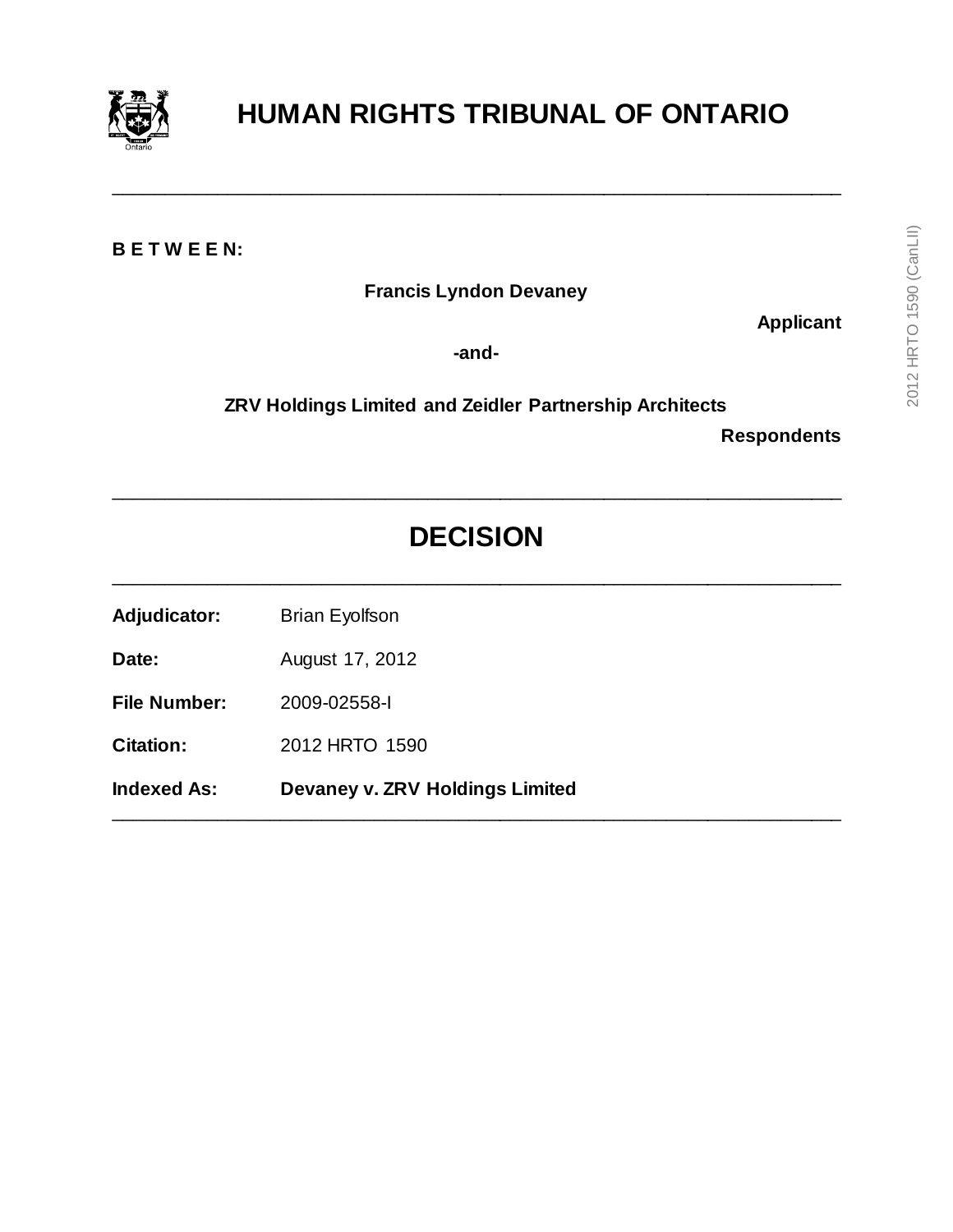# **APPEARANCES**

| Francis Lyndon Devaney, Applicant                                              | Christopher McClelland and<br>John Hyde, Counsel |
|--------------------------------------------------------------------------------|--------------------------------------------------|
| <b>ZRV Holdings Limited and Zeidler</b><br>Partnership Architects, Respondents | Jeffrey B. Simpson and<br>J. Bond, Counsel       |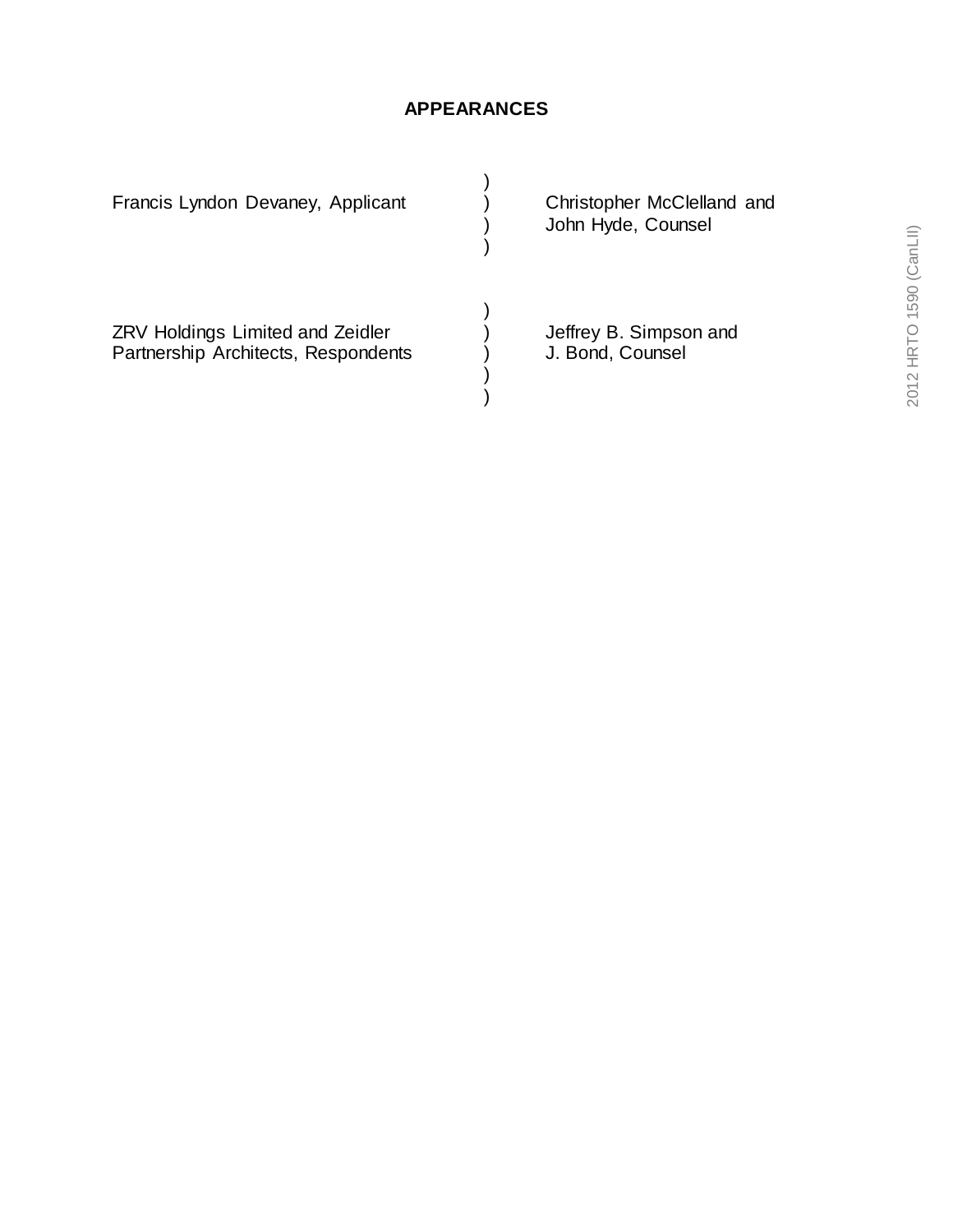#### **INTRODUCTION**

[1] The applicant, Francis Lyndon Devaney, worked as an architect with the respondent, ZRV Holdings Limited ("ZRV") from 1982 until his employment was terminated on January 9, 2009. ZRV is the holding company for the respondent, Zeidler Partnership Architects ("ZPA"). The applicant alleges that his employment was terminated as a result of the respondents unilaterally changing the terms of his contract, and not allowing him to maintain a flexible work schedule in order to care for his ailing mother. He alleges that this unilateral change resulted in a serious interference with a substantial family duty or obligation that he had towards his mother.

[2] On June 8, 2009, the applicant filed an Application, under s. 34 of Part IV of the *Human Rights Code*, R.S.O. 1990, c. H.19, as amended (the "*Code*"), alleging discrimination on the basis of family status, and association with a person identified by a *Code* ground, in employment. At the hearing, however, the applicant clarified that he was alleging discrimination on the ground of family status only.

[3] In their Response to the Application, the respondents submit that the applicant's employment was terminated for just cause, because of his persistent failure to regularly attend the office in the face of many warnings. They submit that, although the applicant referred to his caregiving responsibilities to his parent from time to time, he never sought formal accommodation of his work day, or adjustments of the requirements to accurately account for his attendance or any absences. The respondents deny that the applicant was subjected to discrimination in any form.

#### **REQUEST FOR AN ORDER DURING PROCEEDINGS**

[4] The applicant filed a Request for an Order During Proceedings ("Request"), seeking production of documents surrounding the decision to terminate his employment, including a document written by Mr. Eb Zeidler, one of the respondents' three senior partners. The Request was addressed on the first day of the hearing.

[5] In responding to the applicant's Request, the respondents submitted that all arguably relevant documents were produced, and that the document written by Mr.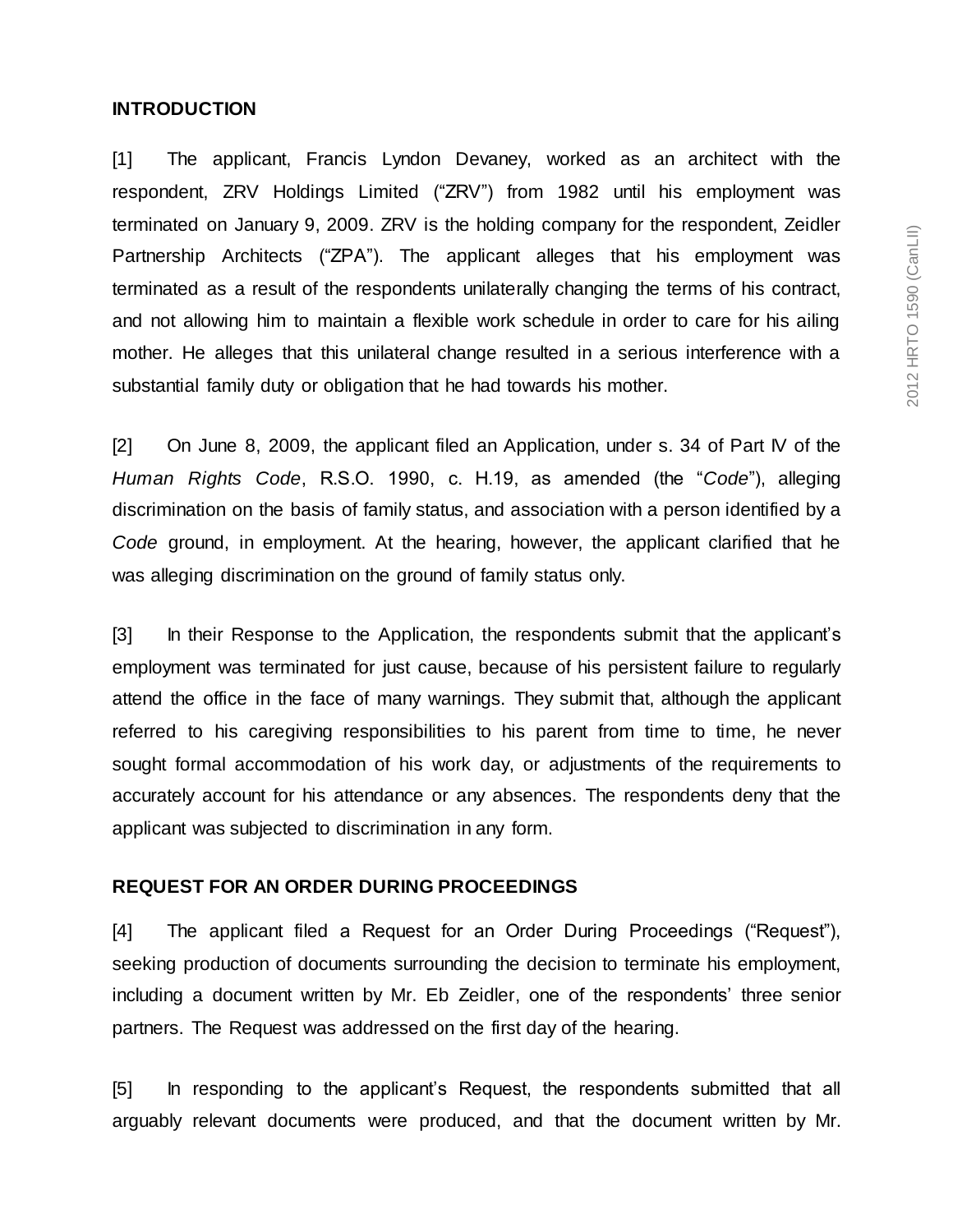Zeidler, after the termination of the applicant's employment, was not arguably relevant, and was covered by litigation privilege, as lawyers were already involved in the case.

[6] The applicant submitted that the letter was written to another senior partner, Mr. Munn, and not to counsel, and was written at a time when the applicant could have returned to employment with the respondents. I note that it appears from a document dated January 13, 2009, that an offer to re-employ the applicant on a contract basis remained open until January 16, 2009.

[7] The document in question is a memo from Mr. Zeidler to Mr. Munn, dated January 15, 2009, and copied to a third senior partner. The focus of the memo is the continuation of the respondents' involvement in a particular project, as well as the applicant's involvement in the project. While there is a reference in the document to "dealing with lawyers", and although it is by no means clear, the reference appears to be in relation to the particular project, rather than the termination of the applicant's employment. The memo is not directed to or copied to counsel. In the circumstances, it does not appear that litigation concerning the applicant's employment was contemplated or anticipated at the time the memo was written.

[8] A party relying on privilege must prove that the document in question was created for the dominant purpose of pending or reasonably anticipated litigation, or for the purpose of obtaining legal advice. See *Lastella v. Oakville Hydro Corporation*, 2009 HRTO 1806. Based on the evidence, I was not satisfied that the respondents had done so, and the document appeared arguably relevant to the issues in dispute. After considering the parties' materials and submissions, I granted the applicant's Request, and ordered the respondents to produce the document.

#### **EVIDENCE**

[9] The applicant testified at the hearing and called Locksley Wright, an associate of ZPA, and John Dawson, a lawyer, as witnesses. Andrea Richardson, a partner of ZPA, and Alan Munn, a senior partner of ZPA, testified on behalf of the respondents. The parties also submitted considerable documentary evidence.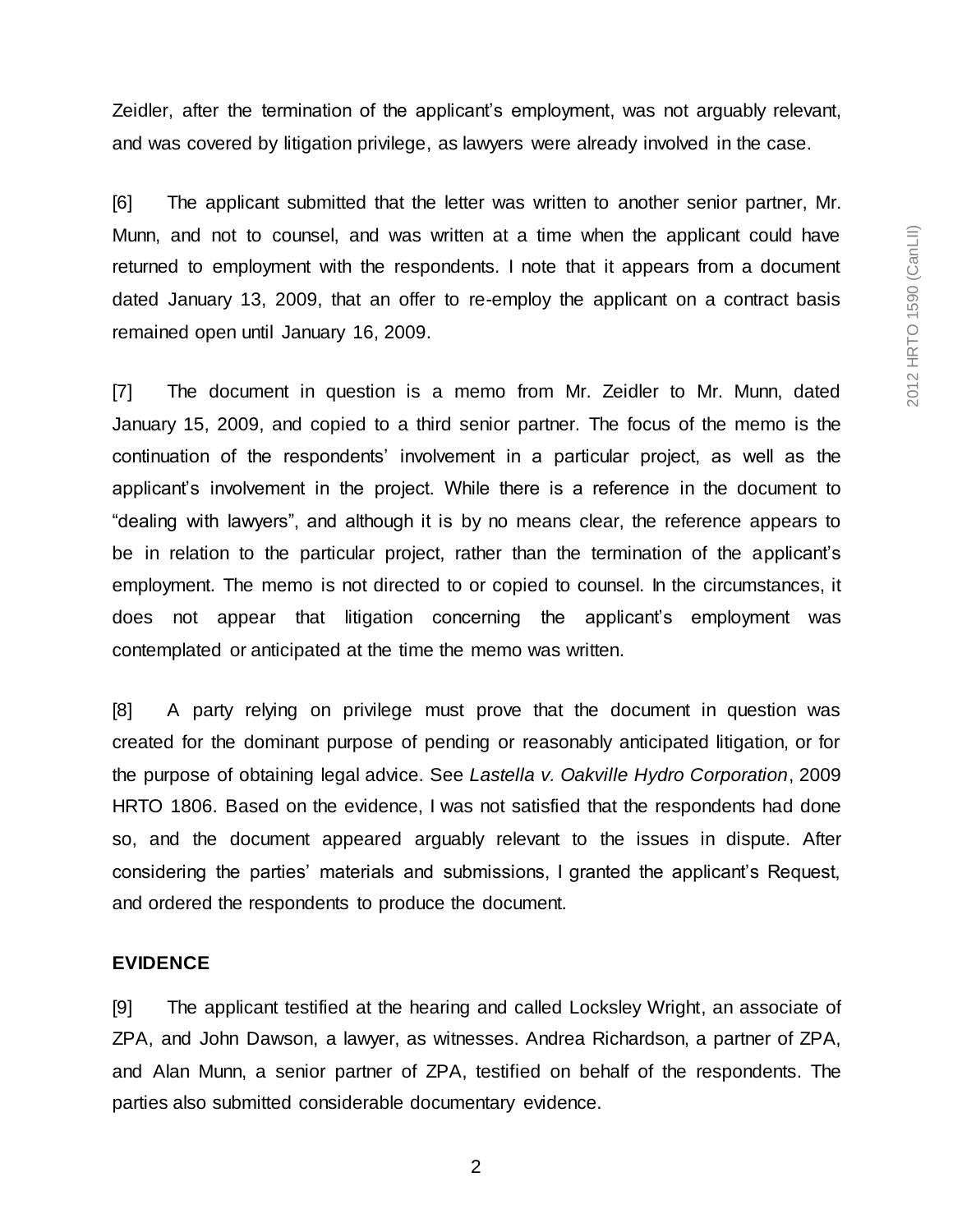# **Background**

[10] The applicant graduated with a degree in architecture in 1981, and was hired by ZRV in 1982 and employed for approximately 27 years. He was licensed as an architect in 1986, and became an associate of the firm in 1988. He explained that associates are project managers and lead teams of people. As an associate, he was ultimately responsible to Mr. Zeidler.

[11] The applicant worked on a number of projects during his employment with the respondents, and in 2000 he advanced from being an associate to a principal in recognition of the contribution he made. In 2007 and 2008, the applicant was working primarily with his team as the Principal-in-Charge on a major project, the Trump International Hotel and Tower in Toronto (the "Trump project").

# **The Trump Project**

[12] The applicant described the Trump project as a very large job for ZRV that was enormously complex. Mr. Zeidler was the senior partner on the project, and involved on a day-to-day basis. There were no other partners involved, other than Mr. Munn on an administrative level. The applicant testified that he obtained the project through a lawyer that he knew in 2001 or 2002.

[13] The applicant testified that as Principal-in-Charge on the Trump project, he negotiated the contract, delegated tasks, and had exclusive responsibility for client liaison. Commencing in 2005, the Trump project demanded all of his time. He testified that during his last year with the respondents, the project demanded 150% of his time, but that there were always other pursuits in terms of trying to get other work.

[14] The applicant explained that his client on the Trump project, one of the individuals who owned the development company, demanded that everything be done electronically. The applicant was the main contact person, and his client, who travelled often, would communicate exclusively with him. In 2008, his client frequently went to Moscow and would call or email the applicant at any time, and expected him to pick up the phone.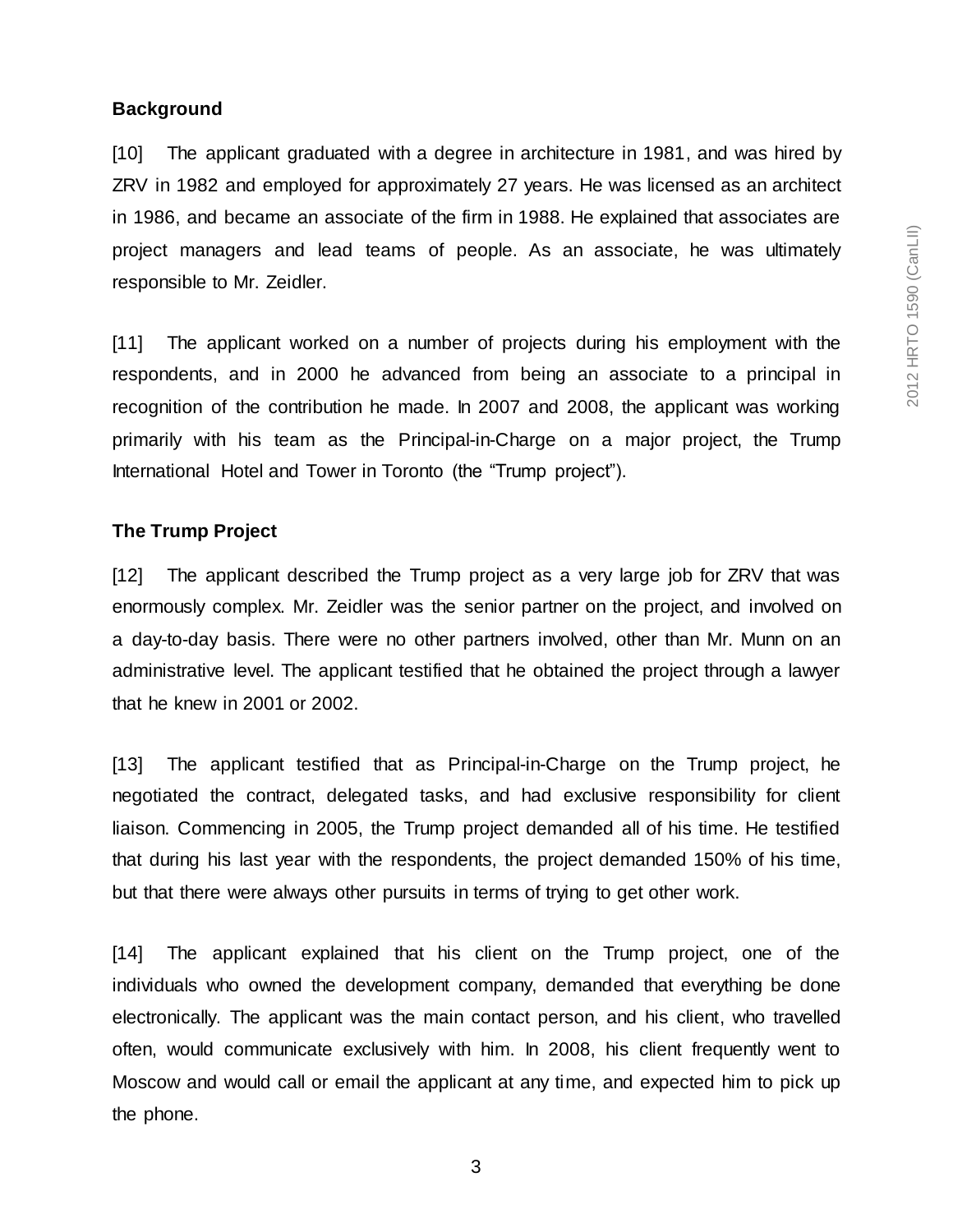[15] The applicant testified that between 2006 and 2008 the Trump project was understaffed. It required ten people and there were six assigned to it. On limited occasions, there might have been seven. He testified that, in 2007, he put in 1000 hours of overtime. A "staff utilization print-out" for 2007 indicates that, in terms of production, the applicant had 1,570.5 regular and 1,097.5 overtime hours. In 2008, he had 1,336 regular and 410.5 overtime hours. He testified that his hours went down in 2008 because of his mother's declining health. He did not receive additional compensation for working overtime, which he testified he worked both at home and at the office. He testified that, due to the chronic understaffing of the job, the only way to complete the job was to put hours in and he did.

[16] Mr. Munn, one of the respondents' senior partners, testified that he was involved in some of the contract and fee discussions on the Trump project. It was Mr. Zeidler's project to start with, but Mr. Zeidler retired from the partnership in 2008. Mr. Munn testified that the firm relied on the applicant as a "point man" on the project. Mr. Munn testified that he felt that the applicant's overtime claims were vastly overstated.

[17] The applicant confirmed that his team on the Trump project was aware of his care giving responsibilities for his mother. He testified that, as with his client, he was available "24/7" to his team, and that they could contact him by phone, cell phone, email, or in person. The applicant also explained that he had software installed on his computer so that if he was at home, or anywhere he had his computer, and if someone called his extension, it would ring on his computer.

[18] Loxley Wright, a senior technical person and associate in the office, testified that at the time of the hearing he was still working on the Trump project, which he described as pretty big and extremely challenging. He confirmed that the applicant was in charge of the team and that they worked quite closely. He thought the applicant was very good at his job. He agreed that the applicant worked unconventional hours, including some evenings and weekends, which he testified he knew of because of emails and the odd phone call.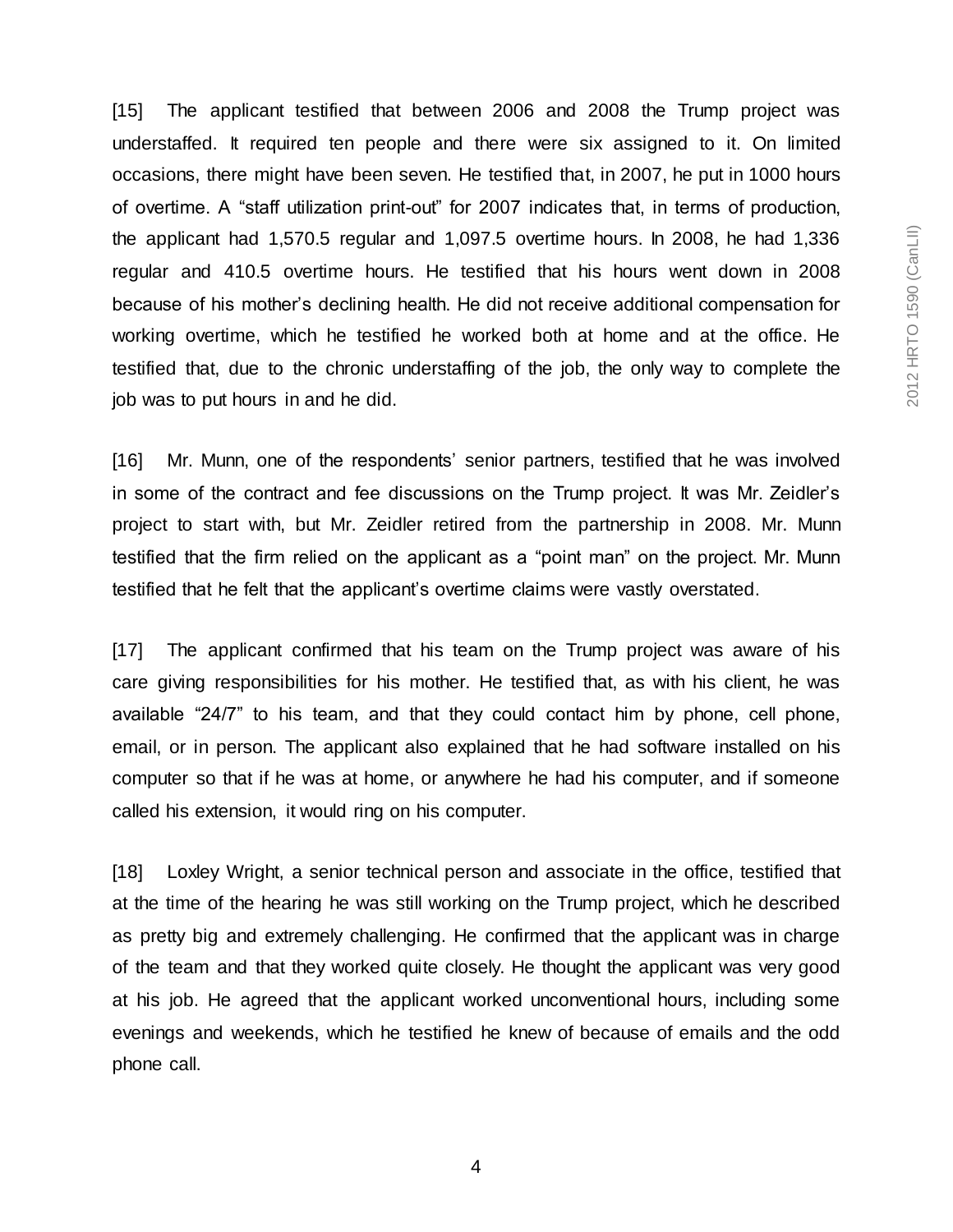[19] Mr. Wright testified that he was aware the applicant was responsible for taking care of his mother, and was generally aware of her medical problems and issues. He met the applicant's mother once at her home in Burlington and she was sitting in a wheelchair. He was aware that the applicant lived in Burlington and that, on occasion, he would work from home. When asked if the applicant told him when he worked at home, Mr. Wright testified that he usually phoned in and they kept in touch. When asked if the applicant told him why he was at home, he testified that sometimes he would and that sometimes he had to take his mother to the doctor or his mother was not well.

[20] John Dawson, a lawyer specializing in municipal and development law, testified that he first started working on the Trump project around 2000 or 2001, and that the bulk of the work, for him, was completed in 2002/2003 and 2006/2007. He described it as a very challenging project.

[21] Mr. Dawson first met the applicant on a former project in the late 1990s or early 2000s, and then worked with him for an extended time on the Trump project. He also recommended the applicant for a subsequent project. Mr. Dawson testified that, after the applicant was brought into the Trump project, it started to gain momentum. He explained that the applicant was both the architect and took on a project management role, acting as a liaison to bring disciplines together.

[22] Mr. Dawson testified that his contact with the applicant was practically daily in 2002/2003 and, again, almost daily in 2006/2007. In cross-examination, Mr. Dawson confirmed that, based on his involvement in the project, he had much less interaction with the applicant after early September or late October 2007. He testified that the applicant was integral to the project and an integral part of the negotiating team with the project's neighbours, and described him as the "point person" throughout with very little input from anyone else. When asked if the applicant was good at this job, Mr. Dawson testified, "absolutely." Mr. Dawson explained that "year in and year out" this is what he does, that every project has an architect, and that with this very challenging project there was never a glitch or slow down on the architectural side. He testified that the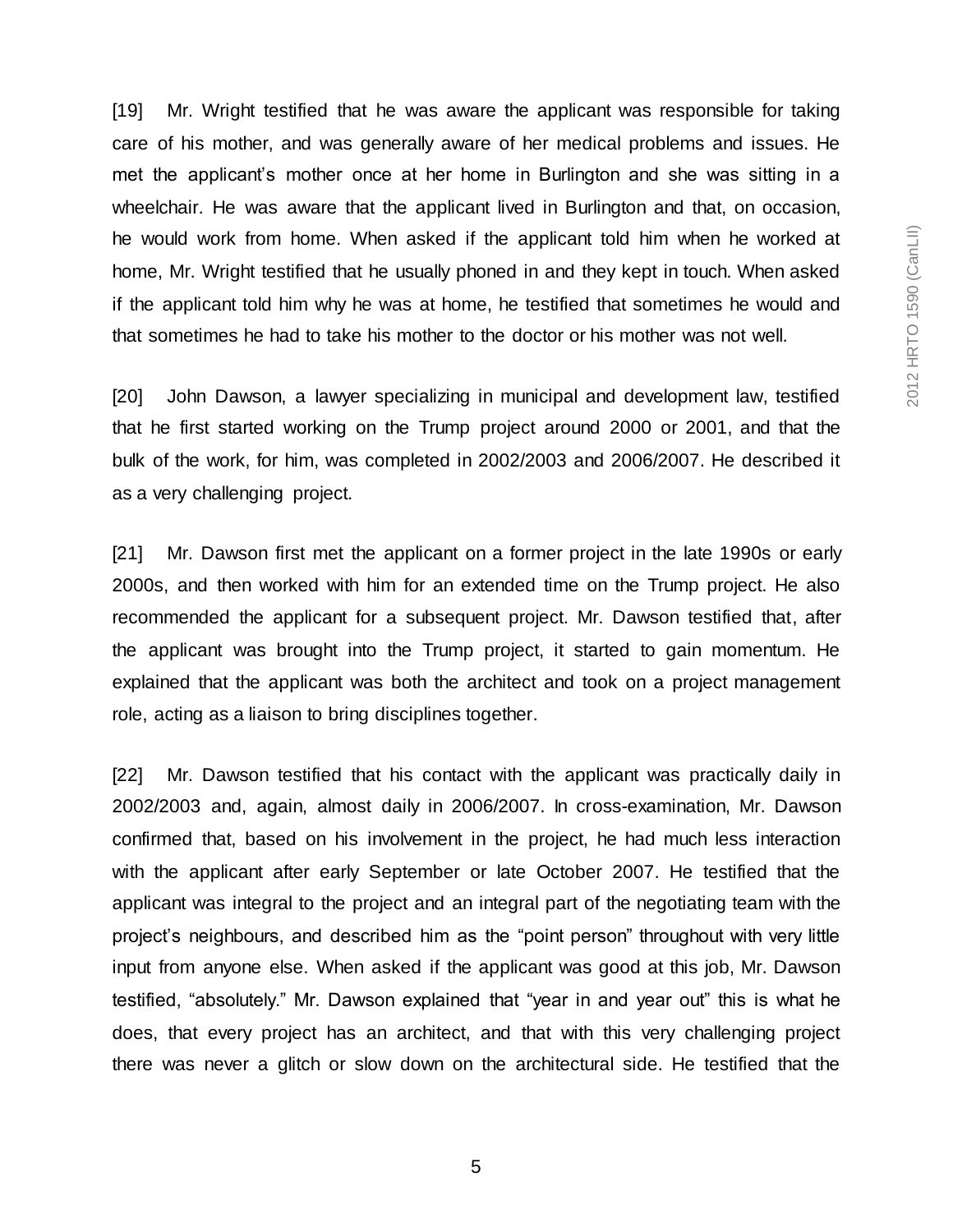work was there, it was done, and it gave him a basis to move forward. He testified that the applicant was always the "number one" contact at ZPA.

[23] When asked if the applicant worked unconventional hours outside of "nine to five", Mr. Dawson testified that they had conversations at any time, and that earlier and later than nine to five they had conversations and meetings. He testified that in the business it is not unusual to have meetings at odd hours and weekends occasionally.

[24] Mr. Dawson was aware that the applicant was responsible for taking care of his mother, as the applicant had mentioned it. Mr. Dawson was also aware that the applicant worked at home on occasion, because the applicant would give him contact information on how to reach him if he needed to. He confirmed that the applicant would tell him that he was at home and how to reach him.

#### **The Applicant's Caregiving Responsibilities**

[25] The applicant moved to Burlington in 1996 and lived with his mother. He testified that his mother, who was 73 years old at the time, had osteoarthritis and osteoporosis. He described her condition as tremendously disabling. Before he moved to Burlington, his mother had broken both her ankle and her wrist.

[26] The applicant described his relationship with his mother as very profound. He explained that his father died in the 1960s when the applicant was 16 years old. His mother "stepped up to the plate" and took care of him and his younger brother and sister, and instilled in them care and respect for people and family. He testified that when his mother suffered health issues, he had the opportunity to step up to the plate and take care of her and he did.

[27] The applicant testified that, in the mid-1990s, his mother's disability increased. She could not pick up a glass of water, pour juice, or prepare food. Her bones were fragile and there was always a risk of breaking something. She used a wheelchair.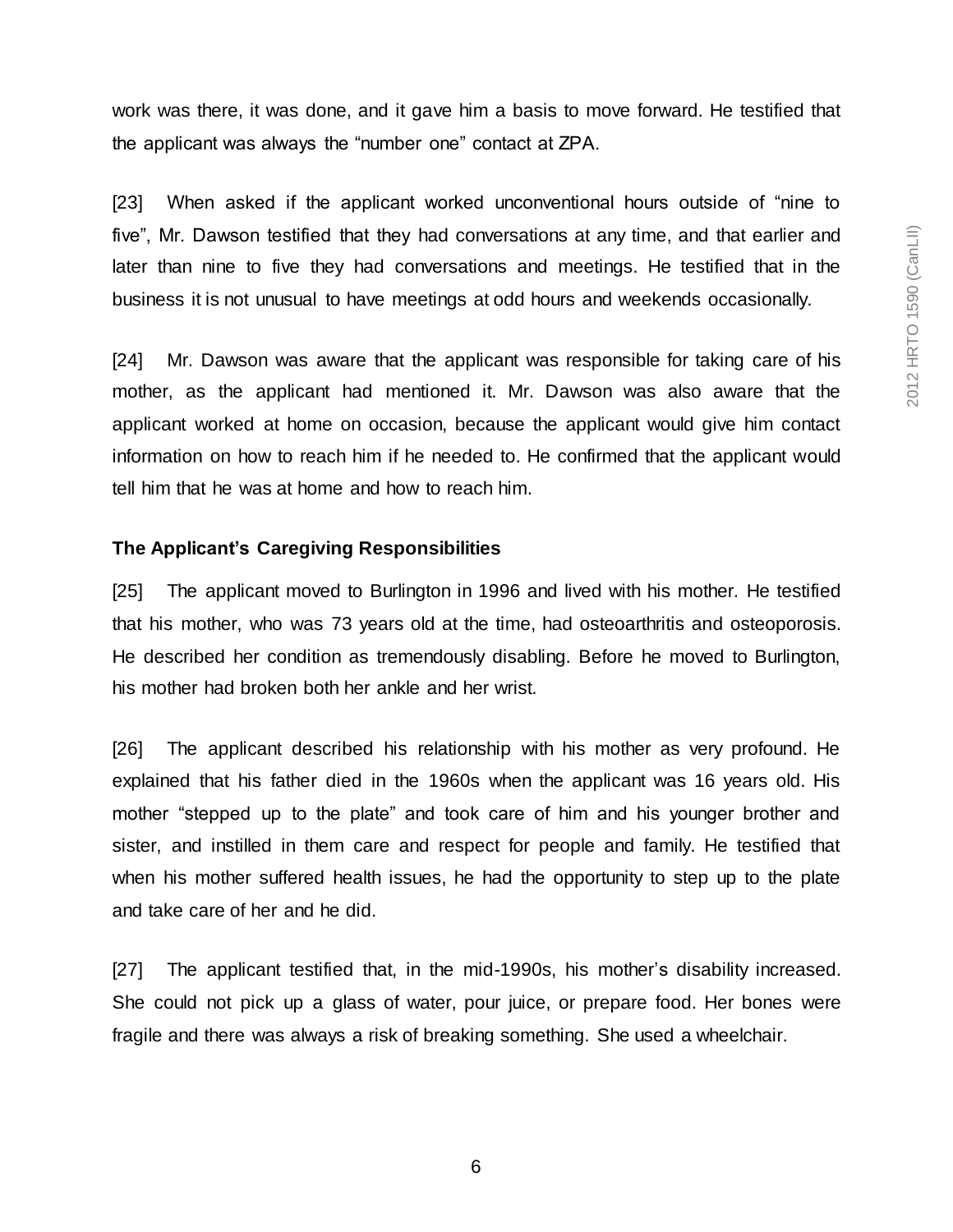[28] The applicant testified that his mother had numerous operations. In mid-1999 she had a major operation with her vertebrae fused and two titanium rods placed in her back. She had a knee replacement in 2002 or 2003. She had another surgery approximately two years later and fell while she was in the hospital and fractured a vertebra in her back. In 2007 she broke her hip which was replaced in 2008.

[29] The applicant explained that between the mid-1990s and 2007, his mother's health was declining. In 2008, they renovated their bathroom, installing a hydraulic lift in the bathtub. He explained that, with some assistance, his mother could transfer herself to the toilet. Later in 2008, she ruptured her quadriceps tendon in her left leg which was the only one that worked. She was then entirely incapacitated. The applicant testified that he had to lift her from her bed to her chair and had to assist her with toileting. Because of the "ramp up" of her care demands, they got on a "crisis list" to get her into a long-term care facility. At the time, the crisis list was three months long.

[30] With respect to his caregiving responsibilities during the time that his mother was living at home, the applicant testified that he prepared her food, shopped and cleaned her clothes. He had assistance from time to time from his brother, although his brother could not assist during the mornings or day. The applicant testified that he took his mother to all her medical appointments, and any rehabilitation that was offered, and his brother would try to help. The applicant was the primary caregiver. With respect to outside assistance, he testified that the government provided one hour per day of home care and his brother would visit two to three times per week. Prior to his mother's hospitalization in November 2008 to have her quadriceps tendon fixed, they hired two people who came in the evenings, because of her full mobility impairment, and because he could not be there "24/7."

[31] After his mother's operation in December 2008, the applicant was notified that she was admitted into a long-term care facility. The applicant testified that, prior to the 2008 Christmas break, he told Mr. Munn that his mother had been accepted into a facility. In early January 2009, she was in a care facility in Burlington.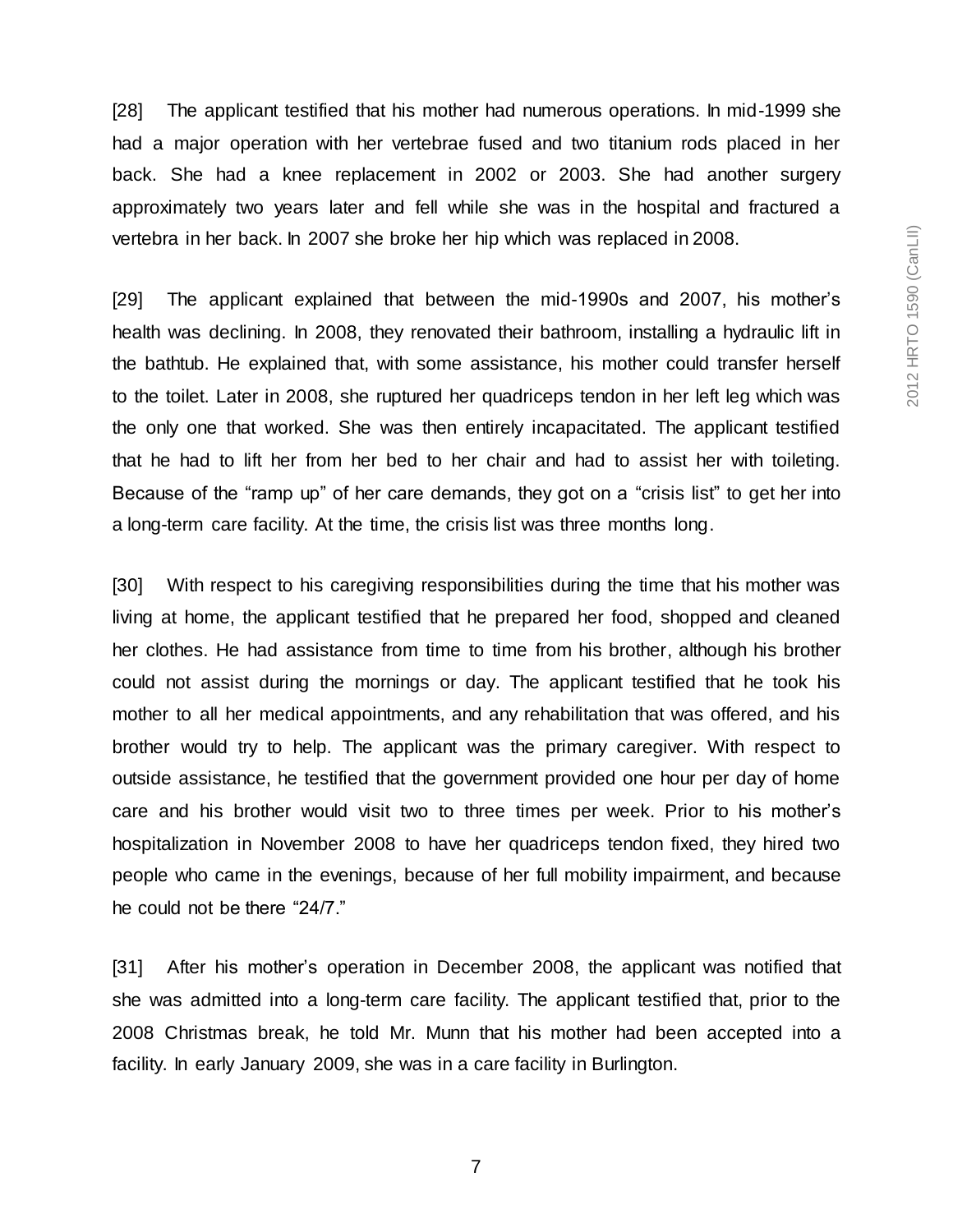2012 HRTO 1590 (CanLII) 2012 HRTO 1590 (CanLII)

[32] The applicant testified that he continued to provide care to his mother and worked more than full-time hours. Through the 2000s, he availed himself of technology that facilitated his work from home. He used a notebook computer and cell phone and had VPN access. He could access the "Zeidler system", including all documents, anywhere in the world. In the first half of the 2000s he worked at home through the use of this technology. He testified that, during this time, he had no defined schedule. With respect to the Trump project, his client could email him or phone him from anywhere in the world at any time of the day or night and he would answer.

#### **Attendance**

#### ZPA's Toronto Office Manual

[33] The applicant was referred to ZPA's Toronto Office Manual dated July 30, 2003. The applicant testified that he never looked at it, although there does not appear to be any dispute that the Manual is maintained on the respondents' network or intranet.

[34] The Manual states that it forms part of the terms of employment with ZRV. It addresses a number of procedures, including hours of work, overtime, and personal time-off. With respect to work hours, it states that the firm operates on a flexible start and end time, subject to approval, with minimum regular core hours. The core hours are 9:30 a.m. to 4:30 p.m. The earliest start time is 8:00 a.m., and the latest end time is 6:30 p.m. The Manual states that "everyone is expected to be in the office or available at a project meeting during the core work hours or when a project meeting is scheduled." It also states that "if you are away from the office for any reason during core hours or will be later than your regular start time please let the receptionist know where you can be reached and when you will be back in the office." When asked if the employer wanted him in the office at certain times, the applicant testified that they wanted him to complete projects, and that he had a mother, a project, and 20 years of experience.

[35] The Manual also has a section on "Personal Time – Off" which states as follows:

.1 The firm recognizes that from time to time irregular personal absences from work may occur as a result of personal situations. Absences from work that are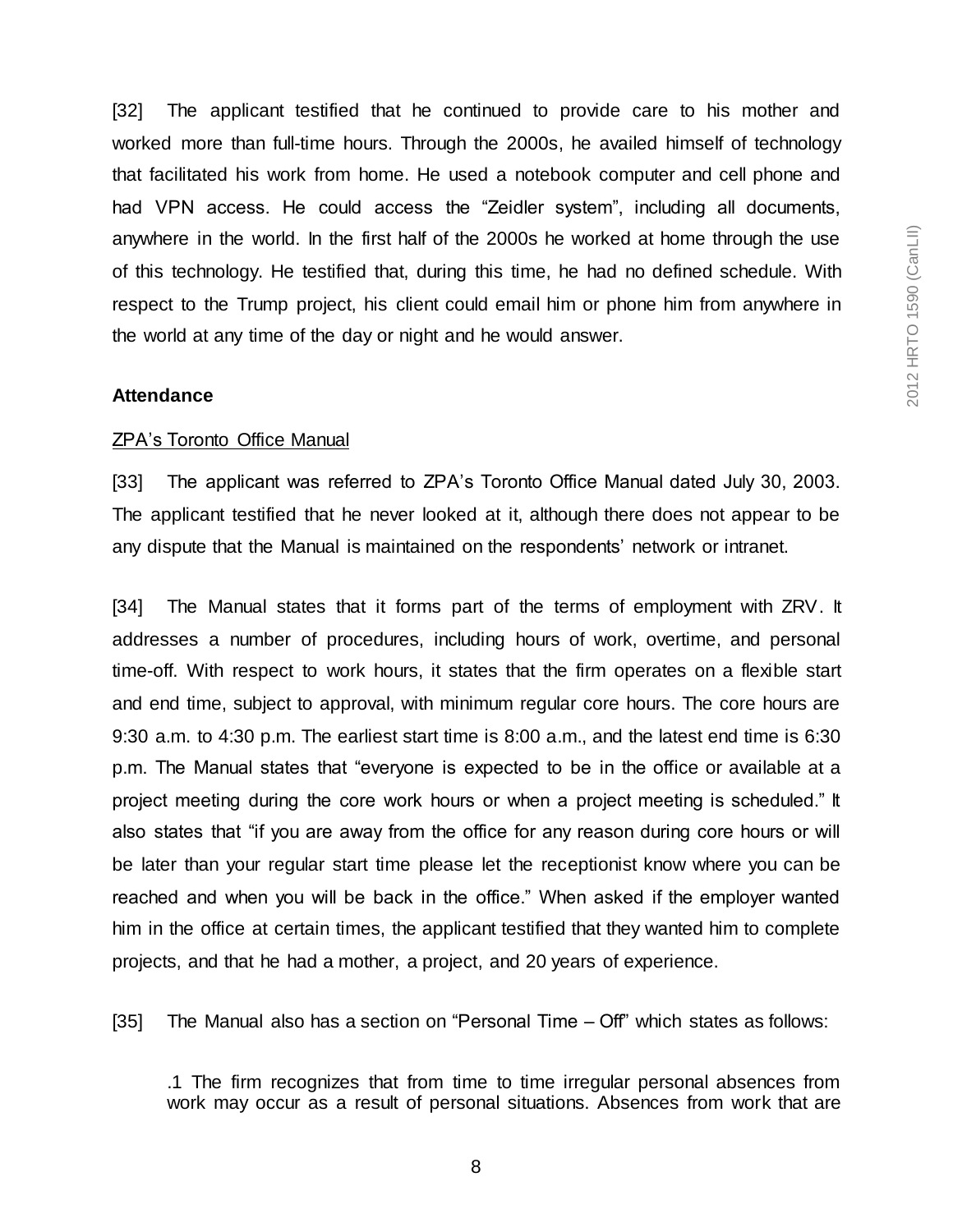not vacation are considered Personal time – off. This may apply to unforeseen problems with childcare, eldercare, personal financial business or home emergencies. Personal time off must be offset by accumulated overtime or have time made-up on a pre-approved schedule.

.2 Chronic absences from work and unexplained personal – time off during core hours are grounds for termination of employment with cause.

.3 Generally Personal Time – off greater than 2 hours should be discussed with the Project Manager and prearranged with Office Management in advance. It is logged as indicated on time sheets.

.4 Personal time – off that has not been banked in advance, should be made-up with authorized overtime and work outside of core hours within the next pay period.

[36] The Manual also states that granting extended personal time off without pay is given entirely at the discretion of the partners after discussion with office management. The applicant testified that he never asked for personal time off without pay because of the demands of his job, and his dedication and loyalty. The applicant testified that providing him with time off would have helped with his mother's needs, but it would not have allowed him to complete the project.

[37] With respect to overtime, the Manual states that it must be authorized in advance by the project manager or department manager, whether it is paid or unpaid. Also, only authorized overtime will be paid or considered for future compensation of personal time off in lieu of payment. The applicant testified that he knew, initially, that if he worked overtime it had to be approved by a partner. He testified that, later, he was in charge of projects and he signed peoples' time sheets. He was asked if he was ever told that his overtime needed to be approved and testified, "no, absolutely not."

# Records related to hours worked by the applicant and his attendance

# *The applicant's time sheets*

[38] The applicant was referred to his time sheets for 2003 to 2008 inclusive. The time sheets show hours worked on each project on a particular day, but do not show start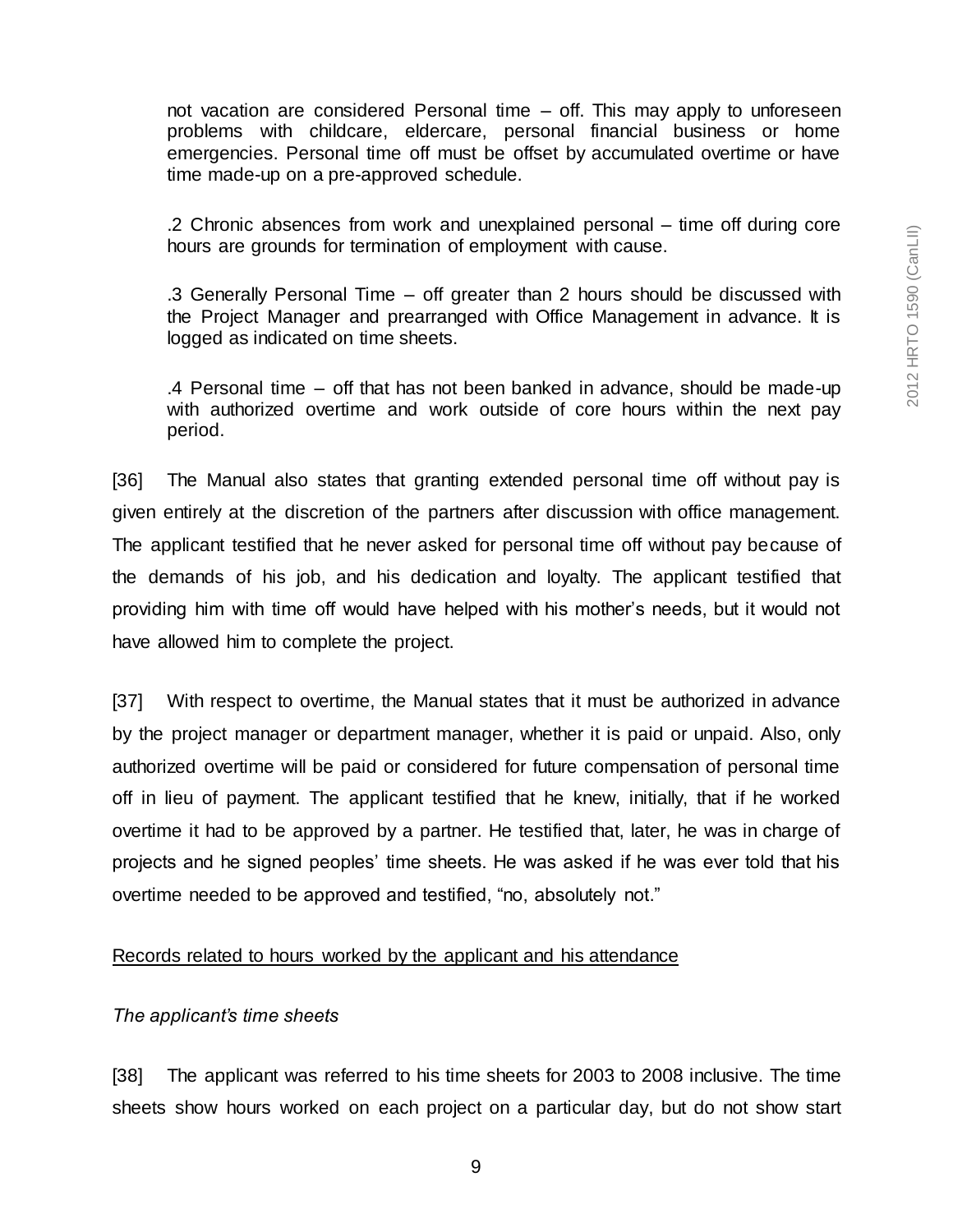and finish times. Entries for some dates on the time sheets are followed by comments. The applicant explained that employees recorded their own time, and he typically wrote the comments. For example, after the entry for October 11, 2004, there is a comment stating, "I typically will work at home in the eraly [*sic*] morning to avoid traffic and to assist my mother arriving at work for 10:00 a.m. +/- and leave the office somewhere in the arera [sic] of  $6 - 8.00$  p.m." The applicant testified that, at home, he would work into the night when his mother was asleep, or get up early to work.

[39] Other comments in the applicant's 2004, 2005 and 2006 time sheets include that: the applicant was absent, or partially absent, on approximately 16 days to take his mother to medical appointments; on approximately 11 days, the applicant worked at home due to his mother being ill or injured, or to care for her; on approximately 7 days the applicant worked at home, or left work early to work at home, while caring for or assisting his mother; on approximately 18 days the applicant worked at home in the morning, and left the office late in the evening, and no reason is indicated; on approximately 17 days the applicant worked at home in the morning to miss or avoid traffic; and, on approximately 19 days, and 2 partial days, the applicant worked at home and no reason is indicated.

[40] With respect to the applicant's 2007 time sheets, around March 23, 2007 the applicant worked at home to care for his mother as a result of her fall, spraining her shoulder and back/neck. On four other full days, and two afternoons, he worked at home due to his mother's ill health. On two days he was "in late morning" to avoid rush hour driving after caring for his mother early in the morning, and left the office late. On another morning, he cared for his mother and was in late and worked late. On two days, he was in late after a doctor's appointment for his mother, and for one of these days, he indicates that he worked late. On three days, he left work in the late afternoon to take his mother to medical appointments and he made up time thereafter. There are also approximately 3.5 days that the applicant worked at home and no reason is given.

[41] With respect to the applicant's time sheets for 2008, in January the applicant was in at 10:15 a.m. on two days as a result of caring for his mother. On one day in January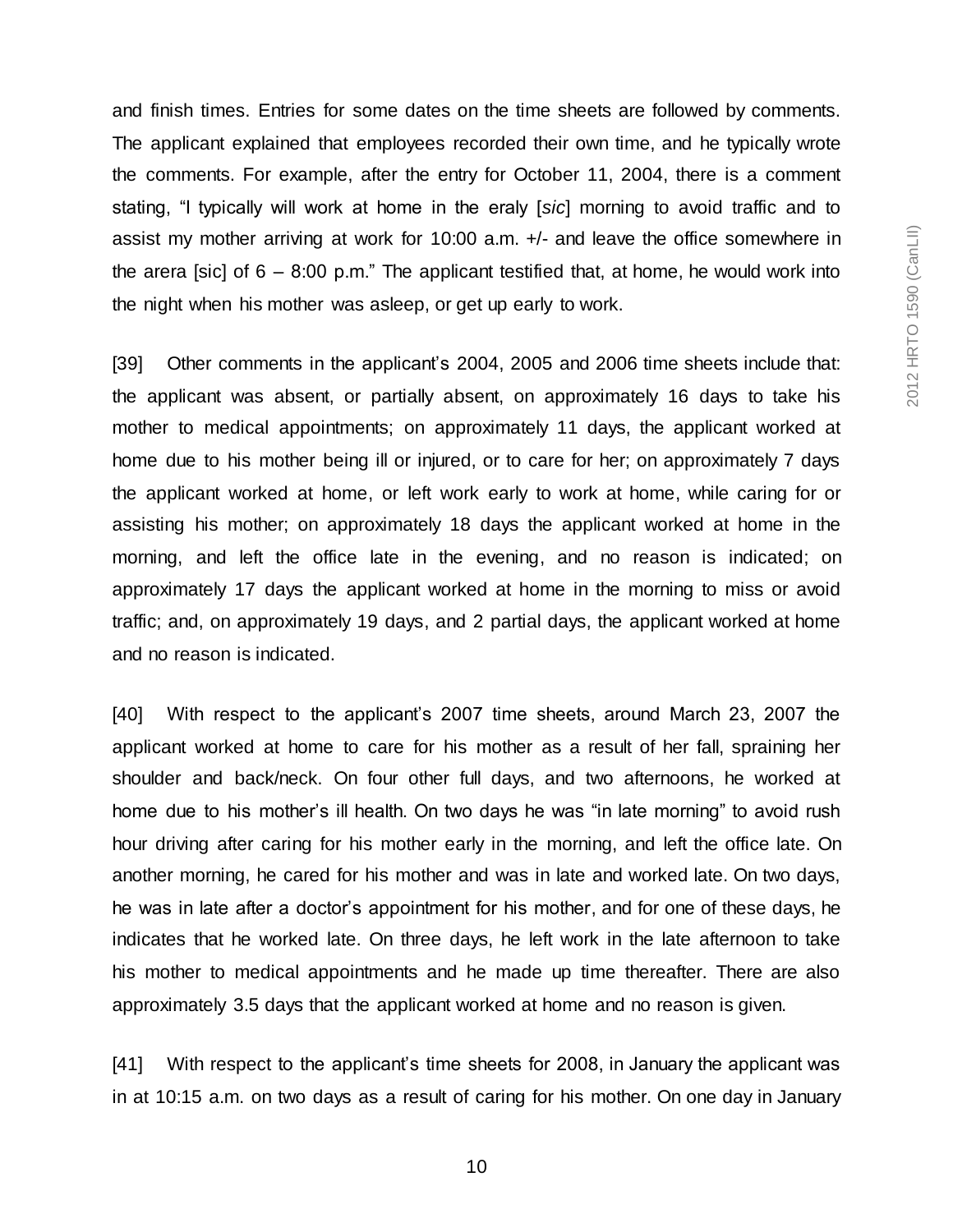he worked at home to be available for his mother, and three other days in or around late January, he worked at home due to his mother's ill health. On two days in February, he worked at home due to his mother's health care needs. Again, in March, he worked at home on two days due to ongoing health issues with his mother requiring care, and on two other days to care for his mother. There are comments that he took his mother to the hospital in April and May, and he asks that time be subtracted from overtime. In August, his mother was in the hospital and he worked at home. In October, the applicant worked at home one day due to his mother's declining health, and on two other days he worked at home in the afternoon due to her health and declining health. On one day that he worked at home no reason is given.

[42] In addition to the above absences related to the applicant's mother, and absences for which no reason is given, there are other various absences indicated in the time sheets for reasons including the applicant's own illnesses and medical appointments, home repairs, and various meetings.

[43] The applicant testified that the above time sheets were in the ZRV "system". He was asked if there were any other ways he advised that he was caring for his mother. He testified the he made his team know and he would phone reception and tell Mr. Munn. He also testified that he told Mr. Zeidler when he would not be in the office and that Mr. Zeidler was aware of his ongoing care obligations.

## *The log*

[44] Mr. Munn was referred to a large quantity of documents titled "ZPA STAFF ABSENTEE LIST & In/Out LOG" (the "log") for 2007, 2008, and early 2009. He explained that reception keeps a record of who is in and not in, and it is kept online so anyone can look at it. He explained that individuals inform reception if they are not going to be in. Mr. Munn testified that the purpose of keeping the records is so that people know if somebody is away on vacation, and that they are used occasionally to check people's time sheets.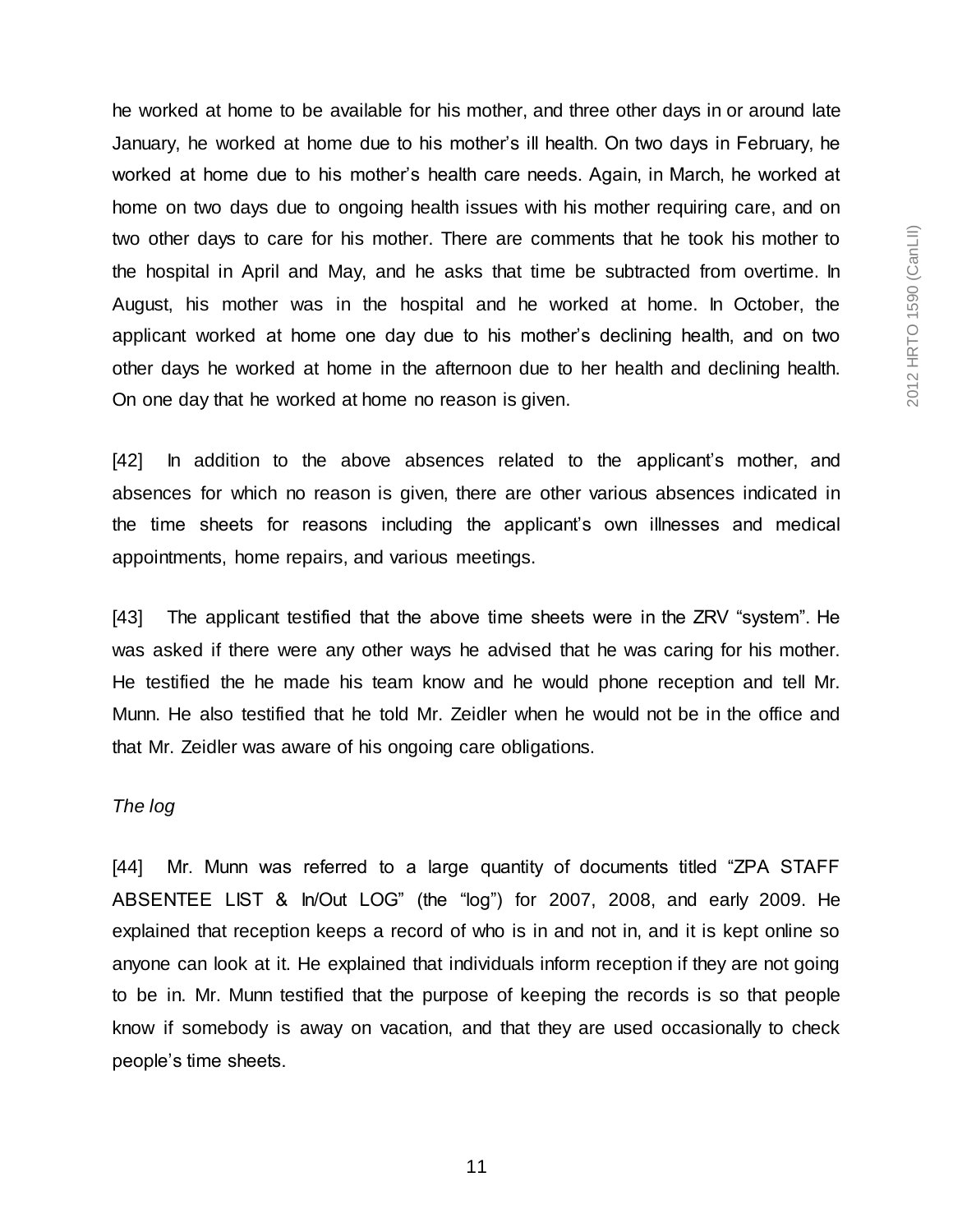[45] Mr. Munn also referred to "a pattern of attendance" going on for some time with the applicant, and testified that he asked that a specific record be kept. He was surprised how much the applicant was away from the office.

[46] Mr. Munn was also referred to additional copies of the applicant's time sheets for 2007 and 2008. Mr. Munn confirmed that the time sheets were completed by the applicant, and that handwritten notes on the time sheets are a comparison to the log, with discrepancies noted. Mr. Munn testified that the log did not match the applicant's time sheets on a number of occasions during this time period.

[47] Mr. Munn was also referred to 14 pages of notes that he described as a summary of the applicant's absences from the office, and information on the applicant's arrivals and departures from the office, as recorded by reception and taken from the log. The notes cover the time period of August 21, 2007 to January 6, 2009.

[48] For the time period of August 21, 2007 to April 12, 2008, the summary notes indicate that the applicant did not attend the office on 49 days and was absent for part of the day on 53 days. He worked at home on 22 days, and took 8 sick days and 2 vacation days. The applicant was also "not in" on 13 days; however, it appears that he and a number of others were expected to be "not in" for a week in March 2008.

[49] With respect to the 53 days that the notes indicate the applicant was not in full attendance, there are quite a few days that the applicant arrived late and some days that he left early, according to the log, but those days do not amount to 53. It appears that the 53 days may include approximately 17 days that the applicant was out of the office for part of the day for what appear to be work-related meetings. It is also not clear if the 53 days includes approximately 8 days that the applicant was away for part of the day for medical, dental, or other appointments. It also appears that if the applicant worked late, this would not have been recorded in the log.

[50] Mr. Munn confirmed that the days the applicant was not considered in full attendance included 3 days that the applicant was in meetings, vacation days and sick days. Mr. Munn testified that the applicant exceeded both his sick days and vacation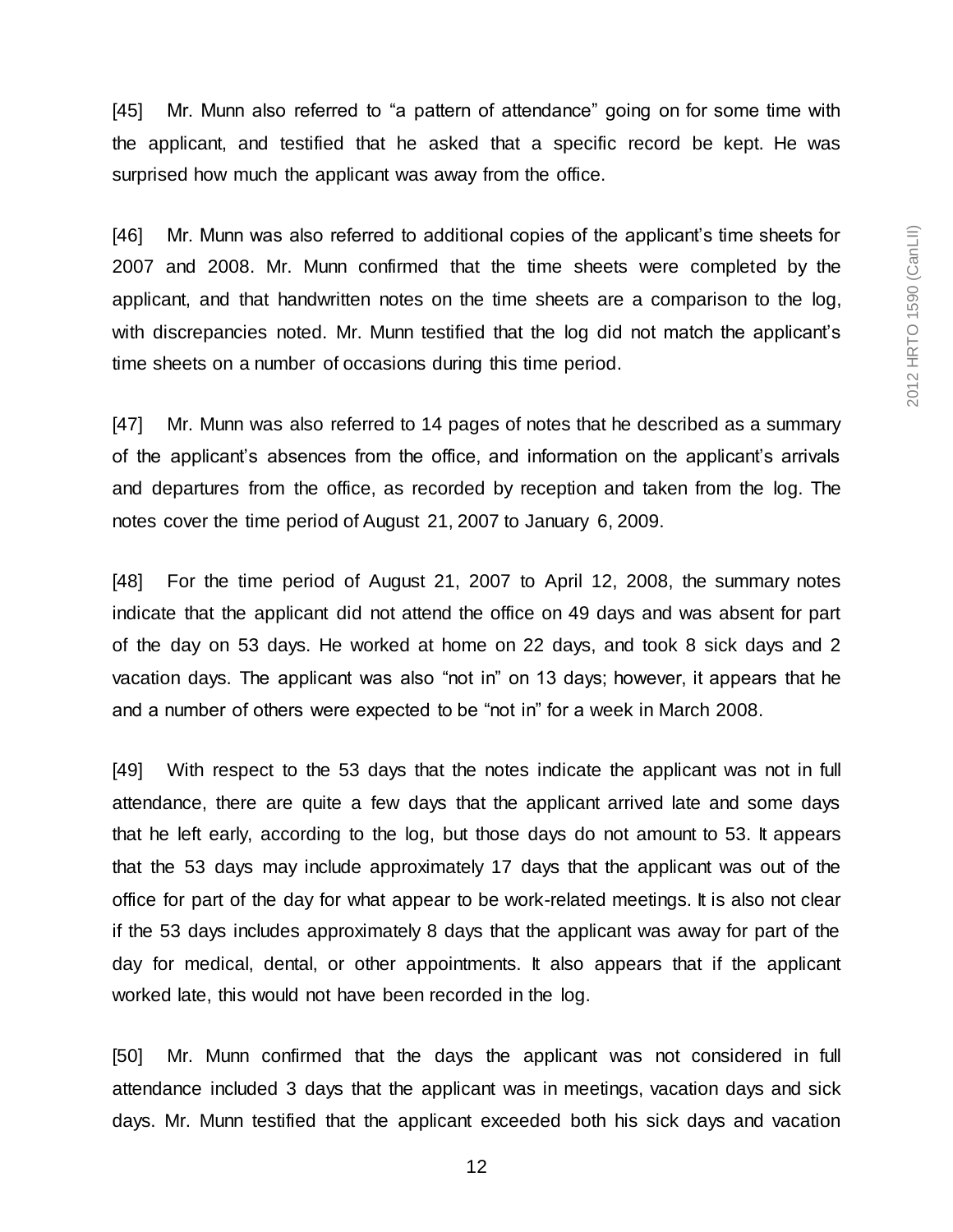days. Mr. Munn also confirmed that the days the applicant was absent for part of the day, as recorded in the notes, includes days that the applicant came in late.

[51] For the time period of April 14 to July 30, 2008, the summary notes indicate that the applicant was not in full attendance on 64 of 77 working days. The applicant worked at home on 6 days, took 18 vacation days and 6 sick days, and was away one day for a medical appointment. According to the notes, the applicant was not in full attendance on 33 days and no reason was given for 8 of those 33 days; however, it appears from a review of the log that the applicant was not in full attendance on a total of approximately 25 days, including approximately 10 days for work-related meetings, 5 days on which he worked at home for part of the day, and 4 days for medical appointments.

#### Communications between the applicant and the respondents concerning attendance

[52] The applicant was referred to a letter addressed to him, from Mr. Munn, dated July 24, 2007. The letter begins as follows:

> It has been some time since we last discussed your attendance at the office. At that time I believe you agreed that you would attend the office at least from 8:30 to 5:00 each working day except when your attendance was required at a business related meeting outside the office.

> For a short time your attendance improved. However, you have slipped back into your previous attendance pattern of coming in late and leaving early. Many days you do not come in at all for a variety of stated reasons. An occasional day away from the office for personal reasons is reasonable. The number of days you have missed is not acceptable. I understand staff are fighting over your workspace as a place to park their bicycles.

[53] The letter continues to address, among other things, the applicant not returning from holidays when expected, failing to attend project meetings where he was expected, and claims of excessive overtime. The last two paragraphs of the letter state as follows:

> We have tolerated your absences for a long time in recognition of your personal and family problems. We are not prepared to tolerate this further.

We expect immediate and permanent correction.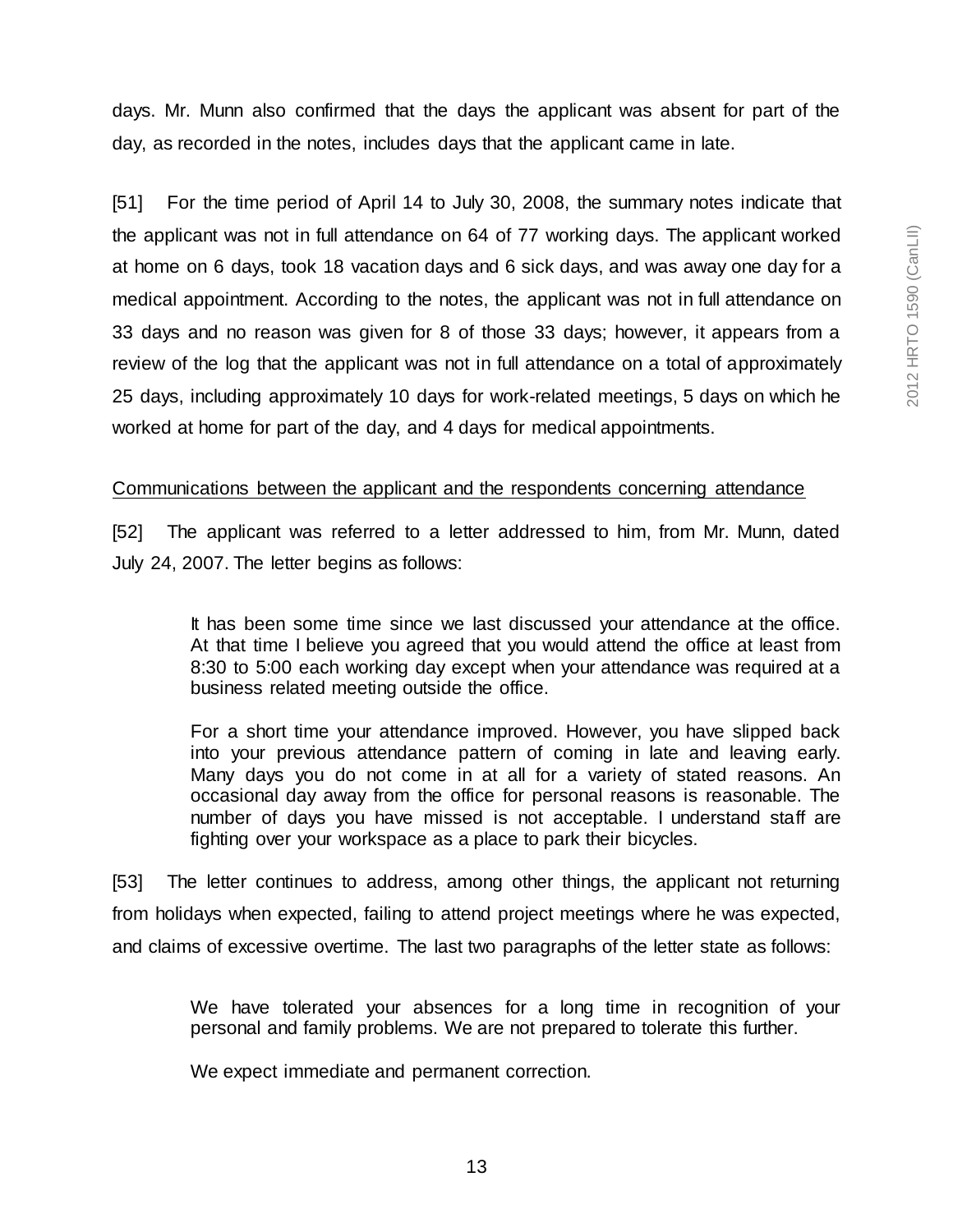[54] The applicant testified that he was available "24/7". He explained that he tacked on a day or two at the end of his holidays and that he did it with notice. He denied failing to show at project meetings. He testified that he delegated authority, and confirmed that his team never complained about a lack of direct contact. He testified that he continued to have care giving responsibilities at the time, and that he tried to attend the office from 8:30 to 5:00 but he never gave up on his mother. The applicant testified that Mr. Munn never made any inquiries to him regarding the status of his family problems. He testified that he did not respond to the July 24, 2007 letter.

[55] Mr. Munn was asked about stating in the letter that the applicant failed to attend project meetings where he was expected. He testified that it was his understanding that on several occasions the applicant called team meetings and did not show up for them. He testified that he believed the applicant called a meeting on a Sunday and everybody showed up but the applicant did not. He described the applicant's attendance behaviour as "absolutely unique."

[56] In an email exchange between the applicant and Mr. Munn, concerning whether or not the applicant notified reception of his absence on August 7, 2007, Mr. Munn states, in part, as follows in an email dated August 10, 2007:

As I stated before, effective, efficient management of you [sic] team requires your attendance at the office. As far as I am concerned the only time that counts it the time you spend in the office working with your team.

Mr. Munn testified that, at that point, given excessive absences from the office and excessive overtime claims, that the only time that should count was when the applicant was in the office.

[57] In an email dated August 16, 2007, the applicant requested a notebook computer for a member of the Trump team, "such that he may devote time at his home to O/T on Trump." The applicant explains that this individual's "family obligations with three young children understandably limit his ability to contribute O/T in the office environment however." In a responding email dated August 16, 2007, Mr. Munn asks that a suitable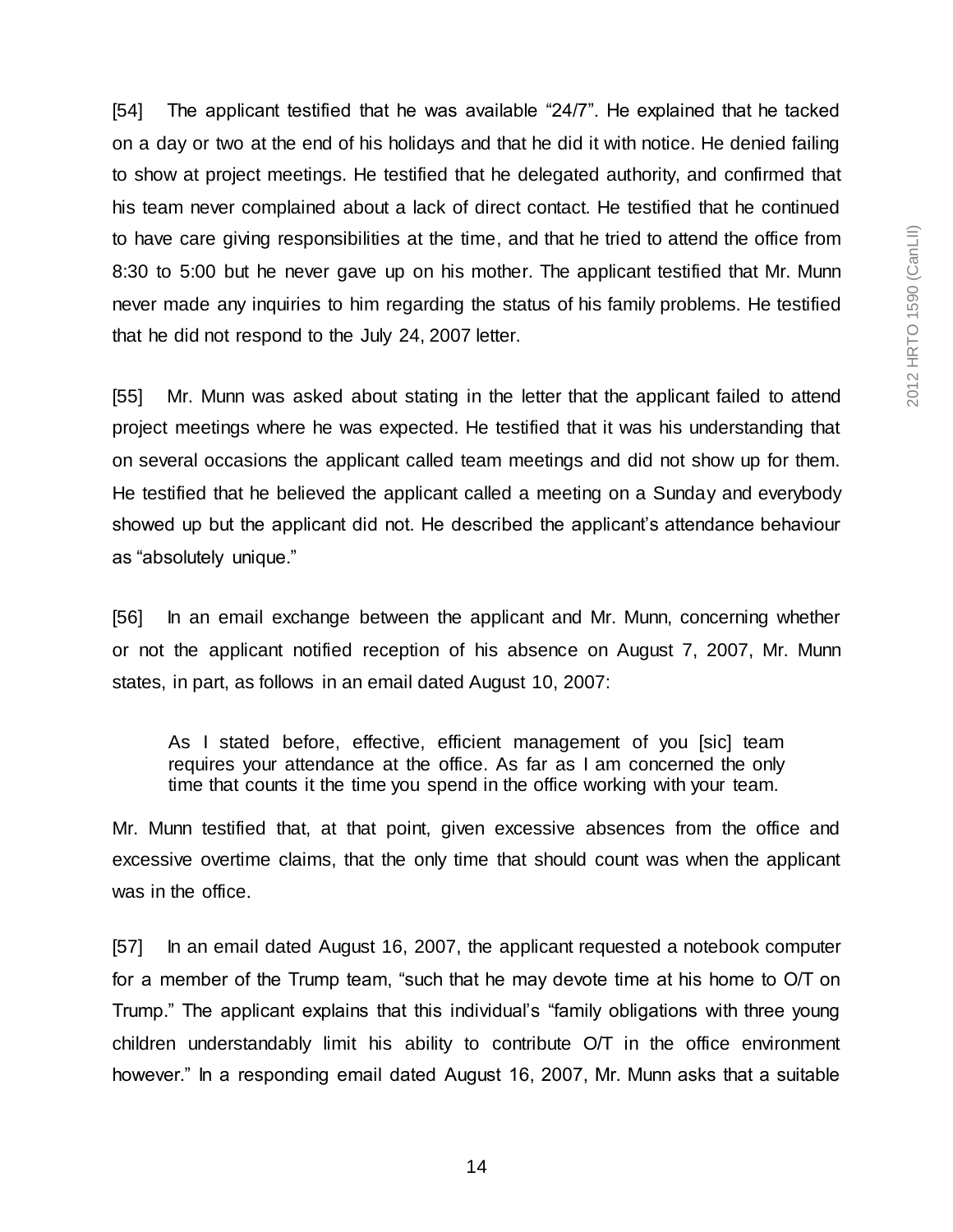laptop be arranged and states, in part, as follows: "While I strongly encourage **all** work to be done in the office there are occasional justifications for working at home."

[58] The applicant was referred to a letter to him from Mr. Munn dated April 16, 2008. In the letter, Mr. Munn indicates that he last wrote to the applicant about his attendance at the office on July 7, 2007, and that it was distressing to have to write on the same subject again. Mr. Munn states that the applicant agreed that he would attend the office at least from 8:30 to 5:00 each day except when his attendance was required at a business-related meeting outside the office. Mr. Munn reviews the applicant's attendance between August 21, 2007 and April 12, 2008, based on the log, and states that the applicant was not in full attendance on 56.6% of the working days during this time period. He also notes that they expect there were several more days where he was not in full attendance that were not recorded for a variety of reasons. Mr. Munn states that while there may be reasons for these absences, cumulatively, this rate of attendance is not acceptable. He also states that random checks of the applicant's time sheets indicate significant discrepancies.

[59] Mr. Munn continues to state in the letter that this is very demoralizing to the applicant's project team and the office as a whole, that the applicant's lack of attendance is glaring and everyone notices, and that his team is suffering from a lack of direct contact. He states that they expect immediate and permanent correction. The last three paragraphs of the letter state as follows:

We have tolerated your absences for a long time in recognition of your personal and family problems. We are not prepared to tolerate this further. This is our second letter on this subject. There will not be another. We will be reviewing your attendance at the end of every month. If in a given month you are absent from the office during the hours of 8:30 am to 5:00 pm during any business day, without the approval of one of the partners, your employment will be immediately terminated for just cause, without further notice or any payment in lieu of notice.

Lyndon, we are truly sorry that matters have reached this stage, however you have been spoken to as well as written to on this topic, you are a senior professional, and it should not be necessary for us to take such extraordinary steps to have you come in to the office on a daily basis.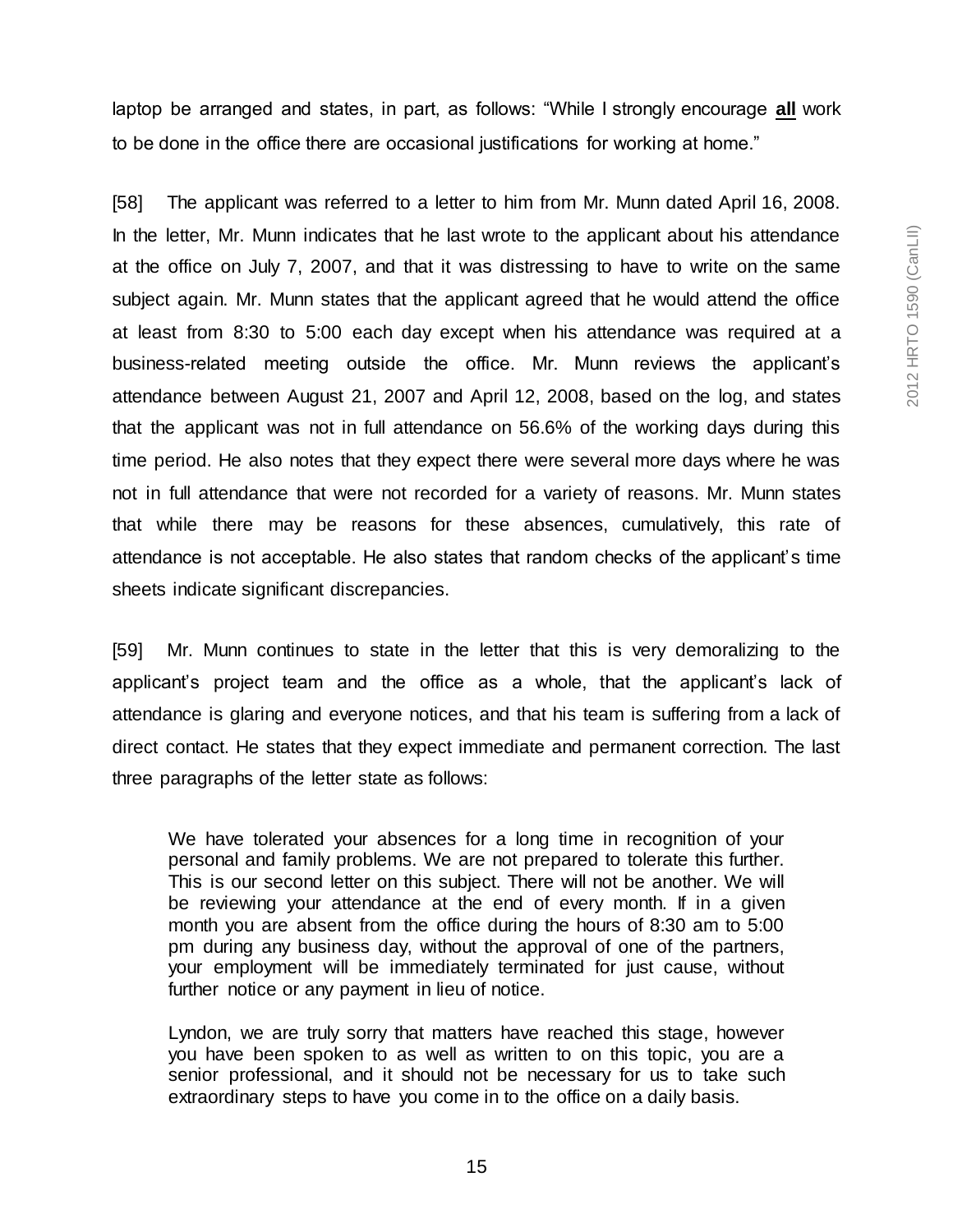We trust this will be our final communication on this subject matter but, have no doubt, if you are not in the office when required, as stated above, your career and relationship with Zeidler Partnership Architects will be at an end, without any further notice to you or payment in lieu of such notice.

[60] The applicant testified that, by this time, in April 2008, his mother was in greater distress and there were greater demands on him. He testified that he understood Mr. Munn's reference to "family problems" to be a reference to his mother. The applicant was asked about the threat to review his attendance at the end of every month. He testified that Mr. Munn would stand in the lobby, look at his watch, and make invidious remarks. Beyond that, he did not know how formal it got. He testified that he suspected that he responded to the letter, but he did not remember.

[61] The applicant testified that it was ridiculous and ludicrous to be in charge of a \$350 million project and to have to get partner approval to "go outside" or to a client meeting. He testified that he had a family obligation, and that he managed to care for his mother and deliver the project.

[62] Mr. Munn was referred to his letter to the applicant dated April 16, 2008 and confirmed he had a discussion with the applicant. When asked what the applicant said about his attendance, Mr. Munn could not recall.

[63] In an email dated April 16, 2008, in response to an email from Ms. Richardson regarding office renovations, the applicant stated that he had set up his home office. The applicant testified that it was a difficult environment to work in and it was his way of saying that they had to get something under control in the way of office renovations. Ms. Richardson forwarded the email to Mr. Munn, who provided the following response to the applicant on April 17, 2008:

You can have an enjoyable retirement. In the meantime you will work at the office for the entire working day except when attending documented meetings. Your attendance of late has been entirely unacceptable.

[64] On April 17, 2008, the applicant responded to Mr. Munn, indicating that his remark to Ms. Richardson was intended as "a tongue and cheek comment". He also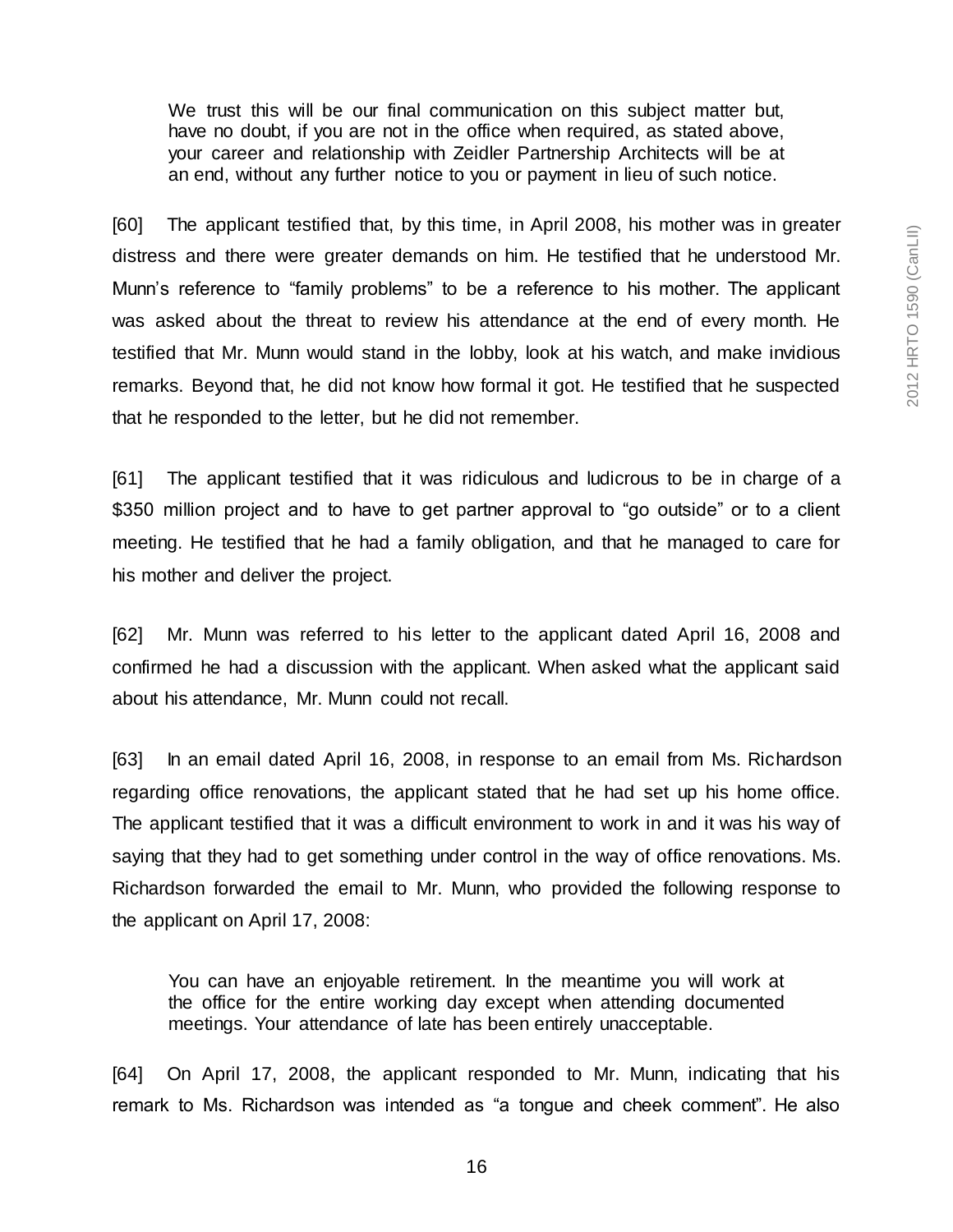raised a number of points regarding his attendance, including that he had done more than 12 interviews over the past few weeks, attended meetings, and in every instance informed reception and others as appropriate. He indicated that he remained available, always, "24/7 by cell" regardless of where he may be. He took issue with the "attitude expressed" and no acknowledgement of his 1003 unpaid hours in the previous year.

[65] On April 18, 2008, Mr. Munn responded to the applicant, stating, in part, that the applicant's chronic failure to attend the office continues to be glaring, and that "[f]rankly, it's a joke among the staff and the senior partners, particularly me, are the butt." Mr. Munn also stated that he had severe doubts about the applicant's overtime, and that the only time that can be verified as working time is the time the applicant spends at the office. He stated that availability on a cell phone does not count. Mr. Munn ended the email as follows:

It is disheartening that someone with your skills, ability and potential has developed the attitude and work habits that you have. You committed to me eight months ago that you would be in the office every day from 8:30 to 5:00. That hasn't happened. For everyone's sake, especially your own, I would advise doing it.

[66] The applicant responded to Mr. Munn on April 22, 2008, stating, in part:

My schedule begins at 06:30 am when I get up and assist my mother in rising, dressing and breakfast – I leave for the GO train at 8:15 am arriving at the office by approximately 9:20 am. I work through lunch and take the return GO train at 5:20 pm. I trust this meets with your approval.

The applicant testified that he would have passed this information on to Mr. Munn verbally on other occasions, but maybe not in as much detail.

[67] The applicant acknowledged Mr. Munn's reference to his commitment to be in the office and testified that, at the same time, he never said he would not care for his mother. The applicant denied that he was ignoring warnings from Mr. Munn, and testified that he was responding to a crisis situation with his mother. He stated that if it was physically possible to be there, he would, and that he still did the work.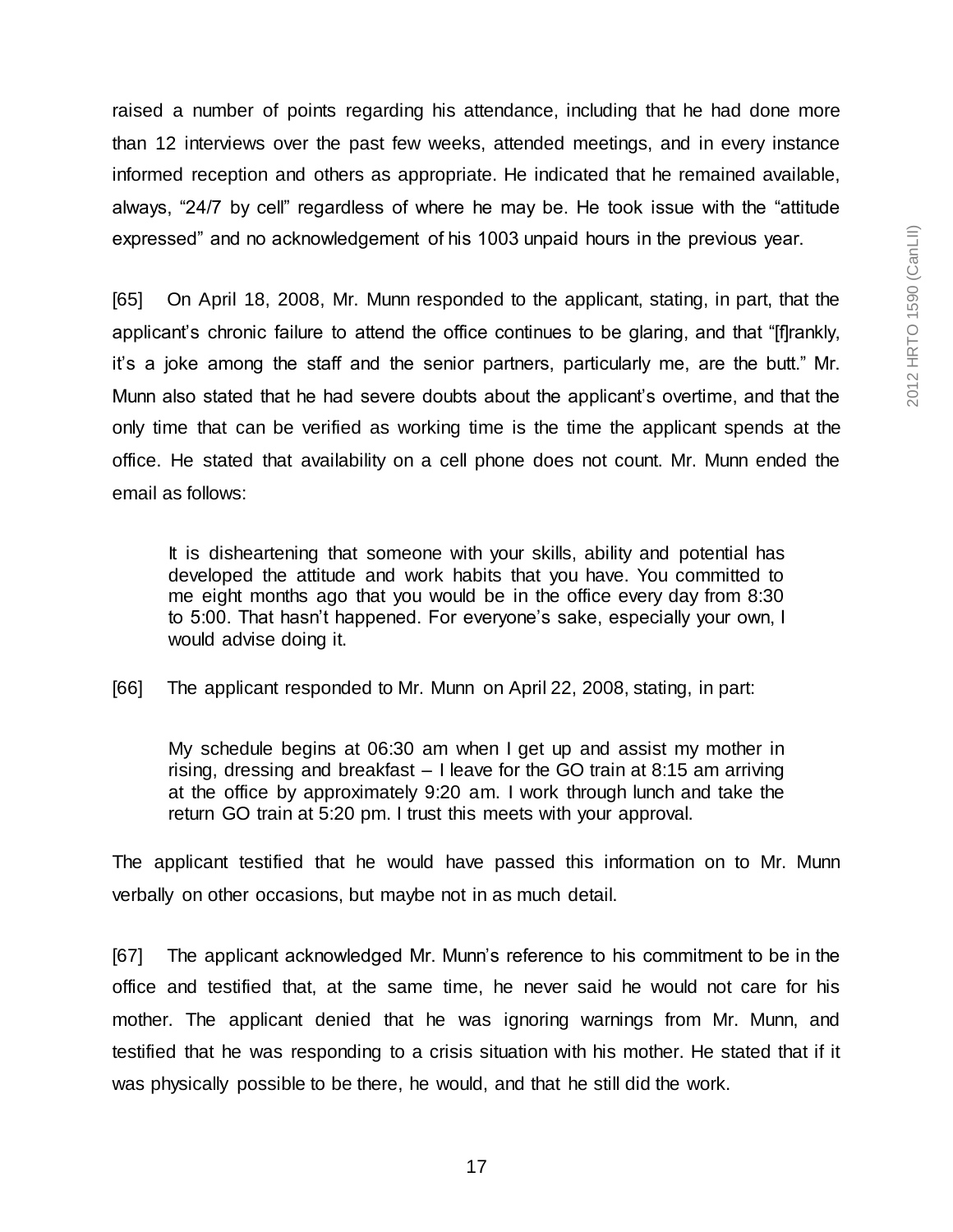[68] In cross-examination, the applicant testified that his April 22, 2008 statement regarding his schedule was in response to the email chain and was accurate on that day. He explained that the context was the letter he received from Mr. Munn approximately a week earlier, and that he was endeavouring to deliver on that, provided his mother's care did not require him.

[69] In an email exchange dated April 24, 2008, the applicant advises Mr. Munn that, as the principal caregiver to his mother, he must take care of her attendance at doctor's appointments, and that he has one that afternoon which means he will be out all afternoon, and the time will be made up or come out of his overtime. He indicates that if it is a "deal breaker", he will advise his mother to cancel. Mr. Munn responds that he has "reluctantly accepted" the applicant's absence for that day, and points out that, out of four days that week, the applicant had not fully attended two, and 50% is not adequate. Mr. Munn testified that he reluctantly accepted the absence because the applicant's attendance record had been so frustrating.

[70] In an email dated June 23, 2008, from the applicant to Mr. Munn regarding the Trump project, the applicant mentions that he is on vacation, but that he has had eight calls from the office and three calls from the client. Mr. Munn ends a responding email by telling the applicant to turn off his telephone and computer, which the applicant testified was not reasonable. He explained that it was also a time when Mr. Zeidler was ill and not in the office and the applicant was the most senior person on the project.

[71] The applicant was referred to an email dated August 20, 2008, from Mr. Munn to him regarding his attendance, with an attached letter dated August 18, 2008. The letter is similar in content to the earlier letters the applicant received from Mr. Munn dated July 24, 2007, and April 16, 2008. The letter addresses the applicant's attendance between April 14 and July 30, 2008, and states that the applicant was not in full attendance on 64 of 77 working days. The letter states that, again, they expect immediate and permanent correction. It states that they have tolerated his absences for a long time in recognition of his personal and family problems, and that they are not prepared to tolerate this further. It is noted that this is their second letter in addition to verbal cautions on this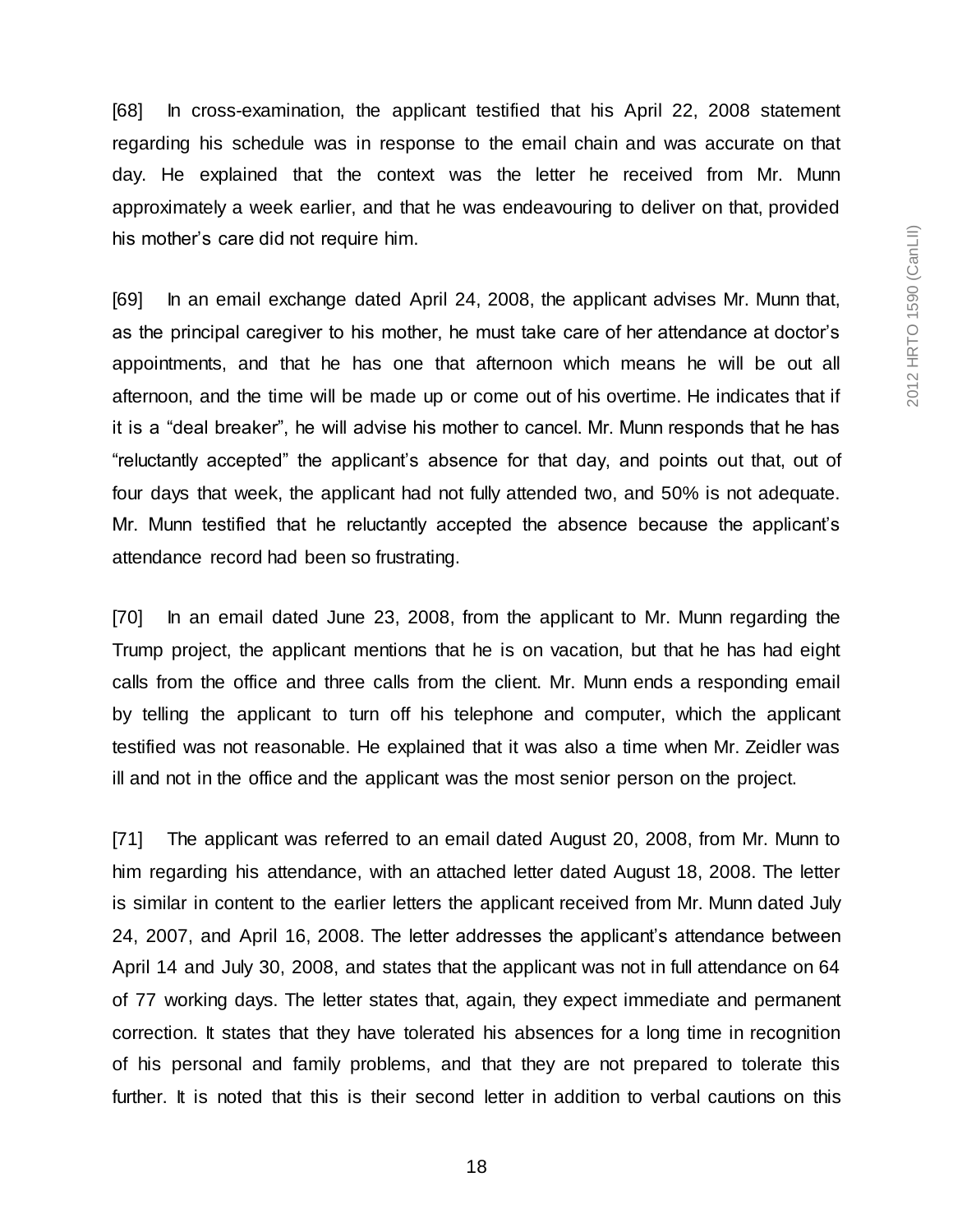subject. The letter adds, "we do not believe your excuses for absence or your claims of overtime are credible." The applicant is advised that, under no circumstances, is he to work at home, and that only time spent working in the office will be recognized.

[72] Mr. Munn was asked what led to his August 18, 2008 letter being sent to the applicant. He testified that, rather than improving, the applicant's attendance was deteriorating. Mr. Munn was asked if the applicant ever told him why, and testified that a variety of excuses were presented, including his mother's health. Mr. Munn testified that the applicant did not ask for any special accommodation or treatment, and did not say he needed to take time off because of his mother.

[73] The applicant testified that he understood "family problems" in the letter as relating to his mother and emphasized that he continued to have caregiving responsibilities. The applicant responded to Mr. Munn in a lengthy email dated August 20, 2008. He begins by essentially questioning if he is being called a liar, and states that he put in over 1000 hours of overtime in the previous year, uncompensated. He states that over the last decade the firm owes him years in uncompensated overtime.

[74] Near the end of his email, the applicant states as follows:

That I have the ongoing obligation in the care for my invalid mother who at 86 is still with me is a tribute to the firm's prior support in my efforts to be available for her care while leveraging the technology we today have available in the delivery of my and our team's responsibilities to the Trump development. Sadly, the effect is that rather than as you obviously believe, is the reality that the paradigm shift from the traditional office to the world of telecommuting (under whatever circumstance) means I work more now than ever before. Rather than being empowered and having the opportunity to do less or whatever may motivate one, it in fact gives the means to work more. This is exactly what happens when, in particular, a project is chronically understaffed – we, or I in this case continue to deliver by finding, somehow, the way to do it and that is by working long hours including the days I worked on my so-called vacation.

[75] In his penultimate paragraph, the applicant states that the contribution he has made to the office, including years of uncompensated overtime, together with no salary review of any sort in over 18 years, and the loss of his long-time relationship has cost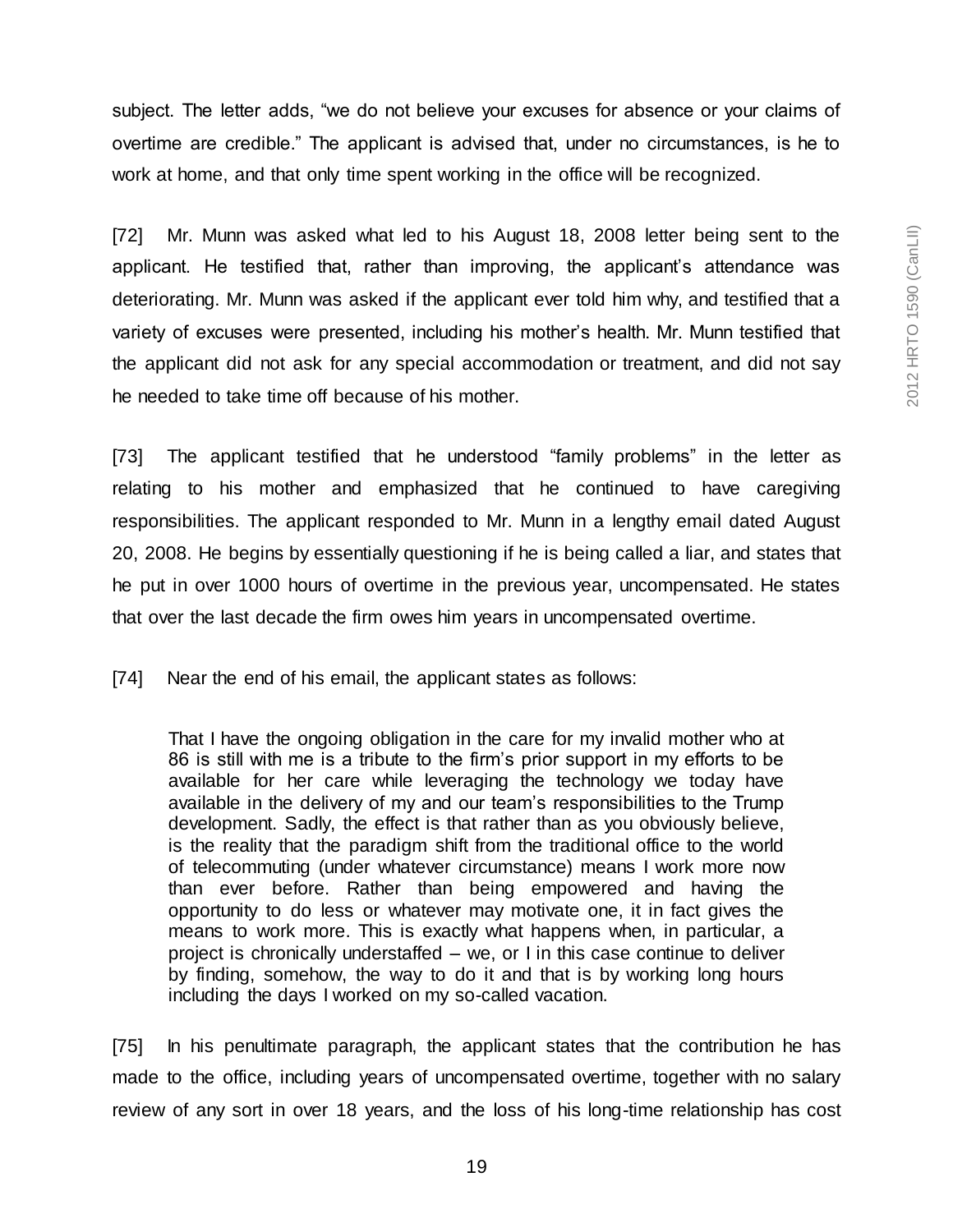enough. He states that it will not cost him his mother. Mr. Munn responds by simply stating that they require he attend the office during normal business hours.

[76] With respect to the applicant's August 20, 2008 email, Mr. Munn testified that the applicant was addressing everything but "the issue", and would not recognize that attendance at the office is a normal part of any job.

[77] An email from Mr. Munn to the applicant, dated September 3, 2008, states:

I understand from Ian that you have requested an I Phone. As you will be working exclusively from the office for the foreseeable future, you should have marginal need for a cell phone. There should be no requirement for e-mail capability. I will ask Ian to look into providing you with a new desktop computer as your current computer is four years old. This should deal with any speed concerns.

Once your clients and associates come to realize that they can rely on reaching you at the office during normal working hours, any need for accessing e-mail outside the office will become moot.

The applicant testified that his client required his availability "24/7" and he uses an iPhone to this day. Mr. Munn testified that he was implying that there was no requirement for email capacity on a cell phone. He testified that if you answer emails outside of office hours you get emails outside of office hours. He also testified that the applicant's attendance was the main issue and he was not prepared to do anything that would exacerbate the situation.

[78] The applicant was referred to an "updated" email from him to Mr. Munn, dated October 9, 2008. The applicant explained that Mr. Munn responded in red within the text of his email. In his email, the applicant stated, "Sadly, my mother is declining and as such I had to work at home Tuesday." Mr. Munn responded, "I am sorry to hear about your Mother. However, as I said before, work at home does not count – only work in the office."

[79] Further along in the email, the applicant states that he is at a meeting on the afternoon of October 8 and that he must follow this with checking in on his mother in the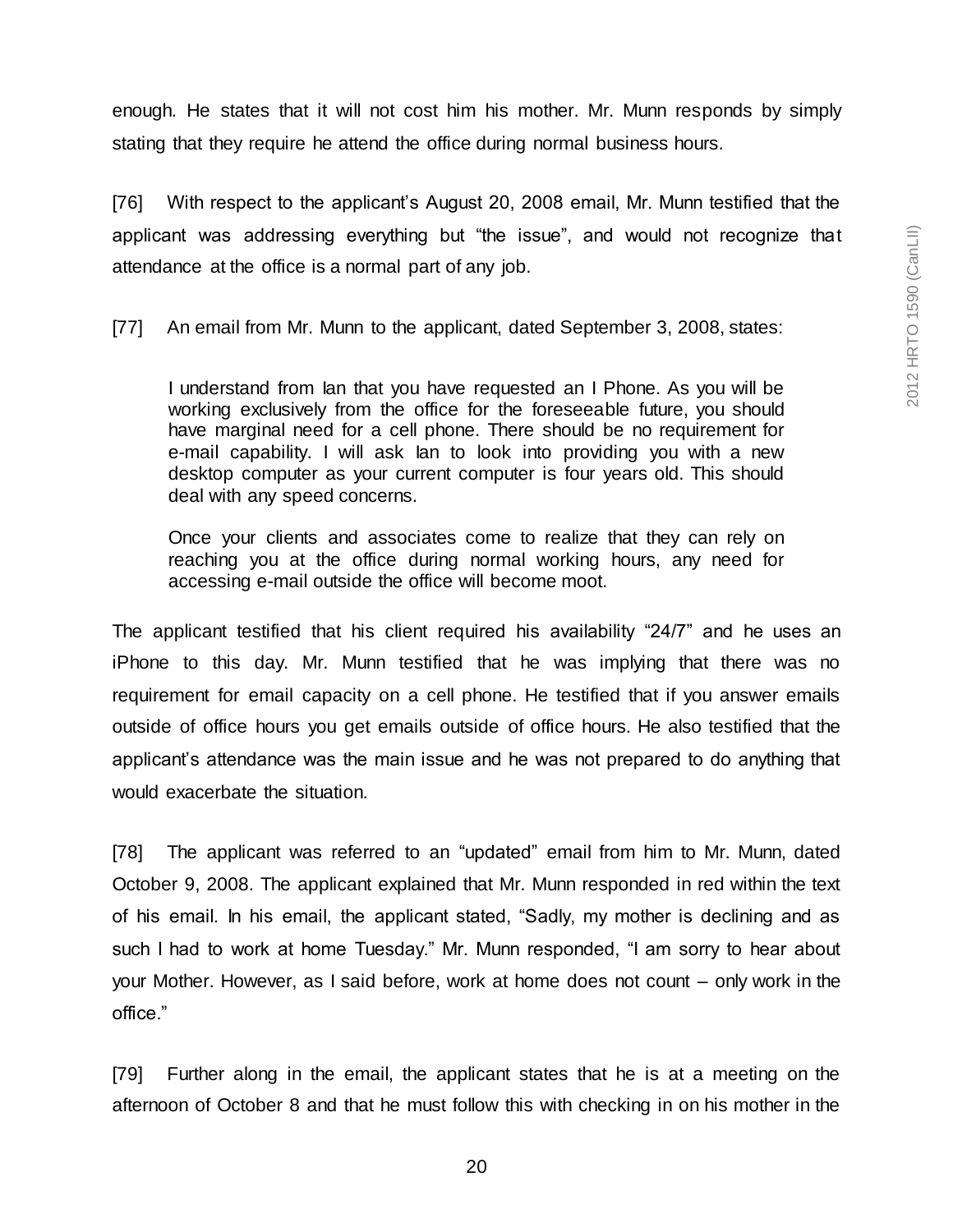late afternoon. Mr. Munn responds, "See above." The applicant also states that he must attend a meeting on the morning of October 9, and that from 3:00 p.m. onward, he must go back to Burlington for his mother. He advised that he would continue to work at home, and that, at all other times that week, he arranged for his brother to be "on hand" for his mother. Mr. Munn responds, "See above." Mr. Munn notes that the applicant exceeded his sick day allocation by 10 days and his vacation day allocation. Mr. Munn's last comment states, "During the month of September you failed to attend the office on any day for the 8:30 – 5:00 period (or equivalent) as required by the office manual. You are on very thin ice." In responding, in turn, to Mr. Munn's comments, on October 12, 2008, the applicant refers to having "a seriously ill mother".

[80] Mr. Munn was asked about his responses to the applicant in another email exchange with the applicant dated October 12 and 14, 2008. In particular, Mr. Munn was asked about his statement to the applicant that he was not interested in the applicant's "daily excuses." Mr. Munn was asked if by "daily excuses" he meant health issues with the applicant's mother. Mr. Munn testified that it was one of the excuses he gave and that he was trying to get the applicant focussed on attending the office. With respect to the applicant's care-giving responsibilities, Mr. Munn testified that he was not suggesting that the applicant not do whatever he needed to do but he was hoping the applicant would participate fully in the business of the office.

#### **Termination of the applicant's employment**

[81] On January 9, 2009, Mr. Munn gave the applicant a letter terminating his employment. In the letter, Mr. Munn stated that, despite his August 18, 2008 letter to the applicant, and the many warnings the applicant had been given, his attendance record continued to be "abysmal". Notwithstanding the respondents' position that the applicant's employment was being terminated for just cause, the respondents advised the applicant that he would be provided with 34 weeks salary and benefits for 8 weeks.

[82] Mr. Munn testified that it was the consensus of the partners that the applicant's employment be terminated. He testified that the partners made the decision before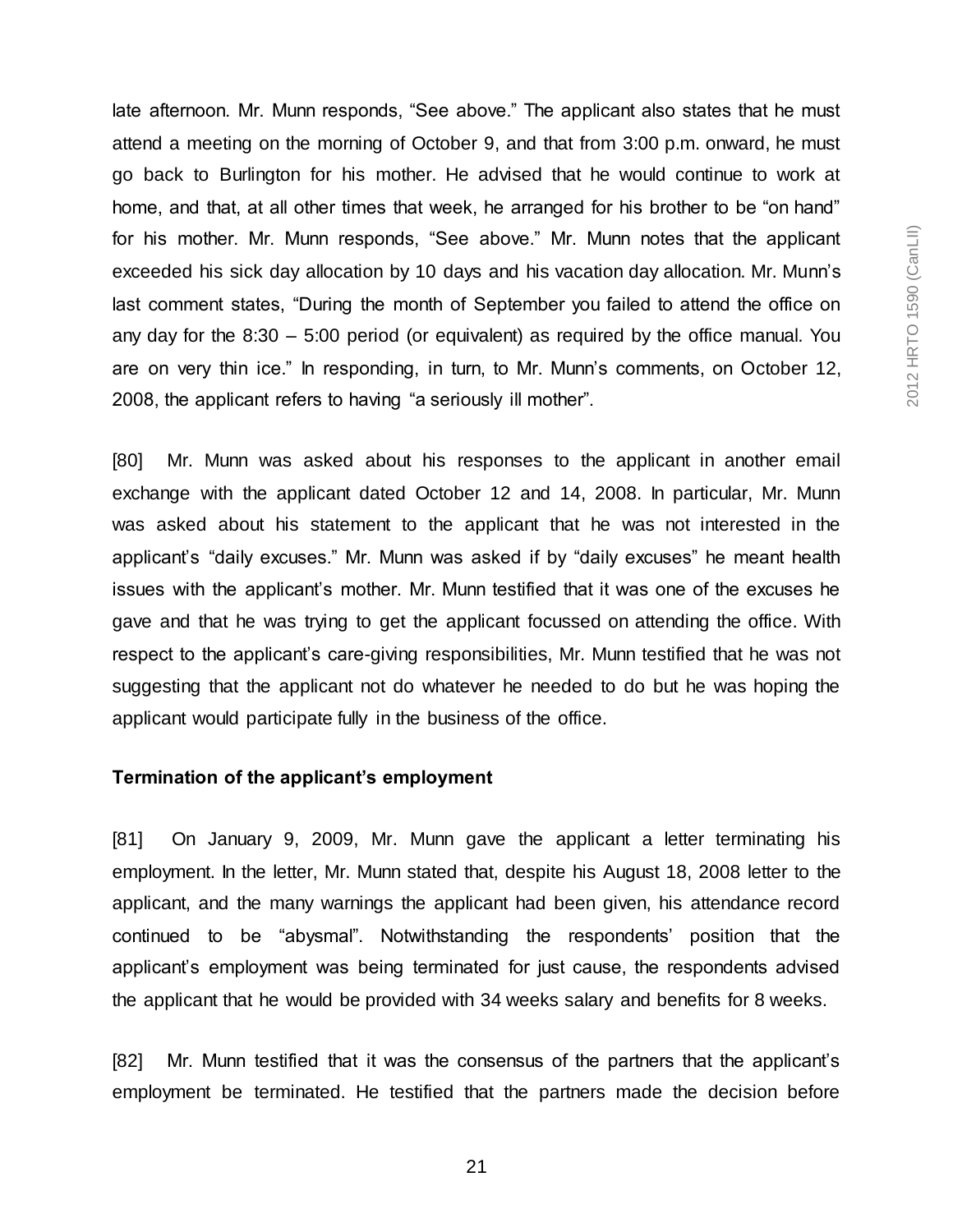Christmas, but decided to wait until after Christmas, and the termination occurred on the first day that the applicant was in after Christmas, January 9, 2009. This evidence was confirmed by another partner, Ms. Richardson, who was responsible for human resources for the respondents, and who attended the applicant's termination meeting.

[83] When asked if some of the reasons for the applicant not attending at the office were related to eldercare, or partially related to eldercare responsibilities, Mr. Munn testified that the applicant failed to attend the office as requested, and as he agreed to, and that he chose to take time off regarding his mother, and that was his choice. Ms. Richardson testified that the applicant's employment was terminated because, basically, he was not coming into work, and not letting them know of his plans to improve attendance.

[84] The applicant testified that he was in shock when his employment was terminated on January 9, 2009. Knowing that his mother's situation was desperate, and that they needed to pay for her care, he said "give me another chance."

[85] By letter dated January 12, 2009, the respondents offered to employ the applicant on a contract basis. The applicant would no longer have the designation of "Principal". In lieu of paying him salary, it was proposed that the applicant would be paid an amount for each full day he attended the office. Any work done outside the office would not be compensated. It was proposed that the arrangement would be reviewed at the end of 3 months and, if it had proven satisfactory, they would consider and advise him of the basis upon which they would be prepared to extend the arrangement, including again providing him with the designation of Principal. If the arrangement did not prove satisfactory, it would terminate at the end of 3 months.

[86] Ms. Richardson testified that the respondents made the contract offer to the applicant because the applicant said during the termination meeting that things could change because his mother was moving into a facility and it was a milestone. Ms. Richardson testified that they offered that the applicant could come back on contract because there had been no change in response to the respondents' many letters to him.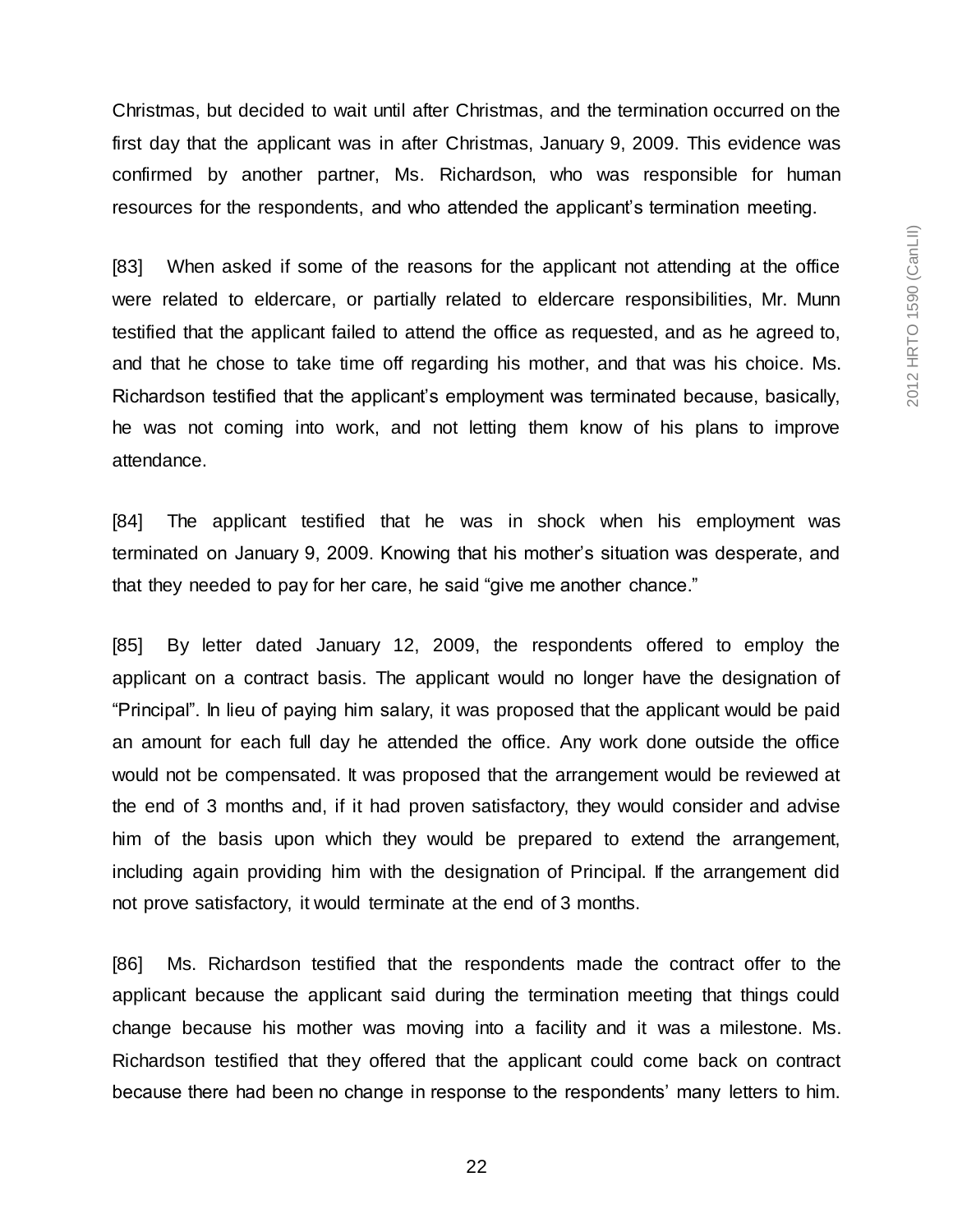[87] The applicant did not accept the January 12, 2009 offer. He expressed concern about the message it would send to the community and the client. He confirmed that there was no indication that the respondents would accommodate his caregiving responsibilities going forward. Although, he also confirmed that his care responsibilities were reduced when his mother moved into a facility with 24-hour care. He testified that he would visit her as any family member or son would.

[88] Instead of accepting the respondents' offer of contract employment, the applicant accepted an offer of employment made by the CEO of the developer on the Trump project. Shortly after his employment was terminated he got a phone call from his client and he told him what happened. He started his new employment 4 to 5 weeks later. He explained that he has a bi-weekly verbal agreement until the end of the Trump project. He is a private contractor or consultant, not an employee, and does not have benefits. He is also no longer working as an architect. He is now the respondents' client and still works with them. He explained that he still counsels the respondents' employees on the job. They ask him questions as they did before. On the day he testified he stated that he received 8 emails from the respondents' employees while he was in the hearing.

[89] Mr. Munn described the January 12, 2009 offer as an attempt to accommodate the applicant. He testified that he consulted with the other partners, and that is all they would agree to. He had hoped the applicant would take it and assume full-time attendance in the office and become a full member of the team again. Mr. Munn testified that he thought the intention was that the applicant would have to attend for a full day to be paid. He testified that if the applicant were to say that he had to leave early to take his mother to a medical appointment, he did not know what they would have done, as they did not contemplate that. He also confirmed that, with that offer, the applicant would not have been compensated for work outside of the office, such as a call from a client at night. Mr. Munn testified that if everything was okay at the end of the three month contract period, the applicant could have been reinstated as an employee.

[90] On January 15, 2009, Mr. Zeidler sent a memo to Mr. Munn and the other senior partner, wherein Mr. Zeidler indicated, among other things, that the applicant was the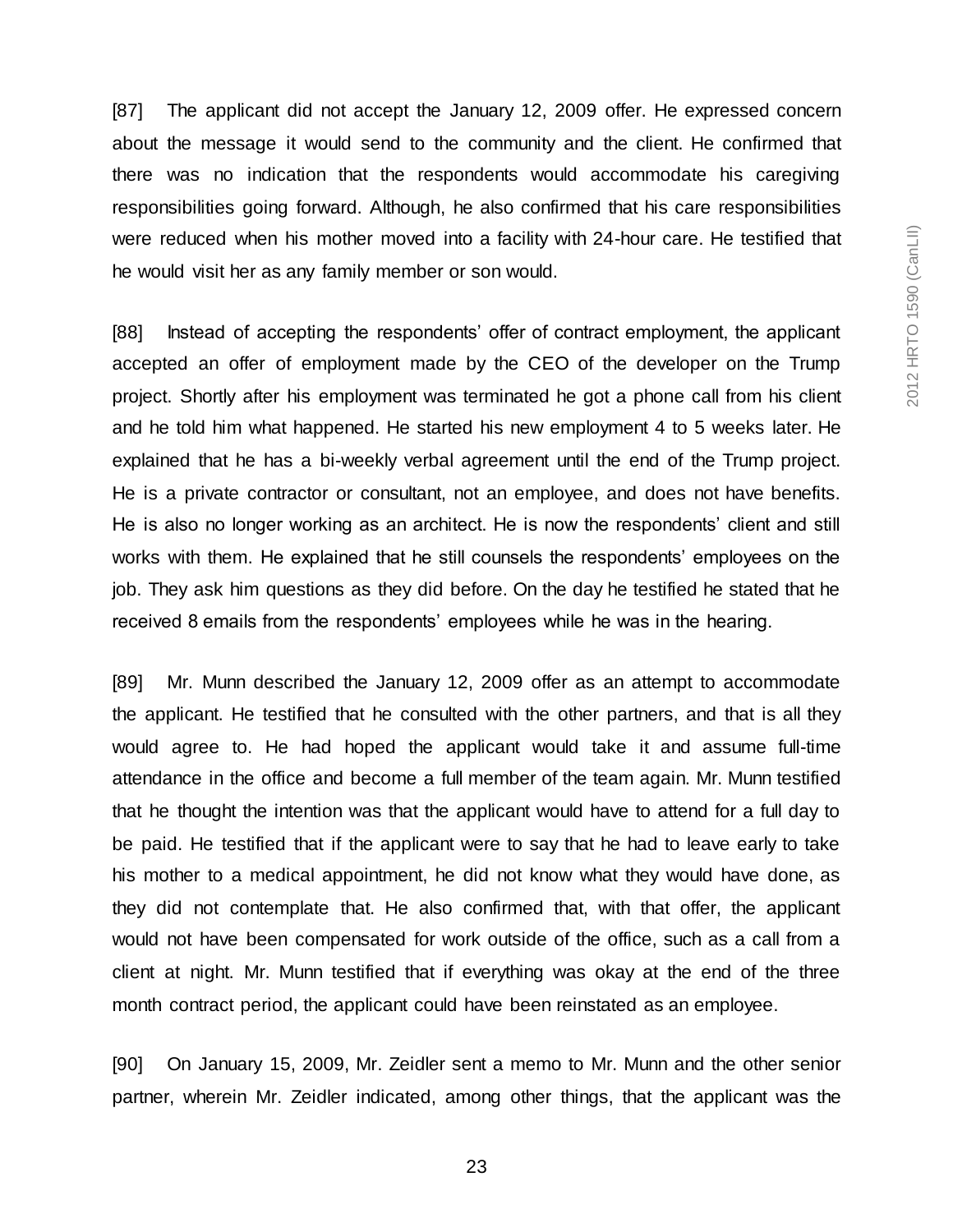core person in their office on the Trump project and that the client was happy with the applicant's work. He stated that the applicant had been away from the office often because his mother was very ill. However, he understood that the applicant's mother had moved into a nursing home, so the applicant could spend more normal hours at the office. Mr. Zeidler suggested, therefore, for the sake of retaining the Trump project, that the respondents offer the applicant full-time employment and observe the situation going forward. Mr. Zeidler asked to be kept informed before further decisions were made.

[91] Mr. Munn testified that Mr. Zeidler had earlier expressed the views in his memo, but the partners were of the view, notwithstanding, that it was important that the applicant's employment be terminated. When asked if the respondents had considered offering the applicant full-time employment, Mr. Munn testified that they made "the offer", but it was conditional on the applicant attending the office.

# **ANALYSIS AND DECISION**

#### **Relevant** *Code* **provisions**

[92] Sections 5, 9 and 11 of the *Code* provide as follows:

5.(1) Every person has a right to equal treatment with respect to employment without discrimination because of… family status.

(2) Every person who is an employee has a right to freedom from harassment in the workplace by the employer or agent of the employer or by another employee because of… family status.

9. No person shall infringe or do, directly or indirectly, anything that infringes a right under this Part.

11.(1) A right of a person under Part I is infringed where a requirement, qualification or factor exists that is not discrimination on a prohibited ground but that results in the exclusion, restriction or preference of a group of persons who are identified by a prohibited ground of discrimination and of whom the person is a member, except where,

(a) the requirement, qualification or factor is reasonable and *bona fide* in the circumstances; or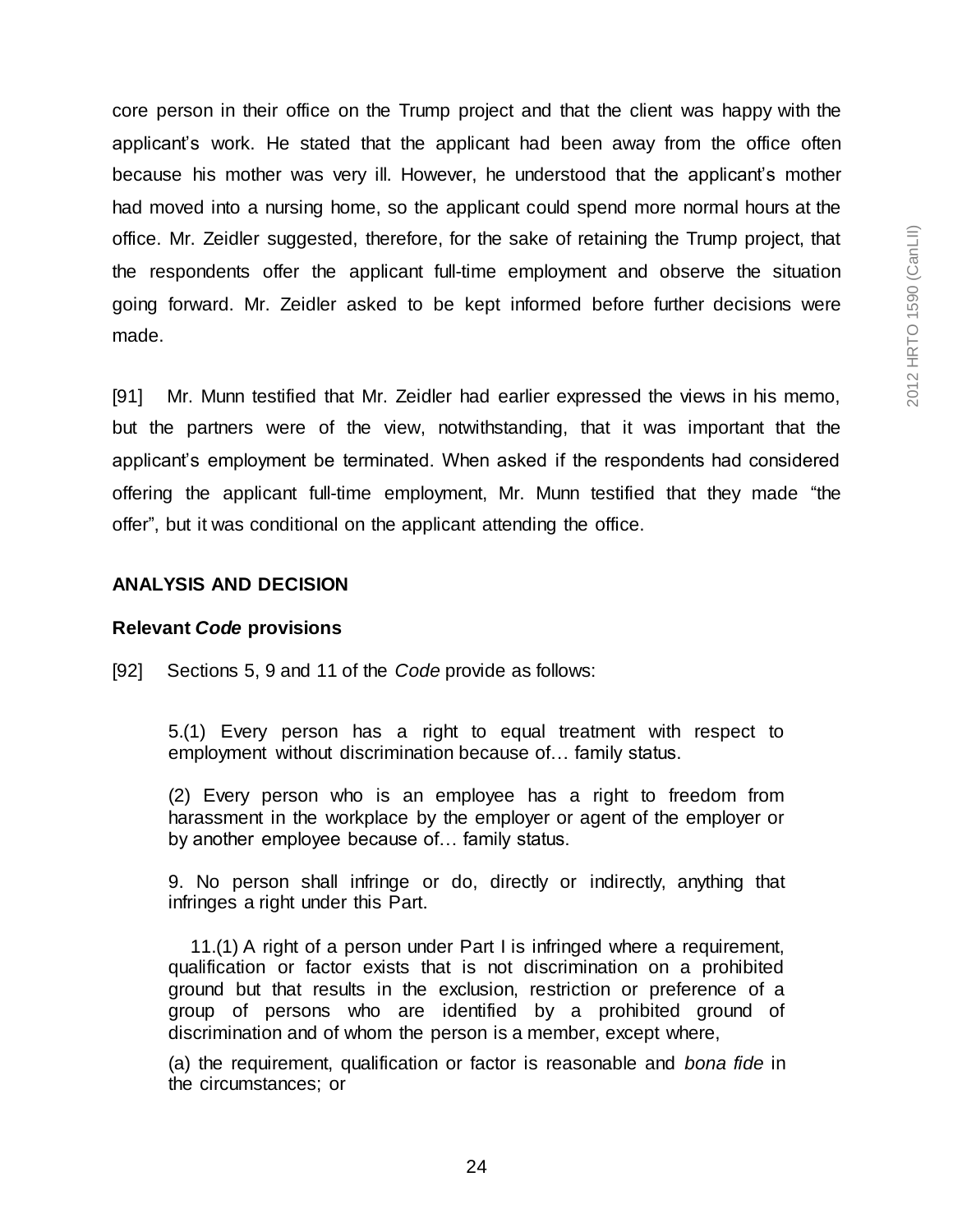(b) it is declared in this Act, other than in section 17, that to discriminate because of such ground is not an infringement of a right.

(2) The Tribunal or a court shall not find that a requirement, qualification or factor is reasonable and *bona fide* in the circumstances unless it is satisfied that the needs of the group of which the person is a member cannot be accommodated without undue hardship on the person responsible for accommodating those needs, considering the cost, outside sources of funding, if any, and health and safety requirements, if any.

[93] In s. 10(1) of the *Code*, "family status" is defined as "the status of being in a parent and child relationship", and "harassment" is defined as "engaging in a course of vexatious comment or conduct that is known or ought reasonably to be known to be unwelcome".

### **Assessment of credibility**

[94] Some of the issues addressed in this Decision turn on my assessment of the credibility of the applicant and the witnesses. In assessing credibility, I am guided by the principles set out by the British Columbia Court of Appeal in *Faryna v. Chorny*, [1952] 2 D.L.R. 354, at paras. 356-357:

…Opportunities for knowledge, powers of observation, judgment and memory, ability to describe clearly what he has seen and heard, as well as other factors, combine to produce what is called credibility.

The credibility of interested witnesses, particularly in cases of conflict of evidence cannot be gauged solely by the test of whether the personal demeanor of the particular witness carried conviction of the truth. The test must reasonably subject his story to an examination of its consistency with the probabilities that surround the currently existing conditions. In short, the real test of the truth of the story of the witness in such a case must be its harmony with the preponderance of the probabilities which a practical and informed person would readily recognize as reasonable in that place and in those conditions (…) Again, a witness may testify to what he sincerely believes to be true, but he may be quite honestly mistaken.

[95] I am also guided by factors considered by the Tribunal in *Cugliari v. Clubine and Brunet*, 2006 HRTO 7, at para. 26: the motives of the witnesses, the relationship of the witnesses to the parties, the internal consistency of their evidence, inconsistencies and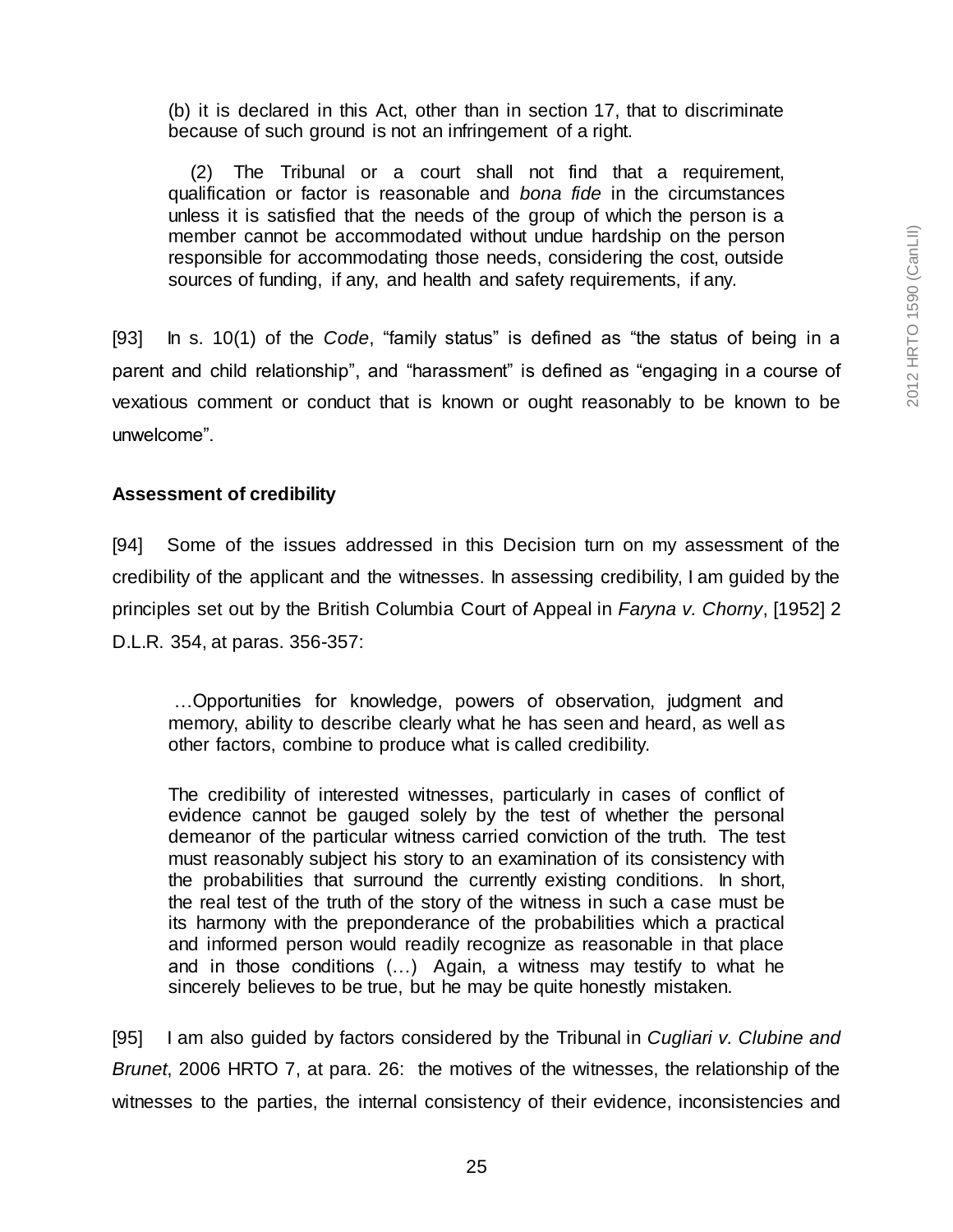contradictions in relation to other witnesses' evidence, and observations as to the manner in which the witnesses gave their evidence.

# **Has the applicant established a** *prima facie* **case of discrimination on the basis of family status in employment?**

[96] It is clear from the evidence that the respondents required the applicant to attend at the office certain hours, and terminated his employment on January 9, 2009 because of his failure to attend the office as required.

[97] As set out in Mr. Munn's correspondence to the applicant dated July 24, 2007, April 16, 2008, and August 18, 2008, the respondents required that the applicant attend the office at least from 8:30 a.m. to 5:00 p.m. each working day, except when his attendance was required at a business-related meeting outside the office. In October 2008 email correspondence between Mr. Munn and the applicant, Mr. Munn refers to the applicant failing to attend the office "for the  $8:30 - 5:00$  period (or equivalent) as required by the office manual."

[98] The applicant was also advised in Mr. Munn's April 16 and August 18, 2008 correspondence that if he was absent from the office during the hours of 8:30 a.m. to 5:00 p.m. during any business day, without the written approval of one of the partners, his employment would be terminated. His employment with the respondents was terminated on January 9, 2009. It is clear from the respondents' letter of the same date terminating his employment that the applicant's employment was terminated because of his failure to regularly attend at the office. Mr. Munn also confirmed in his evidence that the applicant's employment was terminated for not attending at the office.

[99] The question is whether the respondents' requirement that the applicant attend the office during certain hours, except when he had a business meeting outside of the office, and the respondents' ultimate termination of the applicant's employment for failing to attend the office as required, resulted in discrimination against the applicant on the basis of family status.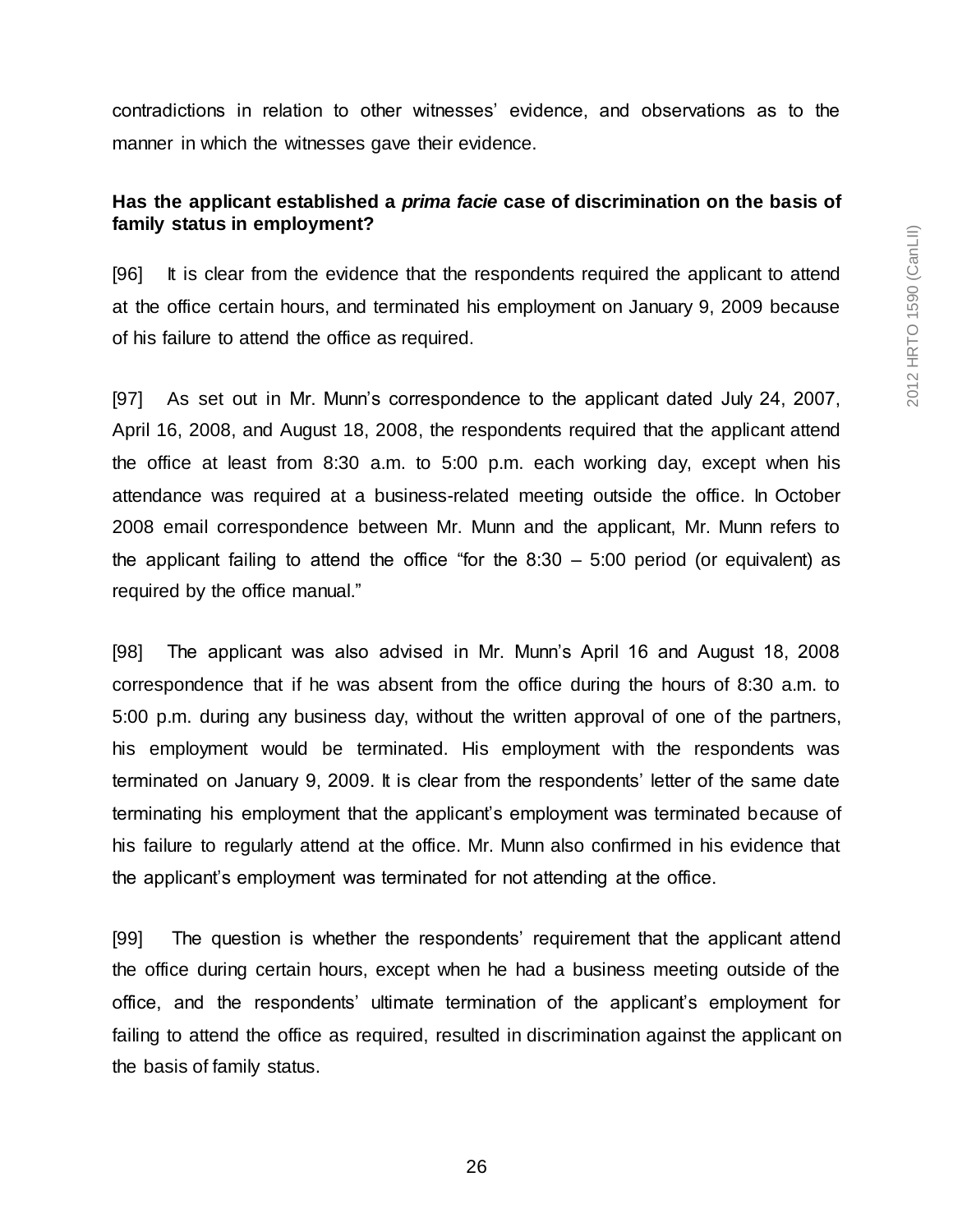#### The parties' positions

[100] The applicant submits that he had significant eldercare responsibilities towards his mother when he moved in with her in 1996, as a result of her medical condition, and that these responsibilities, which continued until her death in October 2009, are included in the *Code* ground of "family status".

[101] More particularly, the applicant submits that during the decade after he moved in with his mother her health continued to deteriorate, and he had significant responsibilities as her primary caregiver. He occasionally received assistance from his brother, and although the government provided his mother with one hour of care per day, he submits it was insufficient to meet her care needs.

[102] The applicant submits that the term "family status" in the *Code* encompasses not only discrimination because a person is a mother, father, son or daughter, but discrimination connected to the identity and circumstances of an applicant's family member: see *McDonald v. Mid-Huron Roofing*, 2009 HRTO 1306, at para. 26. He also submits that all prohibited grounds of discrimination, including family status, must be treated equally: see *Seeley v. Canadian National Railway*, 2010 CHRT 23, at paras. 119-122.

[103] The respondents acknowledge that "family status" under the *Code* includes eldercare, and they do not dispute that the applicant's mother had certain medical issues. They submit, however, that they were not aware of the nature and extent of the applicant's mother's medical issues until the applicant testified at the hearing. They also submit that the applicant did not have eldercare obligations which triggered any duty to accommodate under the *Code*.

[104] Referring to the decision of the British Columbia Court of Appeal in *Health Sciences Assn. of British Columbia v. Campbell River and North Island Transition Society*, [2004] B.C.J. No. 922 ["*Campbell River*"], the respondents submit that the applicant has failed to establish a *prima facie* case of discrimination based on family status. In *Campbell River*, the Court held as follows at para. 39: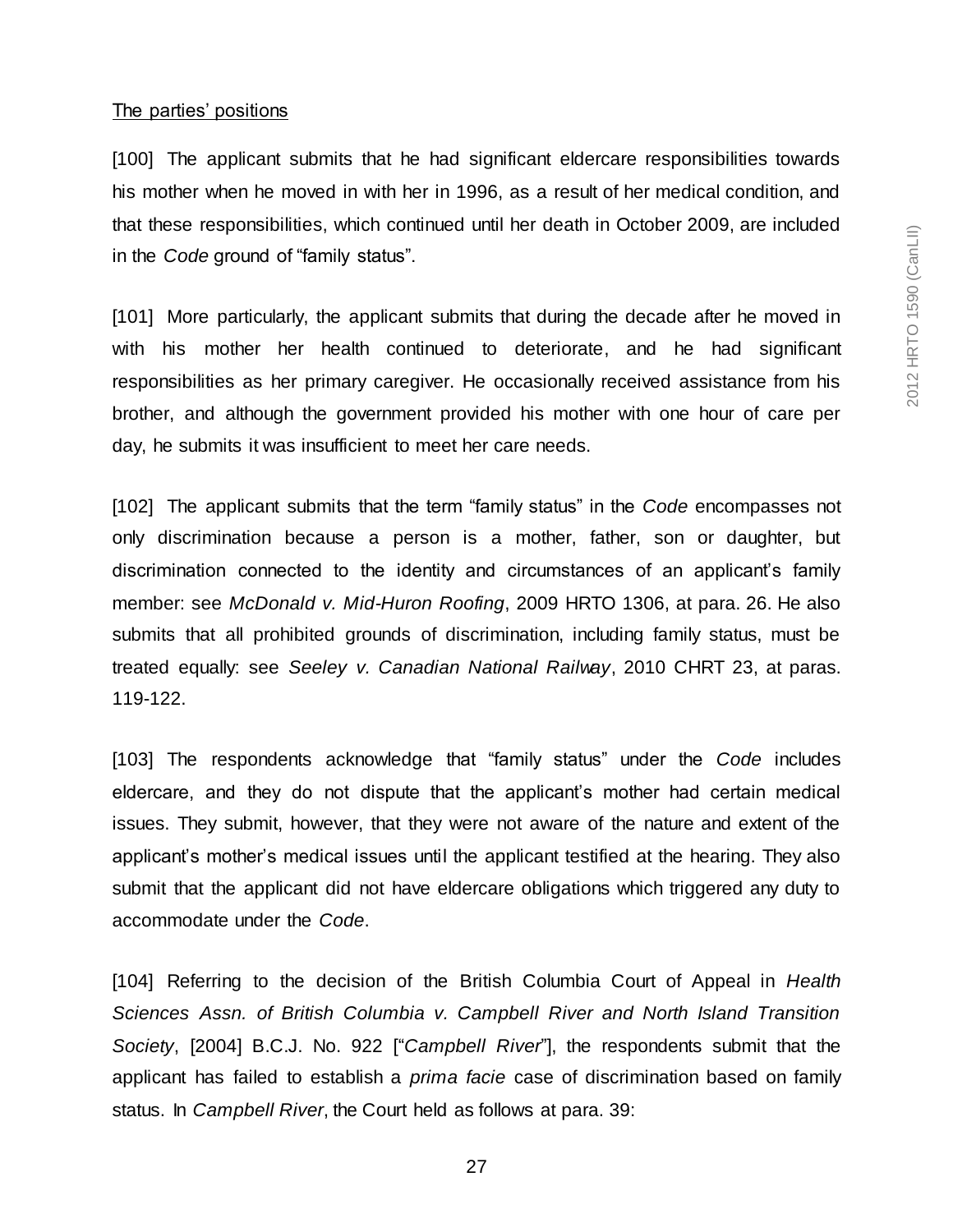…Whether particular conduct does or does not amount to prima facie discrimination on the basis of family status will depend on the circumstances of each case. In the usual case where there is no bad faith on the part of the employer and no governing provision in the applicable collective agreement or employment contract, it seems to me that a prima facie case of discrimination is made out when a change in a term or condition of employment imposed by an employer results in a serious interference with a substantial parental or other family duty or obligation of the employee. I think that in the vast majority of situations in which there is a conflict between a work requirement and a family obligation it would be difficult to make out a prima facie case. [emphasis added]

[105] The respondents note that the decisions in *Hoyt v. Canadian National Railway*, [2006] C.H.R.D. No. 33, C.H.R.T., and *Johnstone v. Canada (Attorney General)*, [2007] F.C.J. No. 43, F.C., aff'd. on other grounds [2008] F.C.J. No. 427, F.C.A., set a lower test or threshold; however, the respondents urge the Tribunal to adopt the test or threshold as established by the British Columbia Court of Appeal in *Campbell River*.

[106] Referring to arbitral and tribunal decisions that follow *Campbell River, supra*, the respondents submit that special circumstances must be established in order to reach the threshold for family status discrimination, and that an interference with ordinary care giving responsibilities does not constitute *prima facie* discrimination based on family status: see *Coast Mountains School District No. 82 v. British Columbia Teachers' Federation*, [2006] B.C.C.A.A.A. No. 184 (Munroe), at para. 39, and *Falardeau v. Ferguson Moving (1990) Ltd. (c.o.b. Ferguson Moving and Storage),* [2009] B.C.H.R.T.D. No. 272, at paras. 31-32. They submit that, in order to establish a *prima facie* case of discrimination, the first consideration is whether or not difficulties with familial responsibilities, for example daycare arrangements, lie outside the experience of the vast majority of people: see *Alberta (Solicitor General) v. Alberta Union of Provincial Employees*, [2010] A.G.A.A. No. 5, at para. 56, ref'g to *Canada Post Corporation and Canadian Union of Postal Workers* (2006), 156 LAC (4<sup>th</sup>) 109 (Lanyon), at paras. 92-95.

[107] The respondents also submit that not every conflict between a work obligation and a parental obligation must be accommodated by an employer, and, more importantly, not every conflict should give rise to a finding of discrimination such that an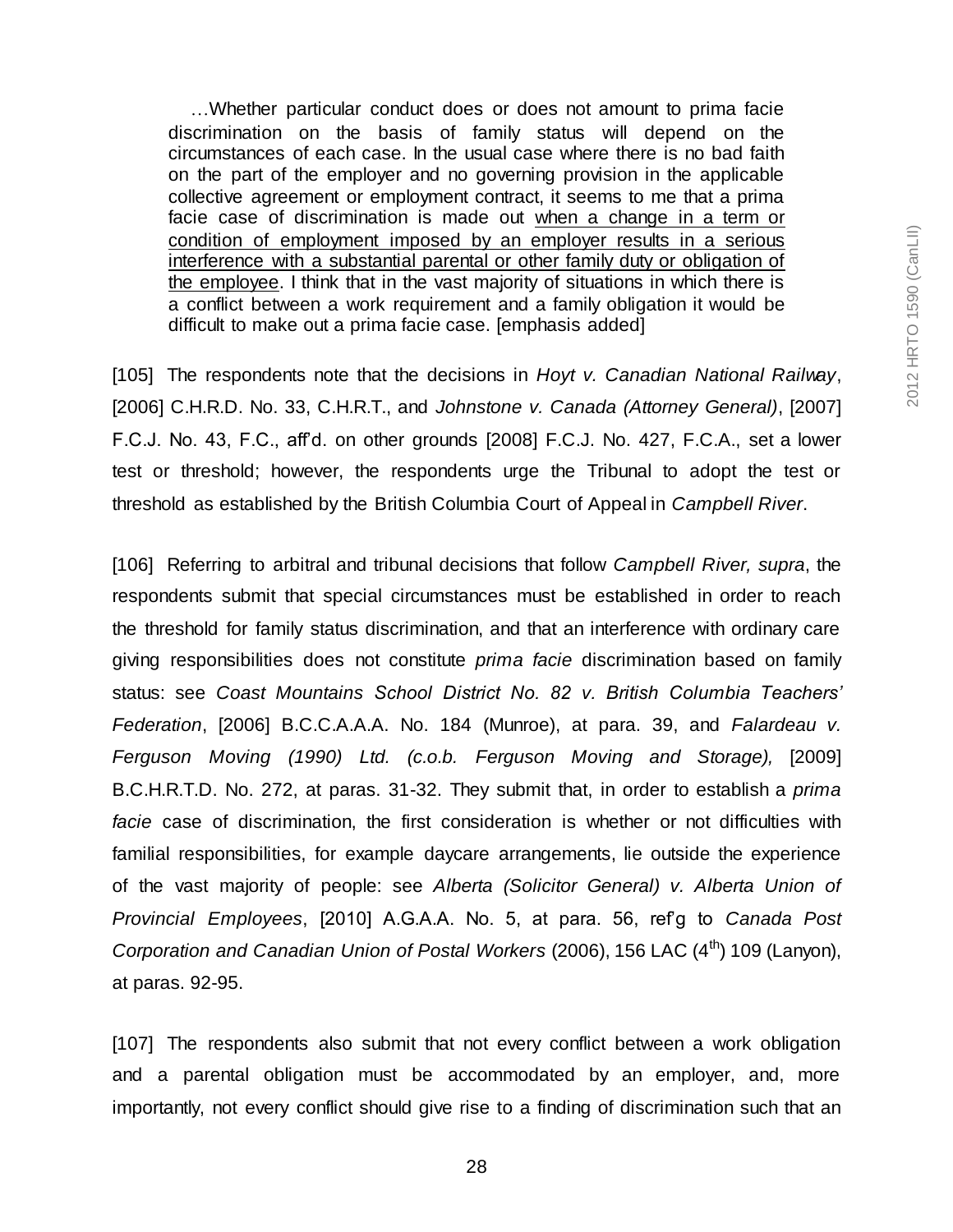inquiry should be conducted over whether the employer should accommodate the conflict. They submit that to find discrimination in every such circumstance of adverse effect would freeze the employer's ability to act to meet its economic needs as virtually every action could have some negative effect on the parental duties of one employee or another: *International Brotherhood of Electrical Workers, Local 636 v. Power Stream Inc.*, [2009] O.L.A.A. No. 447 (Jesin), at paras. 54-58.

[108] The respondents also submit that if it is the caregiver's choice, rather than family responsibilities that preclude the caregiver from attending work, a *prima facie* case of discrimination on the basis of family status is not established: see *Wight v. Ontario (Office of the Legislative Assembly)*, [1998] O.H.R.B.I.D. No. 13, at paras. 309-311.

[109] The respondents submit that the applicant's caregiving responsibilities were identical to those of any ordinary caregiver, and there was no evidence that the applicant's mother had any special needs, or that the applicant was uniquely qualified to care for her. They submit that the applicant could have hired someone to provide care giving services to his mother, or he could have admitted his mother to a long-term care facility long before he did, but he chose not to. They submit that the applicant chose to spend time with his mother rather than attend the office as required by his employer, and that, while his devotion to his mother is laudatory, such devotion does not create a family duty or obligation protected by the *Code*.

[110] In reply, the applicant submits that, although the approach in *Seeley, supra*, should be adopted by the Tribunal over the approach in *Campbell River*, regardless of which approach is used the applicant has established a *prima facie* case of discrimination.

[111] The applicant also submits that the type of "ordinary" childcare obligation experienced by "the vast majority of people" referred to in the decisions relied upon by the respondents is the need of every parent to find somebody to watch their children while they are at work. The applicant submits that, in contrast, his situation involving his eldercare responsibilities cannot be described as "ordinary", as he was the primary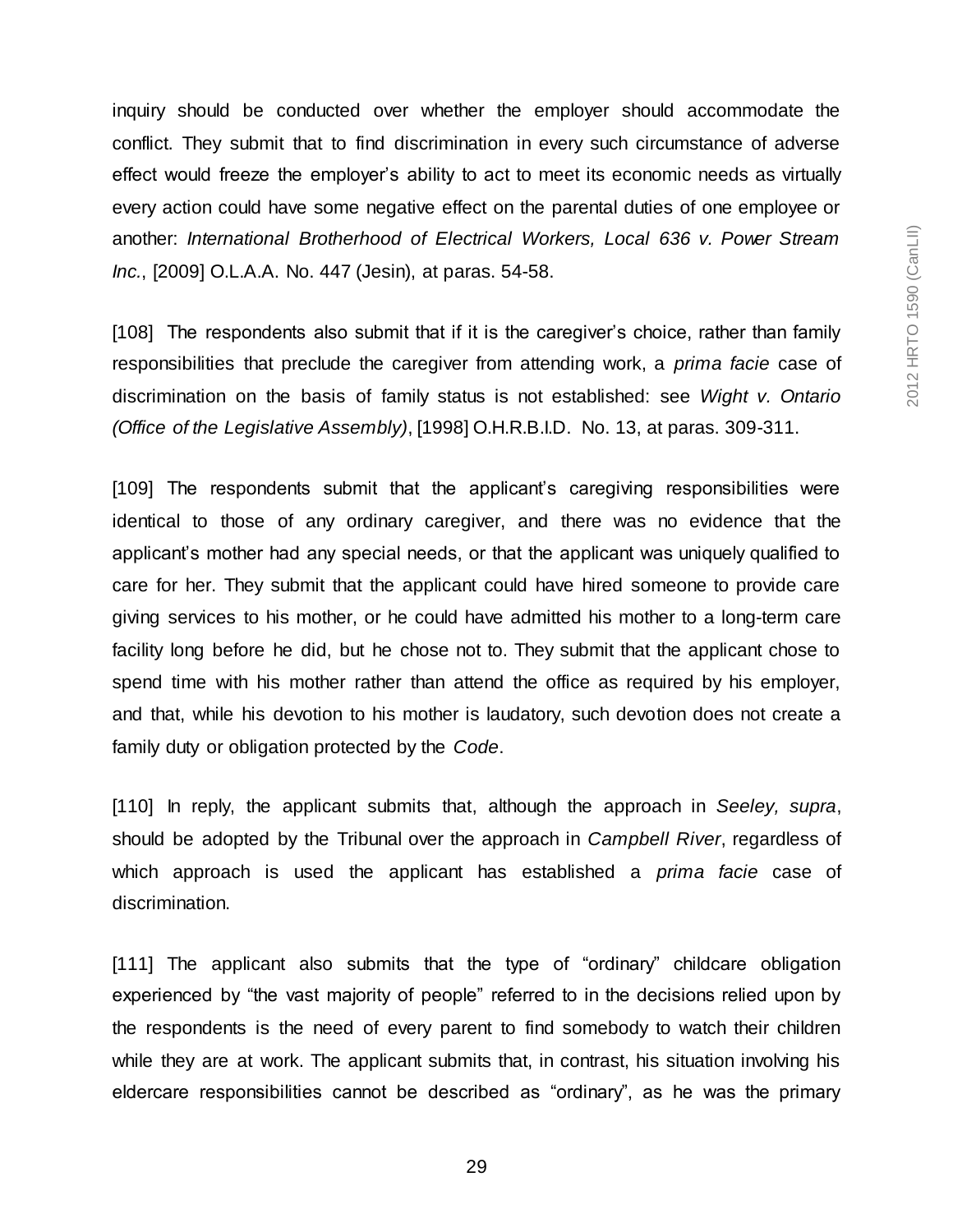caregiver for his mother during a decade-long period when she suffered from a number of increasingly debilitating illnesses and injuries. Throughout that time he and his mother were the only residents of the home they shared, and his mother's medical needs were unpredictable and subject to change. He submits that he was not asking that he be allowed to work from home permanently, or even a majority of the time; he was simply asking that he be allowed to work from home from time-to-time as the situation required. He submits that the changing nature of his mother's medical needs, along with her clearly expressed desire to live at home and the availability of outside assistance, were all factors in the type of care she received. He submits that nothing in his evidence gave the impression that his eldercare obligations were simply a matter of choice or personal preference.

#### The appropriate test

[112] The applicant must show a *prima facie* case of discrimination. A *prima facie* case of discrimination is "one which covers the allegations made and which, if they are believed, is complete and sufficient to justify a verdict in the complainant's favour in the absence of an answer from the respondent-employer." *O'Malley v. Simpsons-Sears Ltd.*, [1985] 2 S.C.R. 536, at 558-559.

[113] The *Code* defines "family status" in s. 10 as "the status of being in a parent and child relationship". The Supreme Court of Canada has held that "family status" in the *Code* is broad enough to encompass circumstances where discrimination results from the particular identity of the complainant's spouse or family member: *B. v. Ontario (Human Rights Commission)*, 2002 SCC 66, at para. 46, and *McDonald, supra*.

[114] In *B.,* the Supreme Court of Canada also reiterated the view that human rights legislation has a unique quasi-constitutional nature and ought to be interpreted in a liberal and purposive manner in order to advance the broad policy considerations underlying it: at para. 44. The Court also effectively held that additional burdens that the *Code* does not mandate should not be placed on those alleging family status discrimination: at para. 56; see also *Seeley, supra*, at para. 99. I also note, however,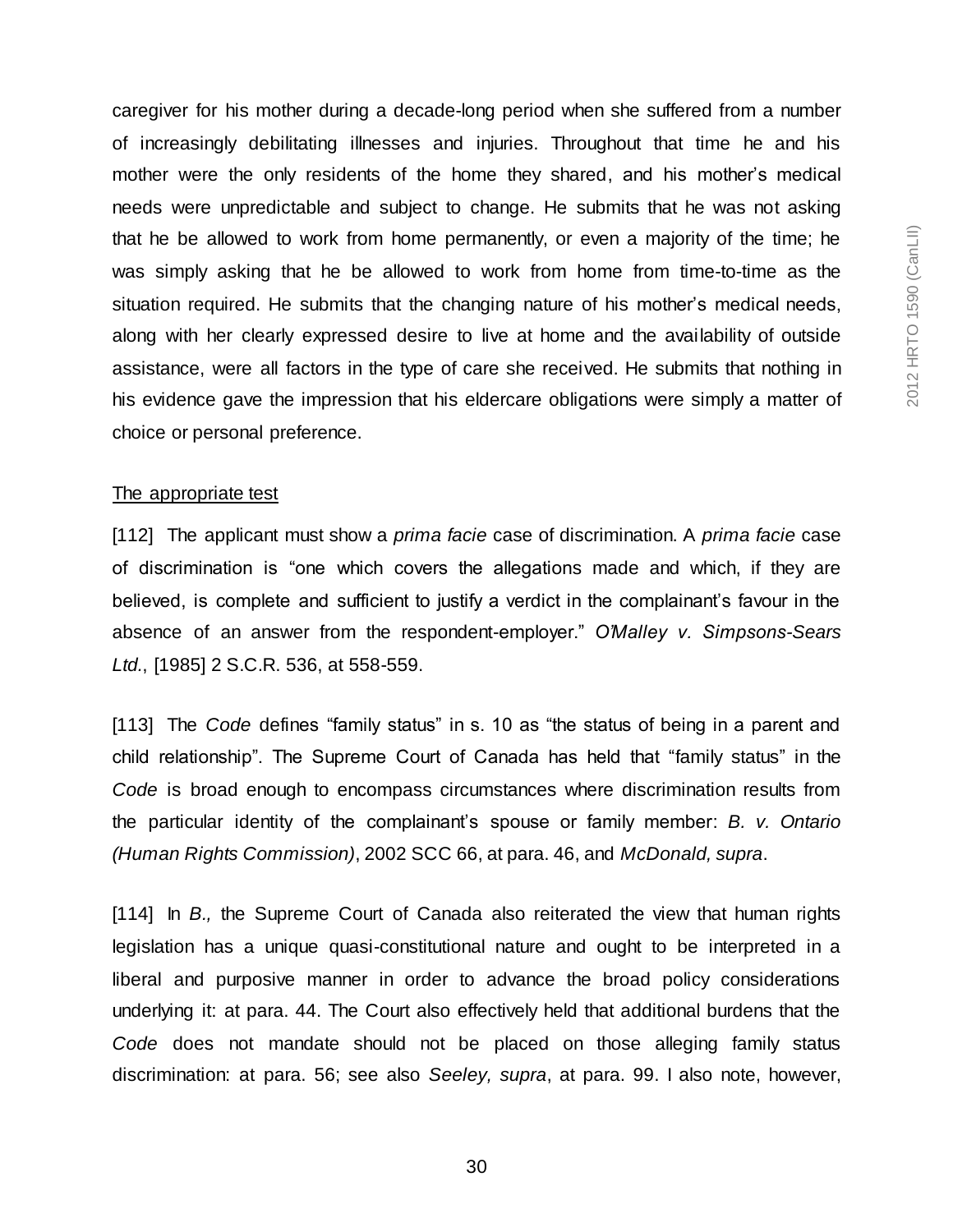that the Supreme Court of Canada has also clearly held that not every distinction in treatment is discriminatory: *R. v. Kapp*, [2008] 2 S.C.R. 483, at para. 17.

[115] In my view, there is no basis for establishing a higher test or threshold for family status discrimination, as opposed to discrimination on other *Code* grounds, and the approach of the Canadian Human Rights Tribunal in *Hoyt, supra*, and the Federal Court in *Johnstone, supra*, is more in keeping with the principle that the *Code* ought to be interpreted in a liberal and purposive manner in order to advance the broad policy considerations underlying it, than is the approach in *Campbell River*. See *B, supra*.

[116] In *Johnstone, supra*, at paras. 29 to 31, the Federal Court indicated that, while family status cases can raise unique problems that may not arise in other human rights contexts, there is no obvious justification for relegating this type of discrimination to a secondary or less compelling status. The Court added that to limit family status protection to situations where the employer has changed a term or condition of employment is unduly restrictive and wrong in law. With respect to requiring that a complainant establish a "serious interference" with his or her protected interests, the Court endorsed the view that the fact that an applicant is adversely affected by a respondent's policy is sufficient to establish a *prima facie* case of discrimination, and that applying a higher standard to the ground of family status would be an error.

[117] Each case must be determined based on its own facts and circumstances. Applying the above principles to the facts of the case at hand, I find that, in order to make out a *prima facie* case of discrimination on the basis of family status, the applicant must establish that the respondents' attendance requirements had an adverse impact on the applicant because of absences that were required as a result of the applicant's responsibilities as his mother's primary caregiver. I say "required" because I agree with the respondents that if it is the caregiver's choice, rather than family responsibilities, that preclude the caregiver from meeting his or her employer's attendance requirements, a *prima facie* case of discrimination on the basis of family status is not established: see *Wight, supra*. This approach is also consistent with the well-established principle that the *Code* requires the accommodation of *Code*-related needs, not preferences: see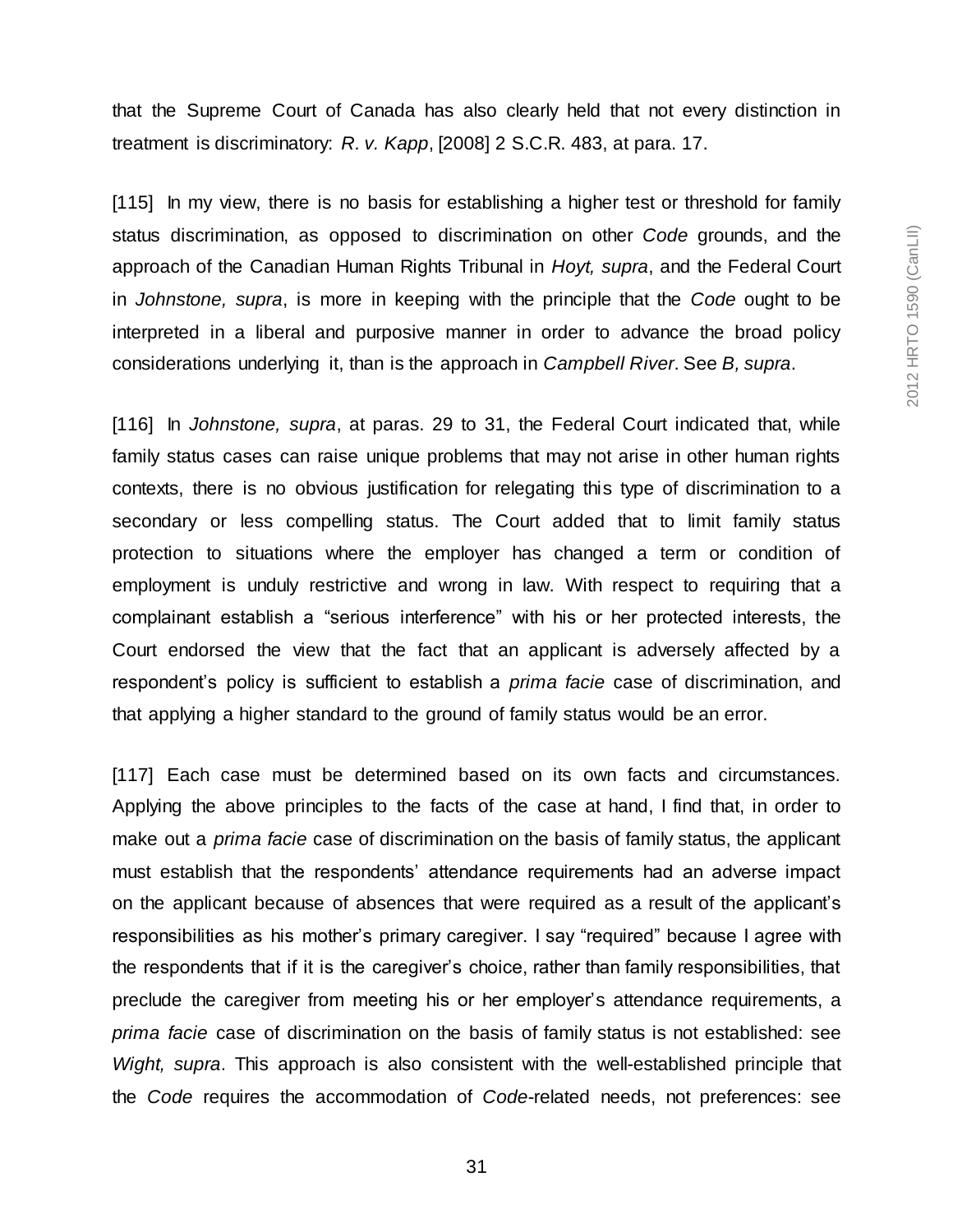*Yeats v. Commissionaires Great Lakes*, 2010 HRTO 906, at para. 54, and *Jeffrey v. Dofasco Inc.,* 2004 HRTO 5, aff'd *Ontario (Human Rights Comm.) v. Dofasco Inc. (No. 2)*, 2007 CanLII 41275 (Ont. Div. Ct.).

#### The applicant's circumstances

[118] In the present case, it is undisputed that the applicant's mother had various medical issues. The applicant gave fairly detailed evidence regarding his mother's condition which he described as tremendously disabling. He testified that, as the only person residing with his mother, he was her primary caregiver, and prepared her food, shopped for her, cleaned her clothes, and took her to her medical appointments. He also testified that his mother's health declined during the time that he lived with her, and that her health care demands increased in 2008, as compared to 2007. Further, in 2008 she ruptured a quadriceps tendon and became entirely incapacitated. Based on the applicant's evidence and the documentary evidence it appears that this happened in or around mid-October 2008.

[119] With respect to the applicant's absences from the office, the parties provided considerable documentary evidence, including the applicant's time sheets, the log and the summary notes of the log. I have carefully reviewed this evidence, and for reasons described below, I find that while these documents provide a picture of the applicant's absences, they do not provide a full or complete record of the reasons for his absences.

[120] To begin with, there are numerous references in the applicant's time sheets to the applicant taking his mother to medical appointments, and working at home because of her ill health and care needs. There are also a number of references to the applicant arriving at work late in the morning, or leaving work early in the afternoon, because of his mother's care needs and in order to take her to medical appointments.

[121] In considering the applicant's time sheets, I note that he testified that he recorded the hours he worked, and only "major instances" of his mother's care, and not necessarily where he worked. Where he arrives late or leaves early due to his mother's care, and it does not appear to be for the purposes of taking her to medical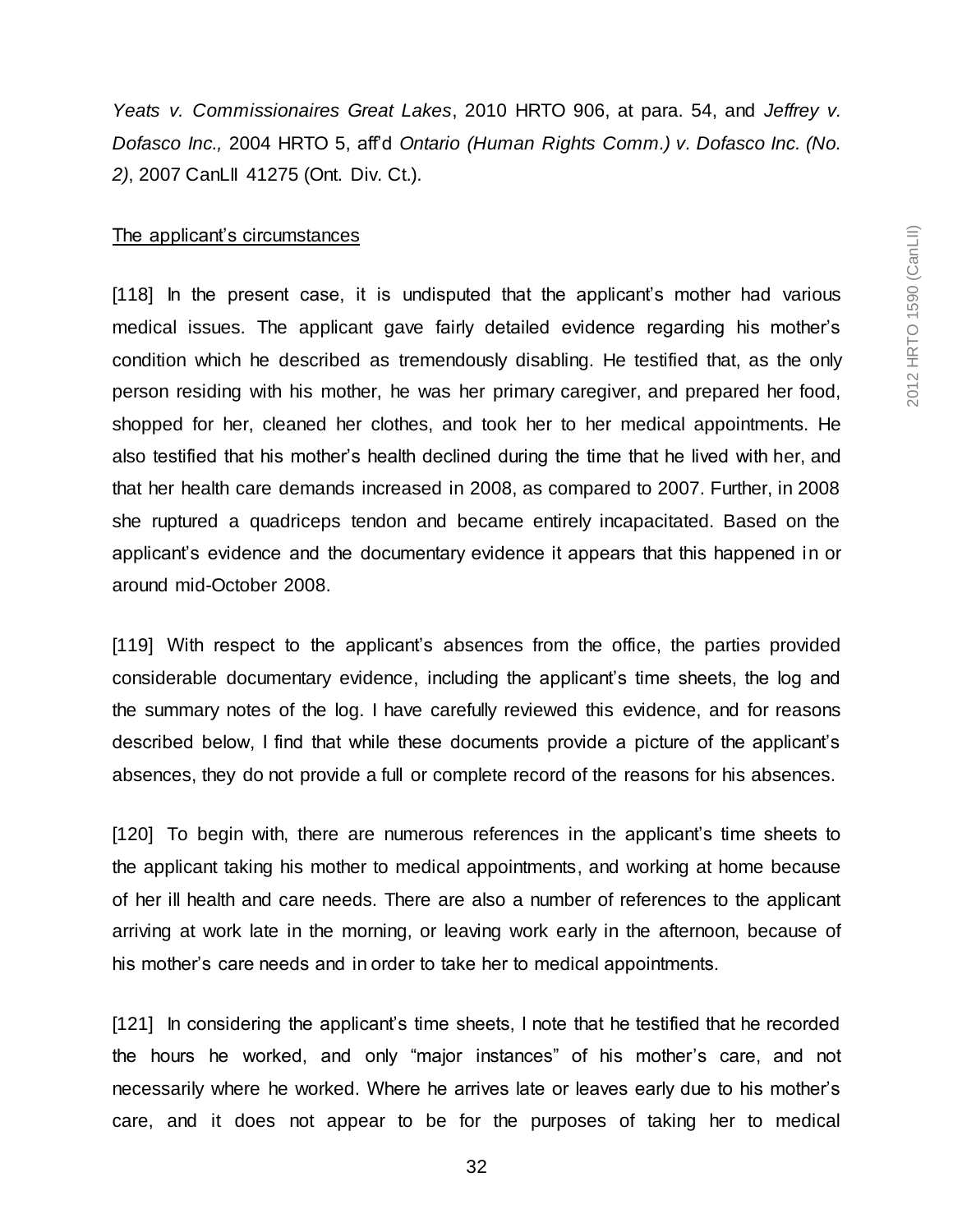appointments, he typically indicates that he worked at home. Where he does record that he worked at home for a day, or part of a day, and no reason is given, it is not clear if working at home was for reasons related to eldercare responsibilities.

[122] With respect to mornings, in particular, the applicant indicated in his time sheets in October 2004 that he typically worked at home in the early morning to avoid traffic and to assist his mother, arriving at work at "10:00 a.m. +/-" and leaving the office somewhere in the area of 6:00 to 8:00 p.m. In his email to Mr. Munn, dated April 22, 2008, the applicant explained that his schedule begins at 6:30 a.m. when he gets up and assists his mother in rising, dressing and breakfast. He then leaves for the GO train at 8:15 a.m., arriving at the office by approximately 9:20 a.m. He works through lunch and takes the return GO train at 5:20 p.m.

[123] I have some concerns with the applicant's evidence regarding his morning care responsibilities in that he also testified that they had one hour of home care in the morning, specifically to dress his mother, and that this home care began prior to 2008. It is by no means clear from the evidence what the applicant's care responsibilities were in the mornings, as compared to the support provided by home care, and whether the home care was sufficient. I note that the applicant submitted that one hour of home care was insufficient to meet his mother's needs.

[124] While the applicant's arrival times at the office are recorded in the log for 2007 and 2008, I note that records for many work days were not provided by the respondents. For example, there are approximately 70 work days in 2007 and 40 work days in 2008 for which no information is provided. In any event, according to the log information provided for 2008, on days that the applicant attended the office, and no morning meeting outside the office is recorded, it appears that he often arrived before 9:00 a.m., or between 9:00 and 10:00 a.m. On several days he arrived around 10:30 a.m., and on several other days he arrived later and no explanation is given. On a few other days he was late due to traffic. While the applicant did not describe a typical morning, or if there was a typical morning, in terms of his mother's care, his arrival times at work appear to vary considerably, at least on the dates for which the respondents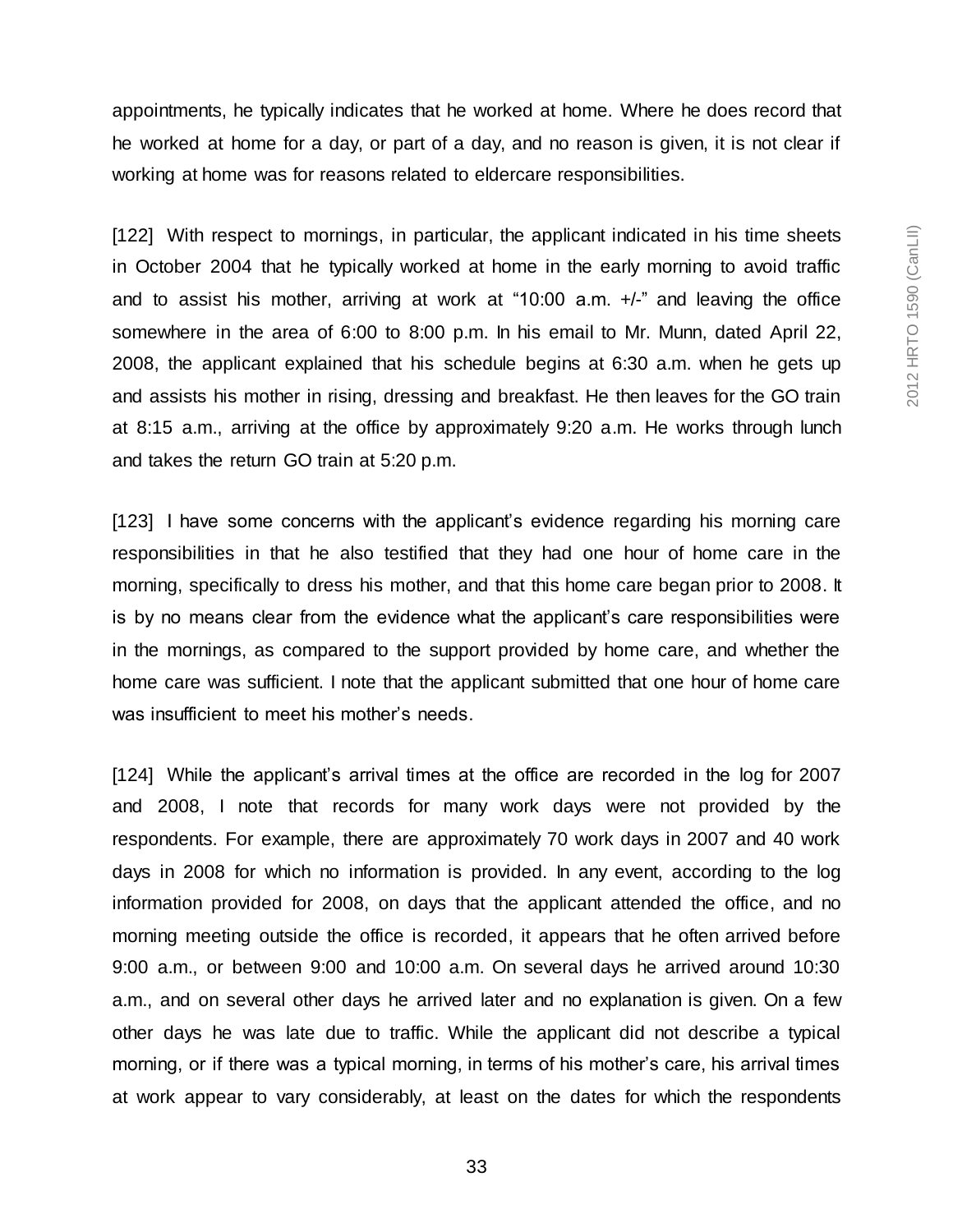provided information. It is also not clear from the evidence whether and to what extent his late arrival times, where no reason is recorded in the log, may have been as a result of eldercare responsibilities.

[125] When asked about his absences recorded in the log, the applicant explained that the notes were based on a receptionist's comments, and that he would tell the receptionist why he was late, or phone if he was not in. The applicant was asked about a note for September 25, 2008, which indicated that he was in at 10:20 a.m. because he had to take his mother to a doctor's appointment, being the first and only reference to his mother in the notes for September 2008. He testified that continuing to repeat the obvious made no sense, referring to ten years of caring for his mother. Given the absence of any formal or recognized accommodation of the applicant's eldercare responsibilities, as addressed below, it is also not clear if the applicant would have advised the receptionist of the reason every time he was late, left early, or was absent due to caring for his mother.

[126] While I have no reason to doubt the general accuracy of the information in the log concerning when the applicant was in and not in the office, it appears that the accuracy of the reasons recorded in the log for any absences was dependent upon the applicant accurately informing a receptionist of the reason for his absence, including late arrivals and early departures, and the receptionist accurately recording that information.

[127] I note that of 15 days in 2007 that the applicant recorded in his time sheets that he was absent, or partially absent, for reasons related to his mother's care, including her medical appointments, these absences are, with one exception, reflected in the log; however, with respect to the reasons for the absences, the log does not mention that any of these absences are related to the applicant's mother's care. Similarly, between January 1 and mid-October 2008, the applicant recorded 18 absences, or partial absences, in his time sheets for reasons related to his mother's care. While these absences are generally reflected in the log, only one of these 18 absences recorded in the log reflects that the absence is related to the applicant's mother's care.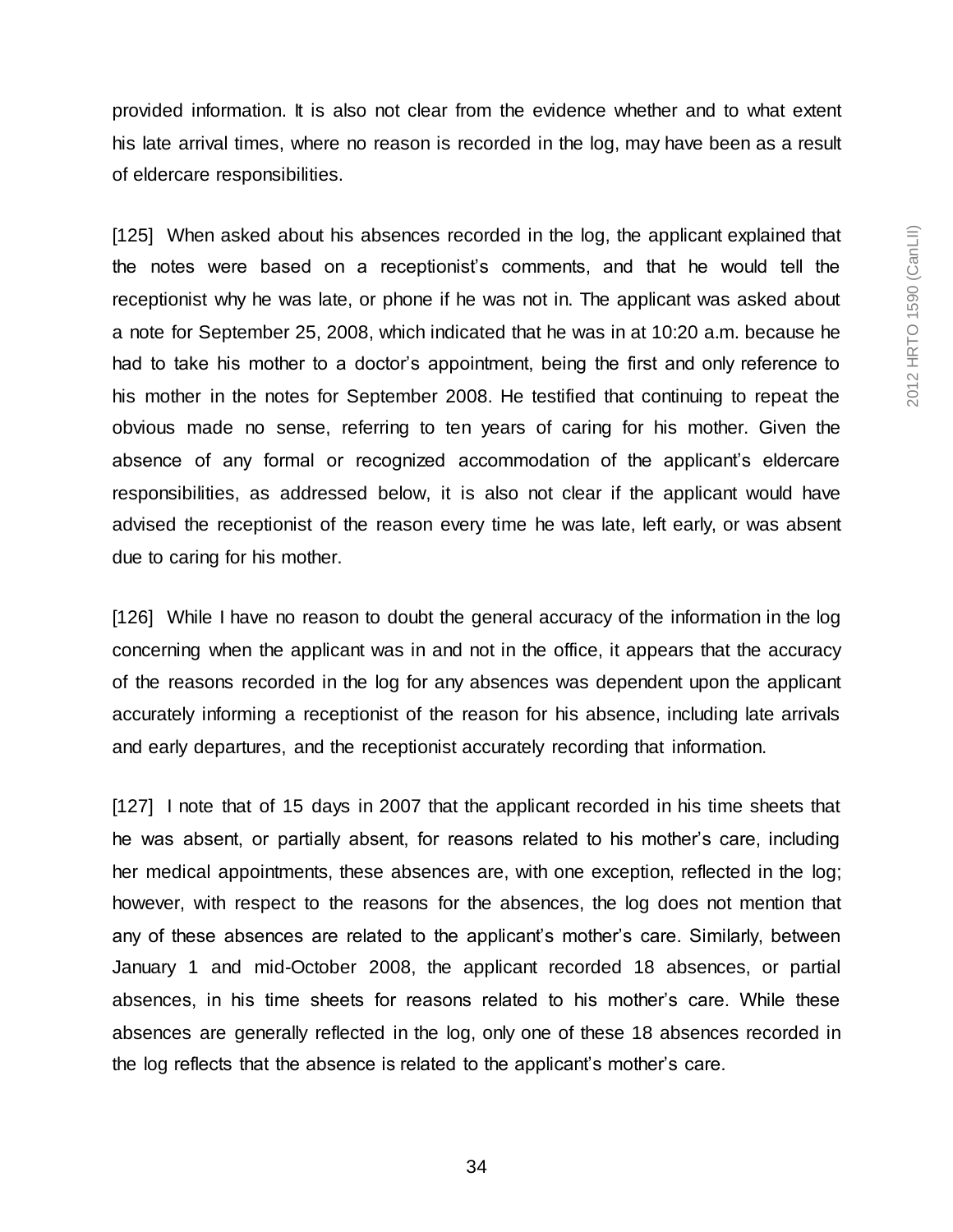[128] There are quite a few other references (ie. approximately 18) in the log to the applicant being absent in 2008 for reasons related to his mother's care that are not recorded in the applicant's own time sheets. I note that all of these references, with the exception of one, appear to be recorded in handwritten notes, whereas the log is a typed record. Some of the typewritten notes for these dates refer to the applicant being absent for "personal" reasons. It is by no means clear who added the handwritten notes and when. As Mr. Munn testified that the log was available online so that anyone could look at it, it may be that personal reasons for absences were not entered into the electronic version of the document.

[129] Accordingly, while there are quite a few days in 2008 where the applicant is recorded in the log as being absent for reasons related to his mother's care, there are also many days in 2007 and 2008 where the applicant is recorded as arriving late, leaving early, and "working at home" or "not in", and no reason is given in the log. Sometimes there is mention of an appointment but it is not specific to the applicant's mother, such as on April 24, 2008, when the applicant also advised Mr. Munn by email that he had to take his mother to a doctor's appointment that afternoon. The log records the applicant as being absent in the afternoon for a doctor's appointment, but does not mention that the appointment is for his mother. The applicant also advised Mr. Munn by email that he had to attend at home on the afternoons of October 8 and 9, 2008, for his mother who was declining. The log records these absences, but there is no mention of the applicant's mother.

[130] The applicant's time sheets, on the other hand, suggest that at least some (ie. approximately 32) of the absences in the log where no reason is given, or the applicant appears to be absent for his own appointments, are actually related to the applicant's care of his mother. It is also not clear, therefore, to what extent other absences in the log that appear to be for the applicant's own appointments may actually be related to his mother's medical appointments.

[131] Having carefully reviewed and considered the evidence, it appears that, prior to mid-October 2008, the applicant's responsibilities to his mother required that he be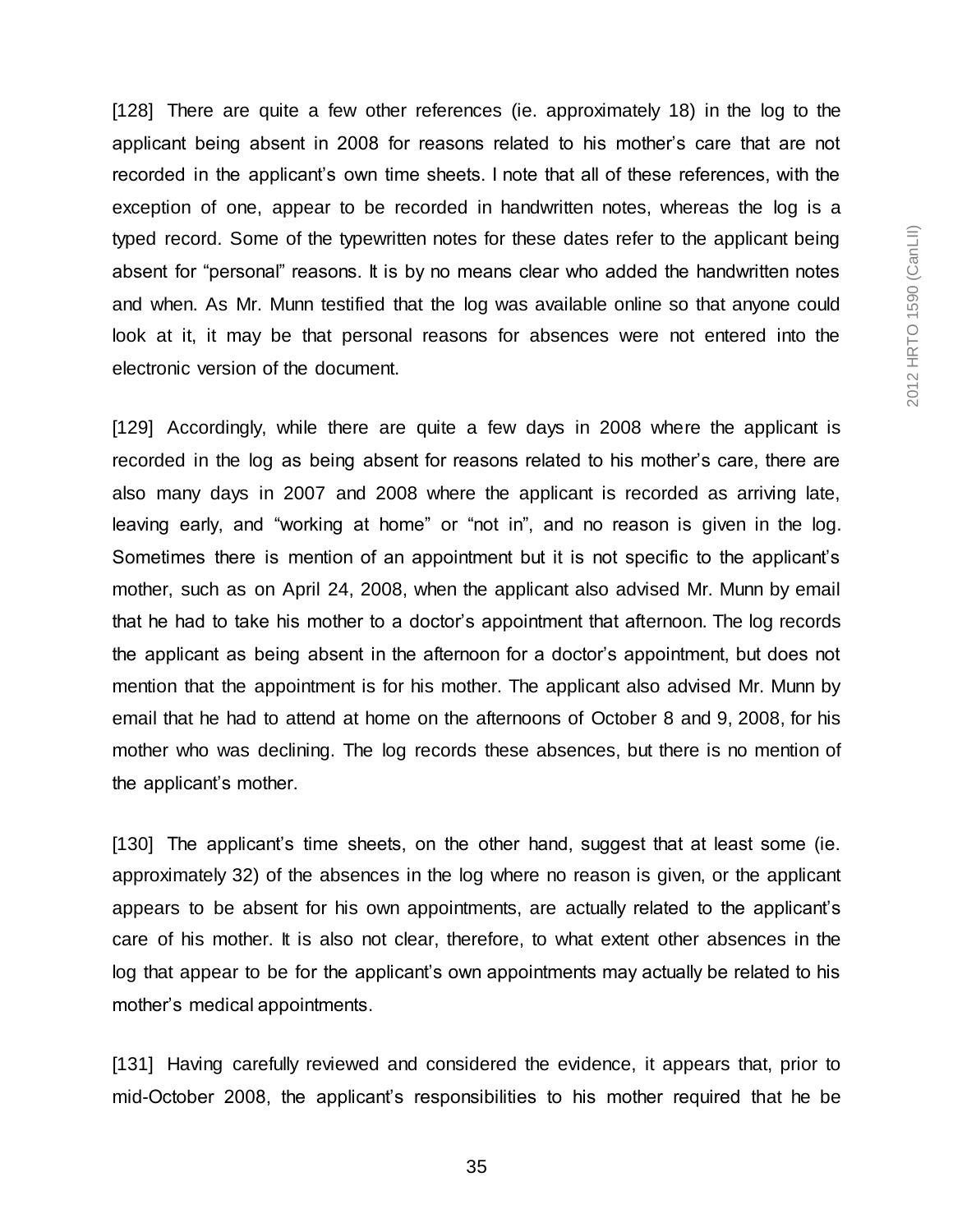away from the office during core work hours on a number of occasions. There were times that the applicant took his mother to medical appointments during the day, and there were also times that he worked at home, when his mother was ill or particularly not well. Aside from absences simply due to the applicant's mother's "care", there are more than a couple of dozen absences recorded in the materials, for the January 1, 2007 to mid-October 2008 time period, that are for reasons related to the applicant taking his mother to medical appointments or caring for her when she was ill or injured. I find that, on these occasions, the applicant's care responsibilities to his mother required that he be away from the office during core hours.

[132] While the applicant testified that there were no reasons for his absences other than his mother's health, and that he tried to attend the office from 8:30 to 5:00 provided his mother's care did not require him, I do not accept that all of the applicant's many absences were necessary as a result of his eldercare responsibilities.

[133] With respect to mornings, in particular, while the applicant did specifically record in his time sheets that he was late a couple of mornings in 2008 due to caring for his mother, he was late on many occasions. Based on the evidence, I am not satisfied that all of the applicant's many late arrivals were truly required as a result of his eldercare responsibilities. As stated above, they had home care in the mornings in 2008, and while the applicant submitted it was insufficient, this is not clear based on the evidence provided at the hearing. In addition, the applicant refers in his time sheets to being late in the morning on a number of occasions to avoid traffic, and there are references in the log to the applicant being late on a few occasions due to traffic.

[134] I have also considered the respondents' submission that the applicant could have hired someone to care for his mother, and could have admitted his mother to a longterm care facility long before he did, but he chose not to. They submit that the applicant chose to spend time with his mother, rather than attend at the office as required.

[135] The applicant, on the other hand, described his mother as a very determined person who wanted to keep living in her home and did everything that she could to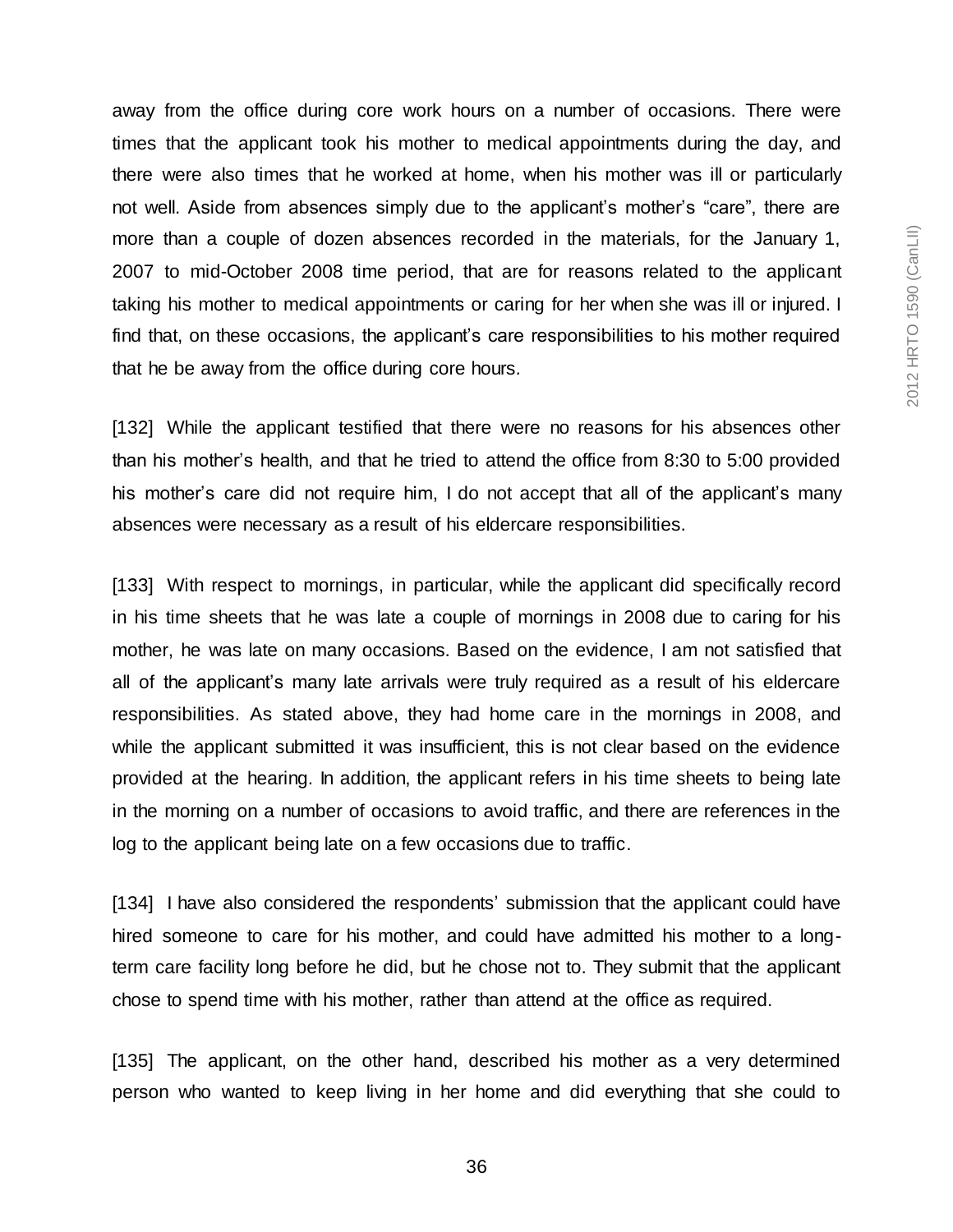continue doing so. He testified that, although her health was declining, she remained "cognitive". The applicant was very clear in his evidence that, prior to injuring her quadriceps tendon, his mother did not want to go into a nursing home. She wanted to stay at home. However, after she injured her quadriceps tendon she was entirely incapacitated, there was a "ramp up" in her care demands, and they had to hire two people because the applicant could not be there "24/7", and two people were needed to transfer her. At that point, they also got on a crisis list to get her into a long-term care facility. In my view, it would not be reasonable to conclude that, prior to this time, the applicant could have simply admitted his mother to a nursing home against her wishes.

[136] The evidence concerning the possibility of hiring someone to care for the applicant's mother prior to mid-October 2008 is less clear. When asked if they ever investigated hiring someone prior to this time to care for his mother during the day, the applicant testified that they did; however, he did not indicate when that was. He testified that his sister looked online, and that he primarily relied on his sister. He testified that his family did not have the resources. When asked if he ever raised the resource issue with Mr. Munn, or asked the respondents for assistance in paying for help for his mother, he testified that Mr. Munn was not interested in hearing about it, and that he did not ask Mr. Zeidler.

[137] At another point, the applicant was asked why he did not investigate "outside sources" to care for his mother after he received Mr. Munn's July 24, 2007 letter concerning his attendance. He testified that it was not necessary, he was capable of doing the job with technology, and he did the job. He also stated that he made a choice to care for his mother. He testified that he was also not able to be in the office when he worked in London. He reiterated that he took care of his mother and he did the job.

[138] In testifying that he made "a choice" to care for his mother, the applicant appears to be saying that he made a commitment to care for his mother and that he thought he could both care for his mother and do his job with the available technology. The applicant also submitted that he and his mother were the only residents of the home that they shared, and that her medical needs were unpredictable and subject to change.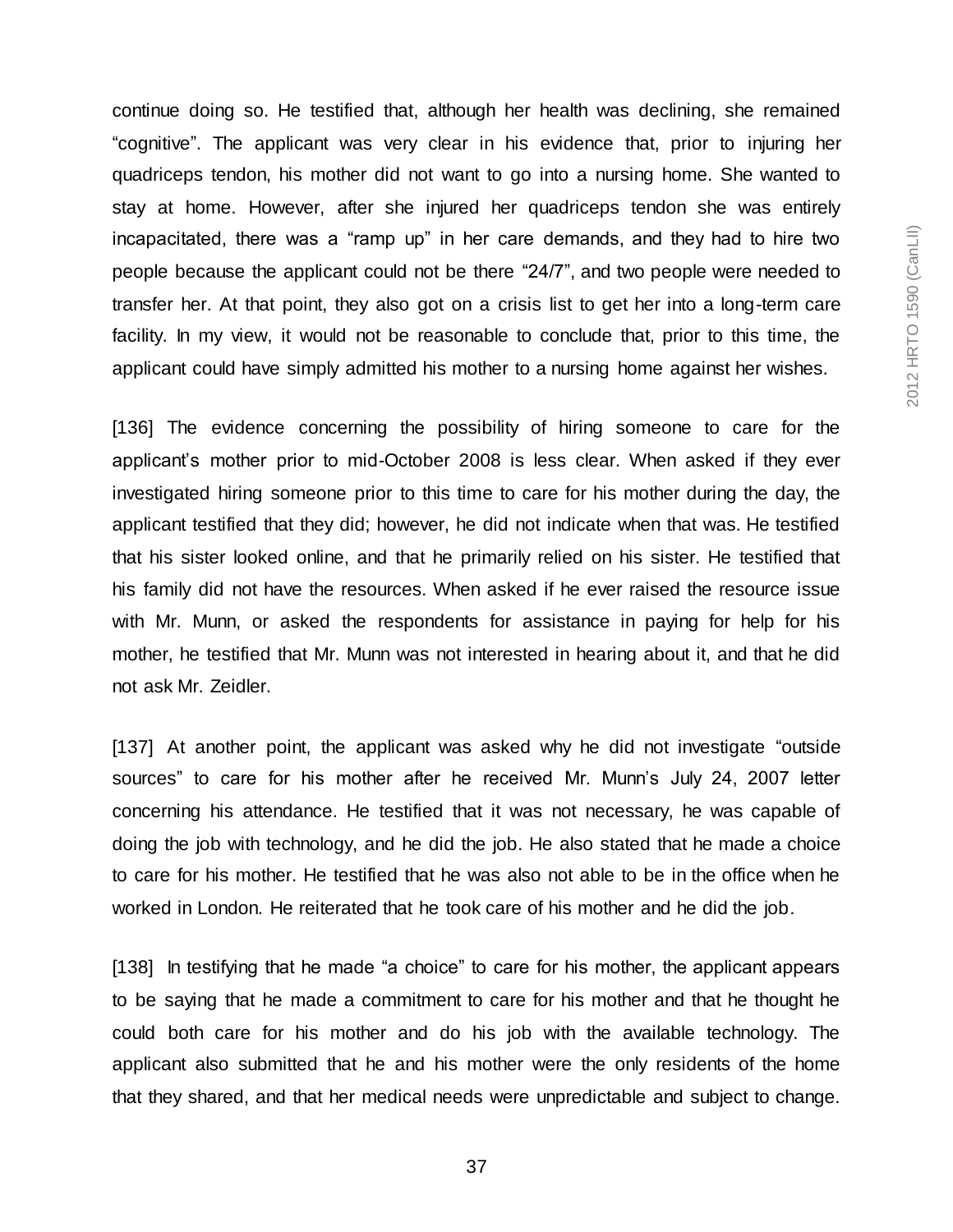He submitted that he was simply asking that he be allowed to work from home from time-to-time as the situation required. The applicant submitted that his situation was different from the situation of an employee who fails to take steps to make arrangements for a child's care at the end of the school day which is an entirely foreseeable and predicable scenario.

[139] Although the applicant testified that his family did not have the resources to hire someone, it appears that they did so after mid-October 2008. In the circumstances, while I accept the applicant's assertion that his mother's needs were unpredictable and subject to change, I am not satisfied that the applicant could not have obtained assistance, at least with respect to the more routine aspects of his mother's care. As such, I am not satisfied that the applicant was truly required to be absent from the office on many occasions that he was absent to care for his mother, such as many occasions when he arrived late or left early due to his mother's care.

[140] I note that the applicant did not clearly explain in his evidence why he was personally required to take his mother to her medical appointments, and care for her when she was otherwise ill or injured. I accept, however, that the applicant was the primary caregiver for his mother, having limited family assistance, and that it was more likely than not impractical to hire someone to be available for his mother's unpredictable illnesses and injuries, and to attend various medical appointments with her. As such, I have found only that a few more than a couple of dozen absences from the office during core hours, for the January 1, 2007 to mid-October 2008 time period, that were due to the applicant taking his mother to medical appointments, or caring for her when she was ill or injured, were required as a result of his eldercare responsibilities. I do not accept that the other absences were required as a result of these responsibilities.

#### *Mid-October 2008 to January 9, 2009*

[141] With respect to the time period of mid-October 2008, when it appears that the applicant's mother ruptured her quadriceps tendon, until the applicant's employment was terminated, there are approximately 13 explicit references in the log to the applicant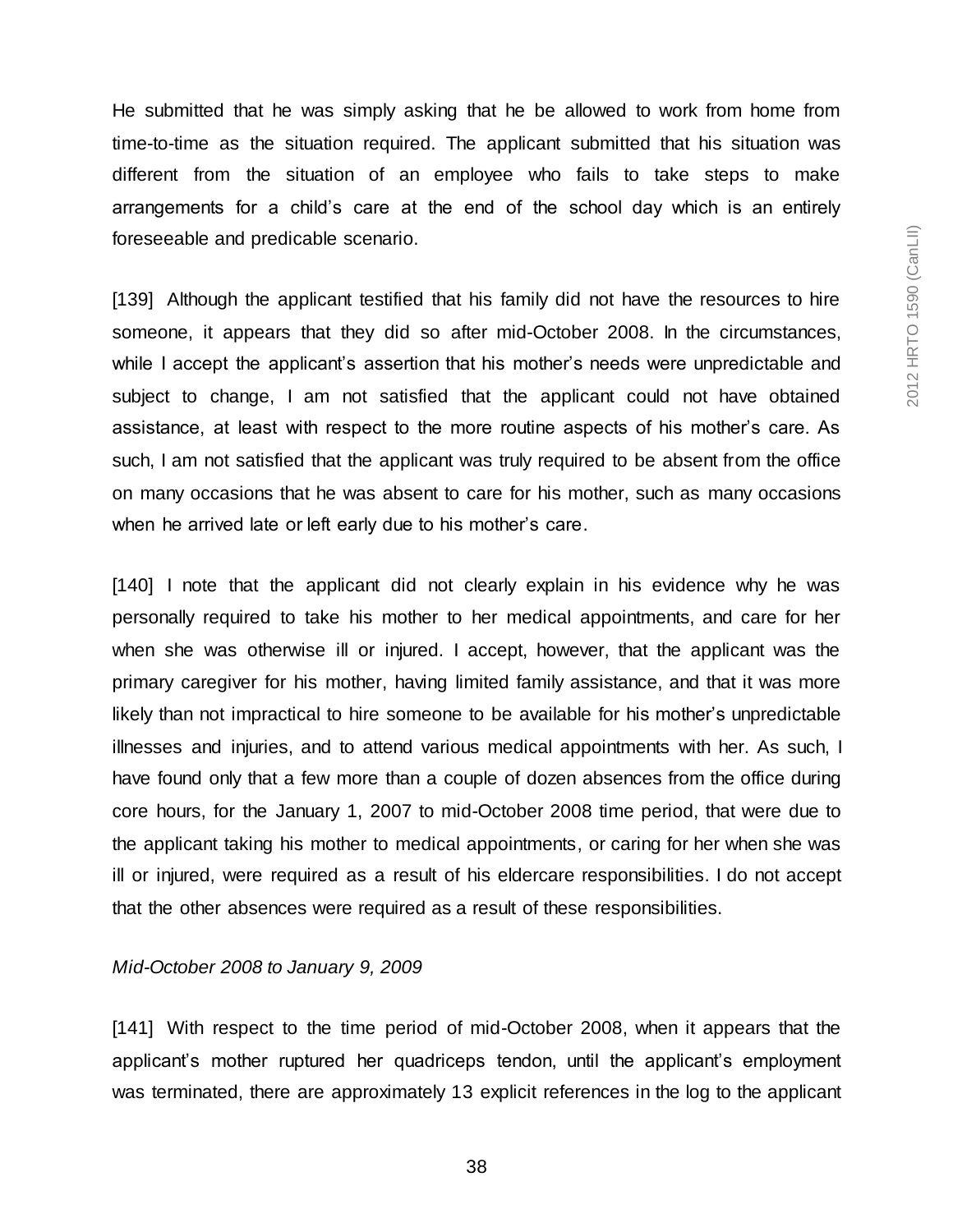being absent for reasons related to his mother. On approximately 10 of these days, the applicant does not attend the office at all. There are 7 other absences, or partial absences, related to things such as being at the hospital and meetings with a doctor, a rehabilitation facility and a nursing home. Further, the respondents' summary notes of the log refer to approximately 18 additional absences, or partial absences, related to the applicant's mother, where the log does not record the absence as being related to the applicant's mother for 13 of these absences, and log records for the remaining 5 days were not provided. The summary notes indicate that the applicant was absent for reasons including his mother being sick, and meetings with a nursing home and a rehabilitation facility. In my view, the discrepancy between the log and the summary notes with respect to the reasons recorded for the applicant's absences also raises concerns regarding the reliability of the recorded reasons for absences in the log for this time period and more generally. In any event, there are approximately 38 absences for reasons related to the applicant's mother that are recorded for this time period.

[142] The applicant testified that his attendance between October 2008 and the termination of his employment was affected by his mother's health and his caregiving responsibilities. He testified that her care needs were greater during this time. The applicant was referred to the summary notes, and testified that he believed it was after Thanksgiving (October 13, 2008) when he took his mother to the hospital for a ruptured quadriceps. He testified that it was a number of days before she had surgery, and she was at home awaiting surgery, but by October 29 she was in the hospital. The summary notes indicate that the applicant left work early on October 16 because his mother was sick. He is then "not in" on 7 days, including five days that his mother was sick, and one day because he was at the hospital until 5:00 a.m. After this, the applicant left work early on October 29, indicating that his mother was in the hospital awaiting surgery.

[143] While it is not clear if the applicant's mother had more than one surgery, there is a note for December 2, 2008, indicating that she had surgery and the applicant would be working at home. There is a note for November 25 indicating that the applicant called to say his mother was scheduled for surgery the next day so he would be working at home on November 25 and 26. He was also referred to a note for November 28 stating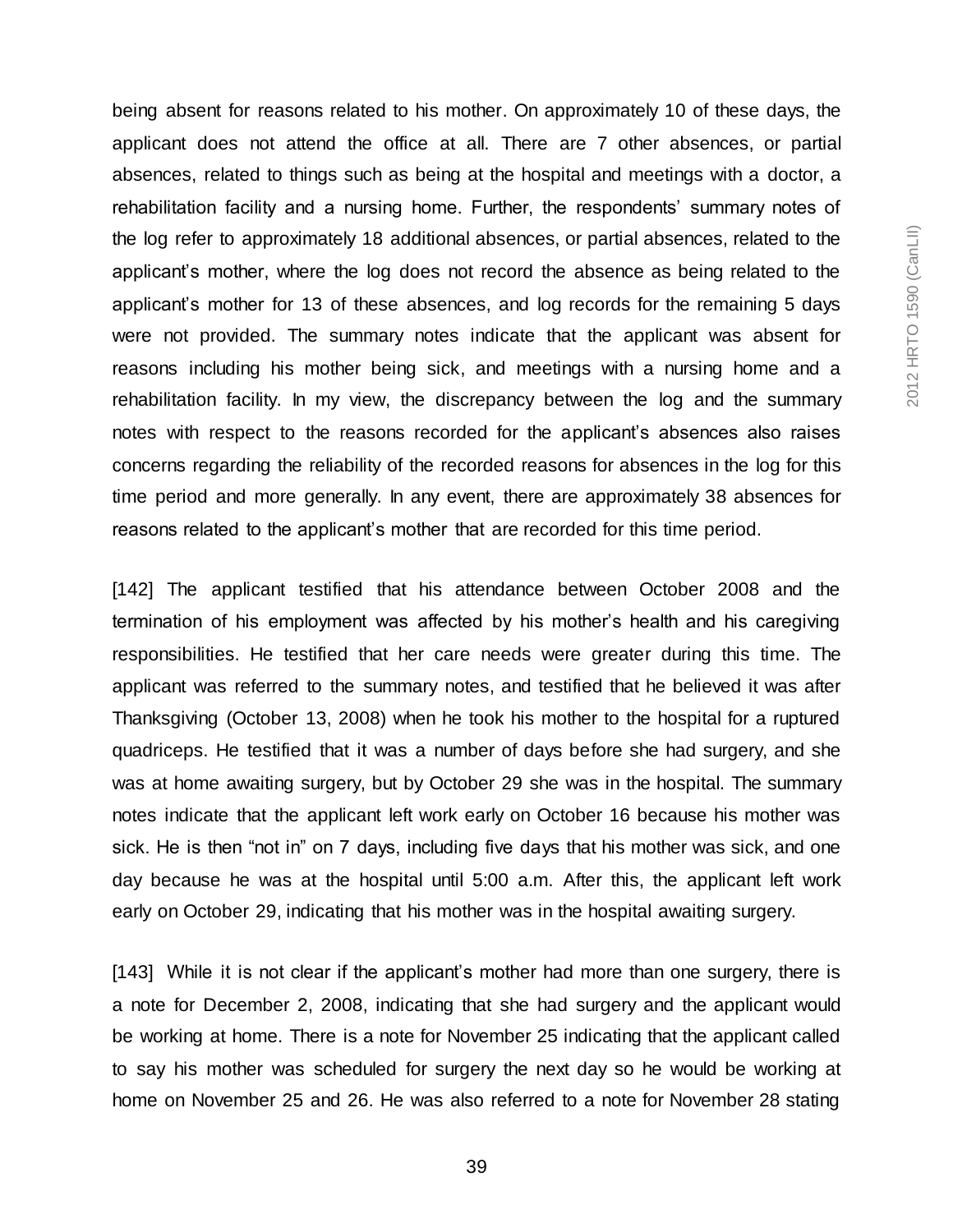that he was "going home to move his mother from hospital to nursing home". He testified that it did not happen at that time. A note for December 1 indicates that the applicant's mother was in the hospital and was not stable so he would be working at home. On December 3, the applicant was not in and left a message saying he was not sure what was going on with his mother so he would take the rest of the week off as vacation. On December 9 the applicant was not in, and said he had an appointment at a nursing home in the afternoon and would work at home in the morning. On December 12, he was in at 9:45, indicating that he had been at the nursing home.

[144] It is also not clear from the evidence if the applicant's mother was in the hospital throughout November and December or if there were times that she was at home during this period. The applicant could not recall if his mother was in the hospital from October 29 to November 17. There is a note for November 14 indicating that the applicant was not in, and that his mother had a bad night and he was staying at the hospital. It is also clear from the notes that the applicant's mother was in the hospital on November 28 and December 1. On January 5, 2009, the applicant advises that his mother had a heart attack the night before and was in the hospital, and, on January 6, that she might be getting out of the hospital that afternoon so he was working at home.

[145] Whether or not the applicant's mother was in the hospital during this entire time period, the applicant appears to have been absent, or partially absent, on approximately 20 days during this time because his mother was unwell or awaiting surgery. He sometimes indicates that he was working at home on these days and for 3 of these days he indicates that he will take vacation. He was also absent, or partially absent, on approximately 11 days that he had meetings with doctors, a nursing home, and a rehabilitation facility. On a few of the days that he had meetings regarding his mother's care, he works at home for the remainder of the day. He was also late arriving, or left early, on approximately 4 days to attend the hospital.

[146] Based on the evidence it appears that the applicant's responsibilities in relation to his mother increased significantly during this time period, after she ruptured her quadriceps tendon. The applicant testified that his mother was entirely incapacitated,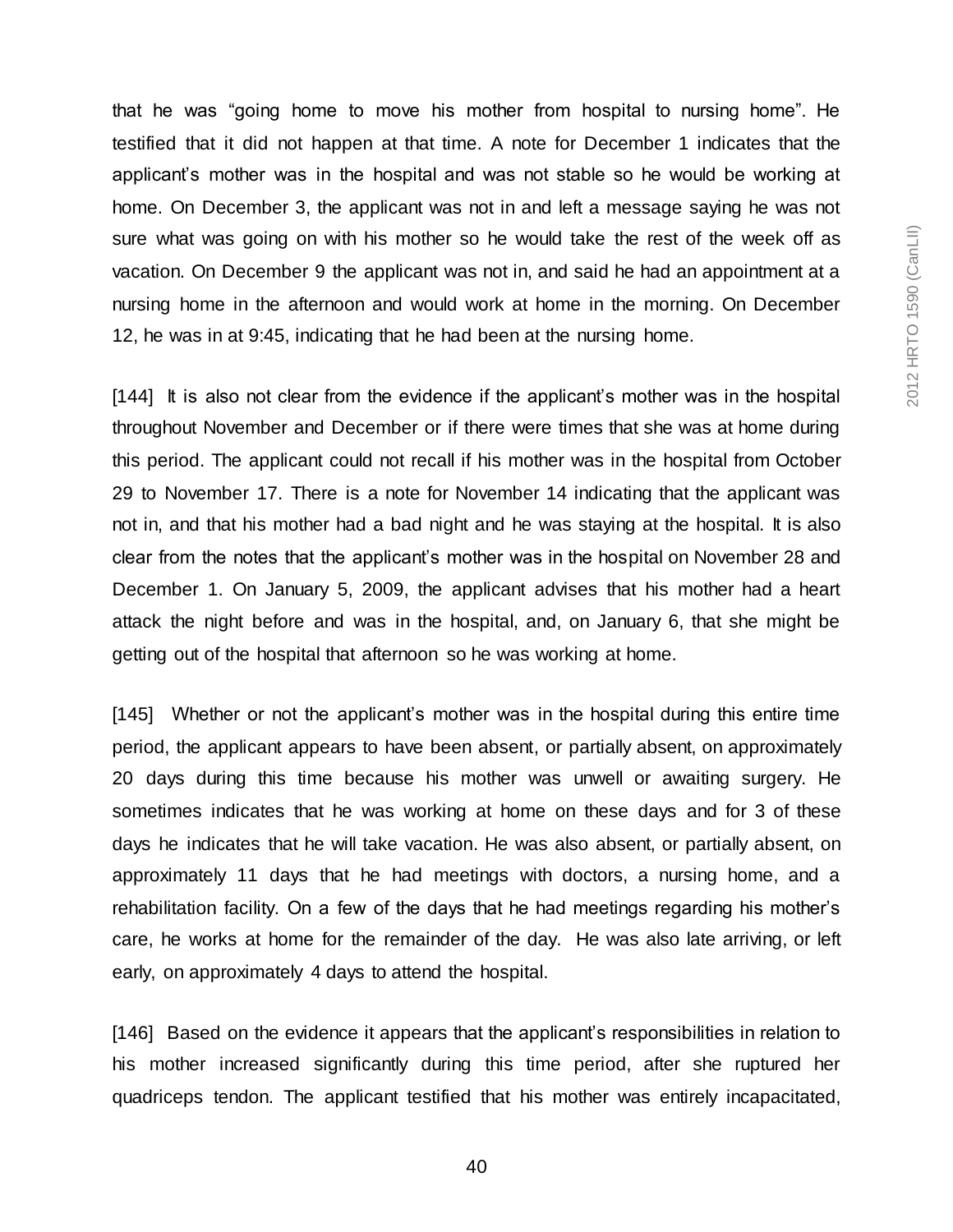and they got on a crisis list to get her into a long-term care facility. They also hired two people, because of having to transfer her, who came in the evenings. In relation to his mother's care during this time period, the applicant testified that he stayed at home as much as he could.

[147] I find that the applicant's mother's care needs that required his involvement increased significantly during this time period and required that the applicant be absent from the office on several days when his mother was at home. As a result of his mother's condition, the applicant was also required to attend numerous health care related meetings, including meetings with doctors and a nursing home, during the respondents' core hours; however, it is not clear why on some days the applicant had such meetings he worked at home for the remainder of the day, and I do not find that working at home on these days was required.

[148] It also appears that there were days that the applicant did not attend the office, sometimes indicating that he was working at home, when his mother was particularly not well or awaiting surgery in the hospital. In my view, it is understandable, and I accept, that the applicant would be required to work at home to be closer to his 85 year old mother, who was presumably in a hospital in Burlington, when she was having a particularly bad day in terms of her health, or about to undergo surgery. On the other hand, it is not clear that such circumstances existed on all of these days that the applicant was absent and his mother was in the hospital. It is also not clear from the evidence why the applicant needed to be absent during core hours on other days to attend the hospital.

[149] In cross-examination, it was suggested to the applicant that there were no care responsibilities when he visited his mother in the hospital. He agreed, but testified that they do not care for people the way you like. When asked if he could go in the evening to visit her, he testified that he would go when she was awake. When asked if he could not figure out how to visit his mother outside of business hours, he testified that he had the means - the technology – and could work from far away. He added it was okay when it suited the respondents, but not when he was caring for his mother (the applicant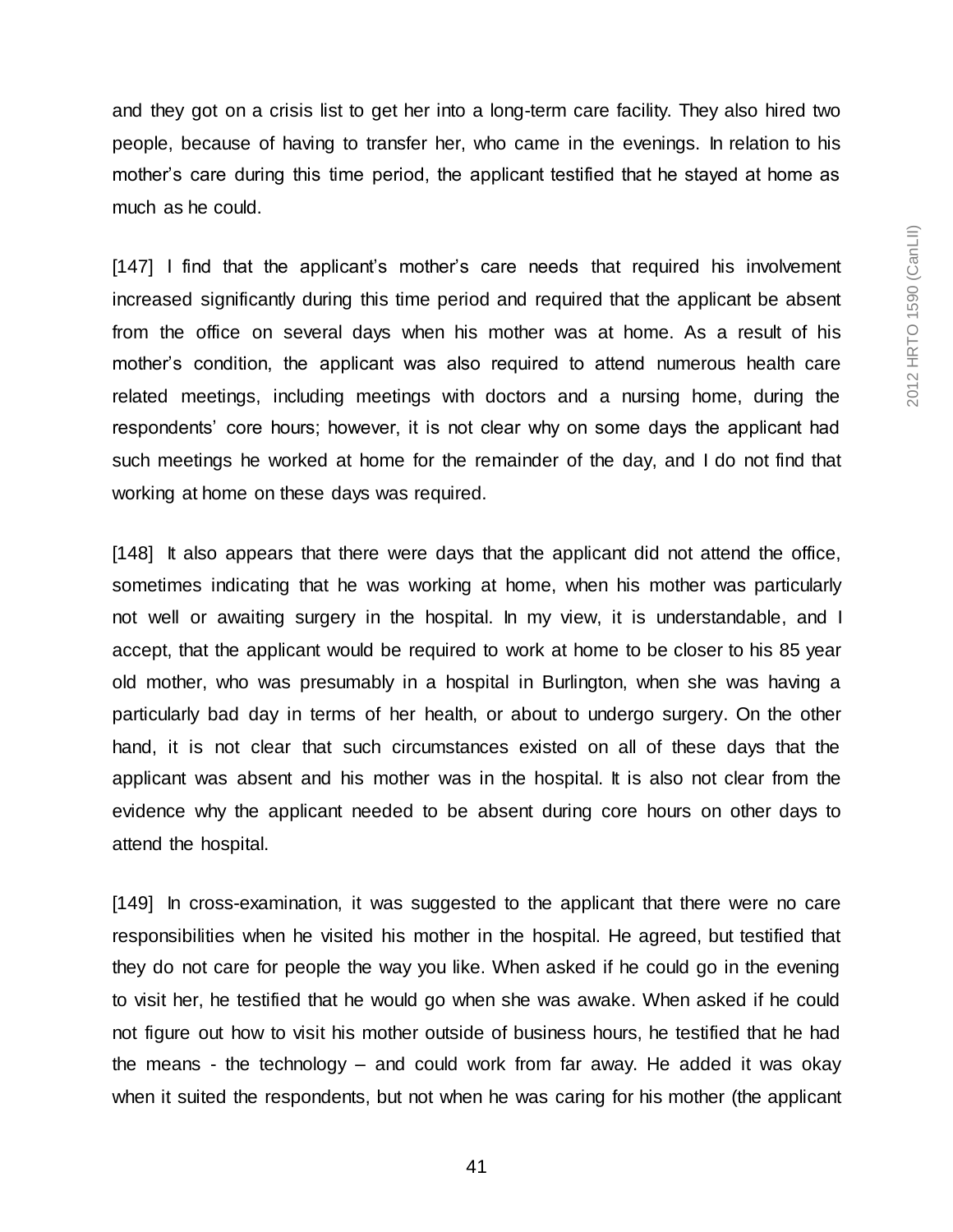testified that he worked on a project in London, England, for five years, and maintained contact with a team working on the project in the respondents' Toronto office through the use of technology, which he continued to use after the project ended).

[150] I find that, during this time period, the applicant's responsibilities in relation to his mother required that he be away from the office on quite a few occasions, such as several days when his mother was injured but at home, and for the purposes of attending approximately 11 meetings related to his mother's health care. I also accept that the applicant's caregiving responsibilities required that he be absent from the office on several days that his mother was particularly unwell or awaiting surgery. In my view, however, not all of the applicant's absences during this time period appear to have been necessary as a result of his eldercare responsibilities.

#### Conclusion with respect to a *prima facie* case

[151] Having carefully considered all of the evidence, I find that the applicant had a number of absences from the office, both before, and particularly after, mid-October 2008, that were required due to his family circumstances involving care for his mother. In particular, the applicant had eldercare responsibilities that sometimes required that he be away from office during the time that he was expected to attend, as set out above, and his responsibilities in relation to his mother increased significantly after mid-October 2008. Because of these responsibilities, the applicant could not comply with the respondents' attendance requirements on a number of occasions.

[152] I find that absences related to the applicant's eldercare responsibilities were included in the absences that Mr. Munn referred to in his letters to the applicant dated July 24, 2007, and April 16 and August 18, 2008, wherein Mr. Munn states, among other things, that the respondents have tolerated his absences for a long time in recognition of his personal and family problems, and they are not prepared to tolerate this further.

[153] In his April 16 and August 18, 2008 letters to the applicant, Mr. Munn also warned the applicant that his employment would be terminated if he was absent from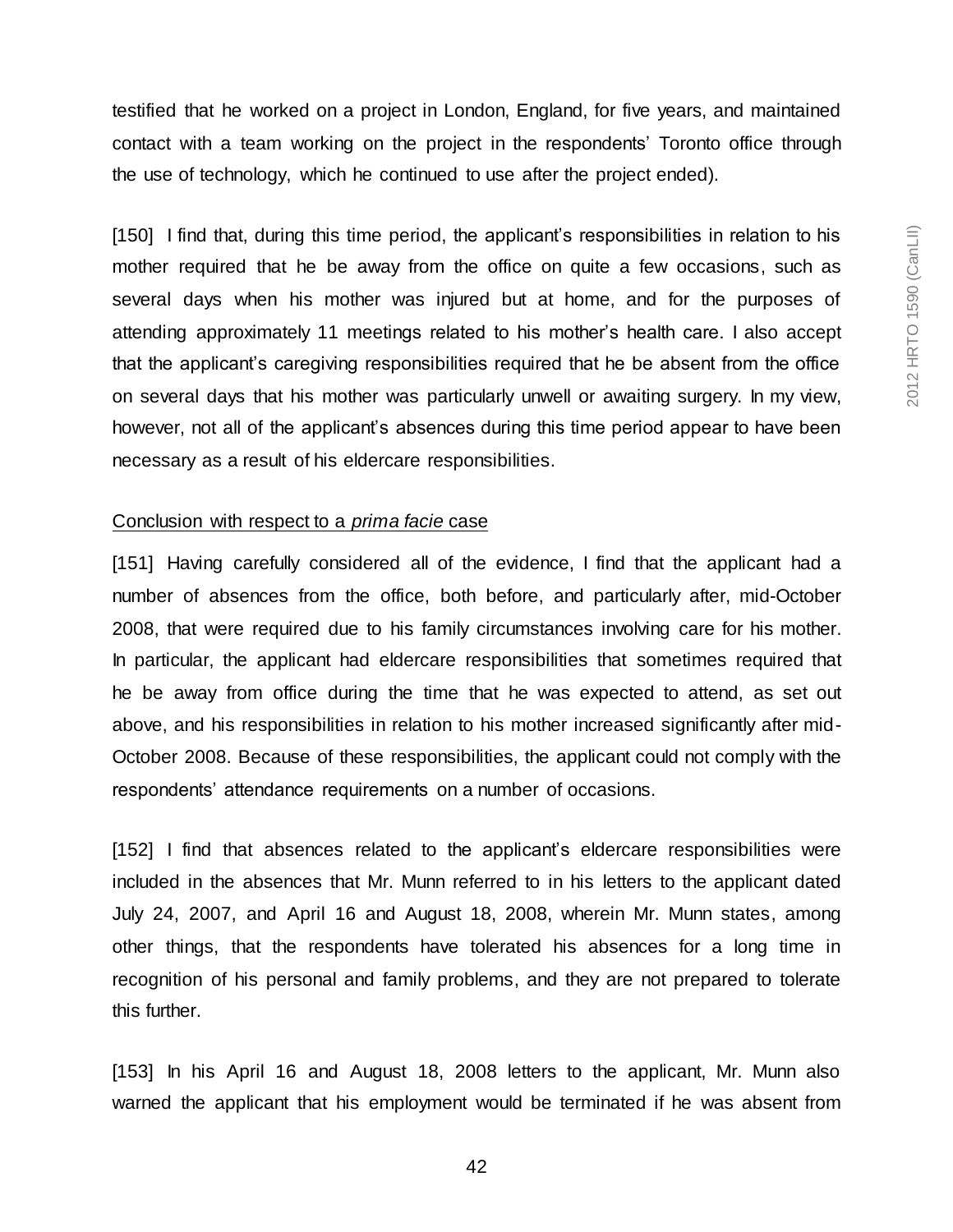the office any business day between the hours of 8:30 a.m. and 5:00 p.m. without the approval of one of the partners. Mr. Munn also advised the applicant, in an email dated October 9, 2008, that he was "on very thin ice" in relation to not attending the office, and it is clear that the applicant's employment was ultimately terminated for absences. In his January 9, 2009 letter to the applicant, terminating his employment, Mr. Munn stated that, despite his August 18, 2008 letter to the applicant about his persistent failure to regularly attend at the office, and many warnings, the applicant's attendance record continued to be "abysmal". In his January 9, 2009 letter to the applicant, Mr. Munn also stated that the applicant's attendance record for the last three months was enclosed. Ms. Richardson also confirmed that the applicant's employment was terminated because he was not coming into work.

[154] I find that the applicant's employment was terminated based on absences, a significant portion of which were required due to his family circumstances. I find, therefore, that the applicant's family care requirements were a significant factor in the respondents ultimately terminating his employment. I have also found, as set out below, that the respondents were aware that the applicant had eldercare responsibilities. In all of the circumstances, I find that, given the applicant's care responsibilities to his mother, the respondents' requirement that the applicant be in strict attendance at the office each day had an adverse impact on the applicant, as he was expected to be in the office during certain hours each day regardless of eldercare requirements that he had, and his employment was terminated based on absences, a significant portion of which were required due to his family circumstances. I find, therefore, that the applicant has established a *prima facie* case of discrimination on the basis of family status.

[155] In coming to this conclusion, I note that it is not necessary for the applicant to prove that all of the absences that were counted against him by the respondents were necessary as a result of his eldercare responsibilities. Indeed, I have found above that many of the applicant's absences were not family-status related within the meaning of the *Code*. The extent to which absences unrelated to the applicant's *Code*-related needs were also a factor in the respondents' actions may, however, be relevant to determining an appropriate remedy, if any, to which the applicant may be entitled.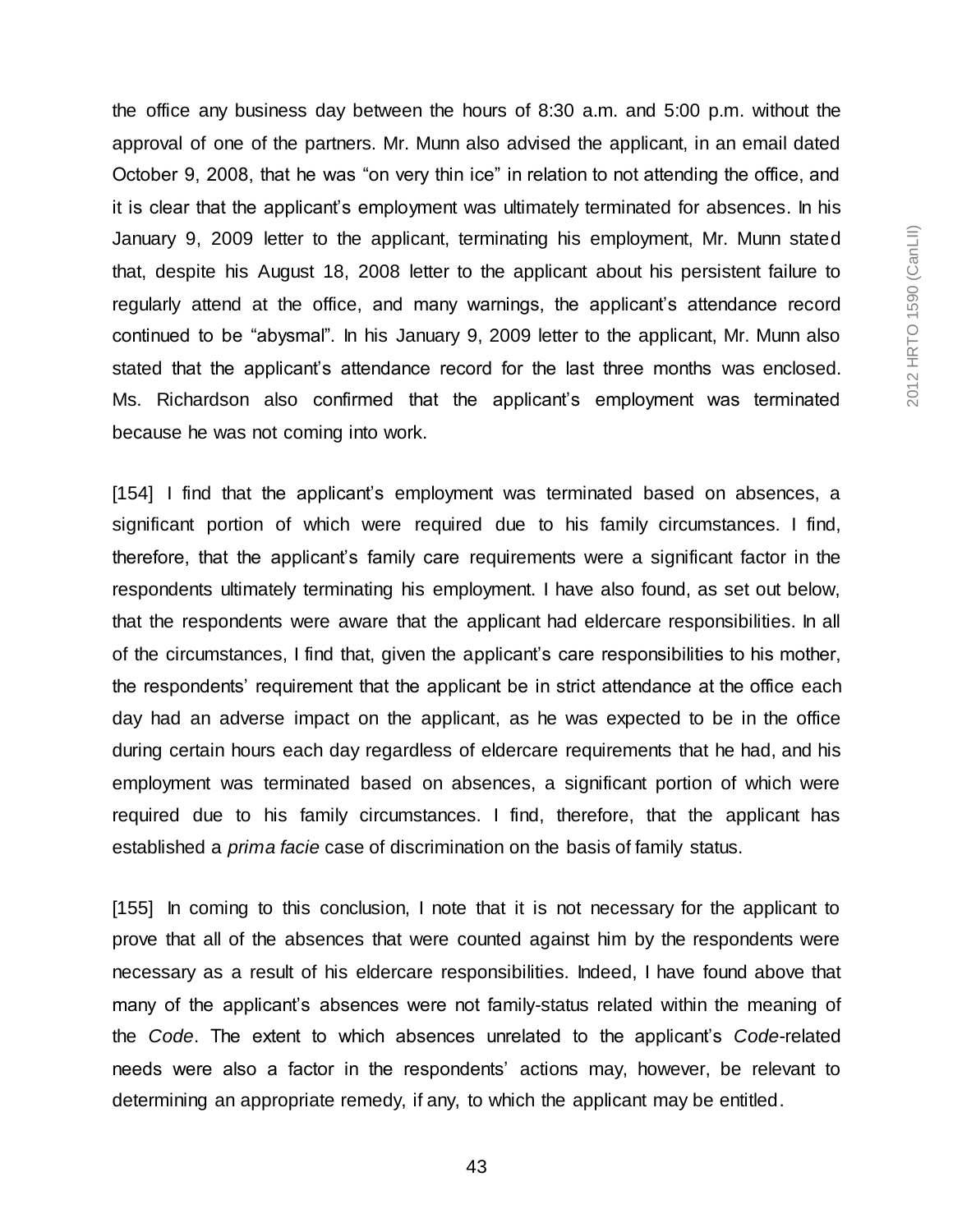[156] In the circumstances, the onus shifts to the respondents to establish that their attendance requirements for the applicant were "reasonable and bona fide" within the meaning of s. 11 of the *Code*, including by proving that the respondents could not have accommodated the applicant's *Code*-related needs without incurring undue hardship.

#### **The duty to accommodate**

[157] In *McDonald, supra*, the Tribunal explained the duty to accommodate as follows, at paras. 29 to 31:

> A respondent is not required to accommodate past the point of undue hardship, and sometimes, little or no accommodation may be possible. However, the person with a duty to accommodate must make a real effort to accommodate *Code*-related needs. Accommodation is a collaborative process: the person with a duty to accommodate has a duty to actively seek the information he or she needs, and must be prepared to consider and explore the possibilities. The person requiring accommodation must also cooperate in the attempt to find suitable accommodation.

> The Supreme Court of Canada has accepted that the duty to accommodate has both a substantive and procedural component; see *British Columbia (Public Service Employee Relations Commission) v. BCGSEU*[, 1999 CanLII](http://www.canlii.org/en/ca/scc/doc/1999/1999canlii652/1999canlii652.html)  [652 \(SCC\),](http://www.canlii.org/en/ca/scc/doc/1999/1999canlii652/1999canlii652.html) [1999] 3 S.C.R. 3, 176 D.L.R. (4th) 1, 1999 CanLII 652 (S.C.C.) (hereafter "*Meiorin*"), and *British Columbia (Superintendent of Motor Vehicles) v. British Columbia (Council of Human Rights)*[, 1999 CanLII 646 \(SCC\),](http://www.canlii.org/en/ca/scc/doc/1999/1999canlii646/1999canlii646.html) [1999] 3 S.C.R. 868, 36 C.H.R.R. D/129, at paras. 22 and 42–45. To meet the procedural part of the duty to accommodate, the respondent must take adequate steps to explore what accommodation is needed, and to assess accommodation options. That involves obtaining all relevant information about the applicant's situation, at least where it is readily available. See *ADGA Group Consultants Inc. v. Lane*[, 2008 CanLII 39605 \(ON SCDC\)](http://www.canlii.org/en/on/onscdc/doc/2008/2008canlii39605/2008canlii39605.html), 2008 CanLII 39605 (ON S.C.D.C.)

> In *Lane v. ADGA Group Consultants Inc.,* [2007 HRTO 34 \(CanLII\),](http://www.canlii.org/en/on/onhrt/doc/2007/2007hrto34/2007hrto34.html) 2007 HRTO 34 (CanLII) the Tribunal held that failure to meet the procedural dimensions of the duty to accommodate  $-$  the duty to inquire and assess  $-$  is a form of discrimination in itself because it denies the affected person the benefit of the prohibition against discrimination, and a proper search for accommodation. The *ADGA* decision was confirmed on appeal: *ADGA Group Consultants Inc. v. Lane*, *supra*.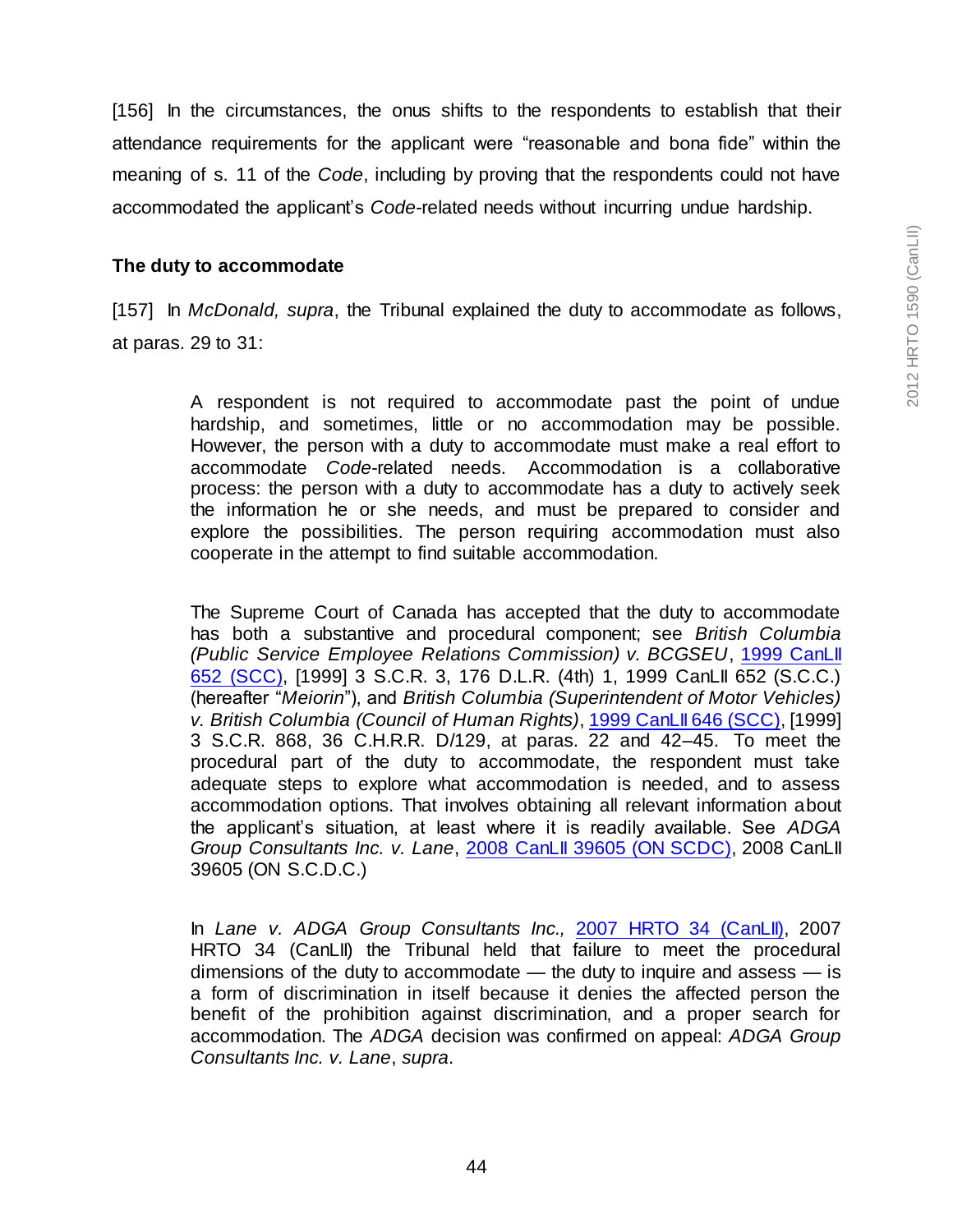[158] In *Baber v. York Region District School Board*, 2011 HRTO 213, the Tribunal described an employer's duty to accommodate as follows, at para. 94:

Once the duty to accommodate has been triggered, the respondent employer has both procedural and substantive obligations. Procedurally, the employer has an obligation to take the necessary steps to determine what kinds of modifications or accommodations might be required in order to allow the employee to participate fully in the workplace. The substantive duty requires the employer to make the modifications or provide the accommodation necessary in order to allow the employee to participate fully in the workplace, such as by modifying duties or hours of the workplace itself, as the case may be, up to the point of undue hardship.

#### The duty to accommodate procedurally

[159] In the present case, the applicant testified that, in addition to Mr. Zeidler, Mr. Munn and six others on the Trump project team knew about his caregiving responsibilities and his mother's health. He testified that Ms. Richardson was also aware of his caregiving responsibilities because he told her about them in conversation. He testified that he both told and wrote Mr. Munn about it. He explained that, in some cases, it was anecdotal, and, in other cases, an explanation for him doing work remotely.

[160] Mr. Munn was asked about many references to the applicant's mother being sick in the summary notes and if he thought to approach the applicant about his mother's health. He testified that the applicant's pattern of absences had gone on for so long, there was a constantly changing pattern of excuses, and it was difficult for them not to be sceptical. He testified that the applicant did not see the need to come to them and say that his mother's health had deteriorated significantly and that he needed to take time off. Mr. Munn testified that any time the applicant was confronted about his attendance, he became very belligerent. He testified that the applicant did not request special accommodation, but failed to attend, and said he "had to do this or that" or take care of his mother. Mr. Munn testified that it was never a request, rather it was "I'm telling you."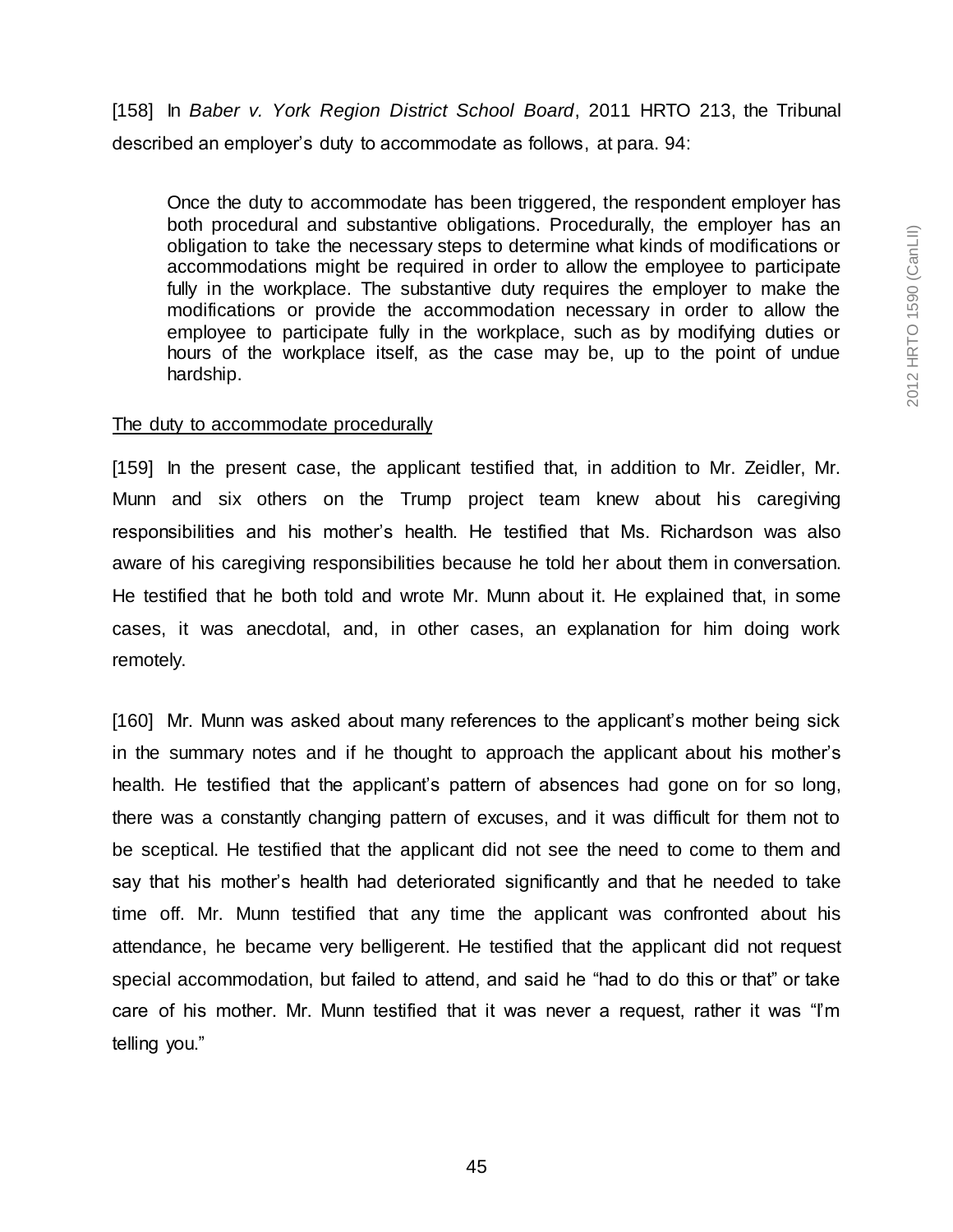[161] Mr. Munn was asked about his July 24, 2007 letter to the applicant wherein he stated that they had "tolerated" the applicant's absences for a long time in recognition of his personal and "family problems" and that they were not prepared to "tolerate this further." With respect to his reference to "family problems", Mr. Munn testified that he was aware the applicant's mother was in need of some assistance and care, but the extent of that was not exactly clear. In cross-examination, Mr. Munn confirmed that, at the time, he was aware the applicant had eldercare responsibilities. When asked what he expected the applicant to do with those responsibilities, Mr. Munn testified that he assumed the applicant would find arrangements. At another point, when asked how taking time off would help if the applicant's mother was sick for a decade, Mr. Munn testified that, in the beginning, the problem was not as severe, but it became more severe over a period of time.

[162] The reference to tolerating the applicant's absences in recognition of his personal and family problems was repeated in Mr. Munn's April 16 and August 18, 2008 letters to the applicant. Mr. Munn testified that they felt the applicant was abusing the system and the flexibility they give senior employees to adjust their working conditions. Mr. Munn testified that if the applicant had not had family and personal problems, he would have had no justification and they would have acted sooner. In recognition of his personal and family problems, and long service, they tolerated, but at some point, flagrant abuse of the system could not be allowed to persist.

[163] It is clear from Mr. Munn's evidence that he was aware that the applicant had eldercare responsibilities. In addition, there are numerous references in the applicant's time sheets to the applicant taking his mother to medical appointments, and working at home on days that his mother was ill, and because of her ill health and care needs. Further, the applicant advised Mr. Munn in an email on April 24, 2008 that, as the principal caregiver to his mother he must take care of her attendance at doctor's appointments. In an email to Mr. Munn dated August 20, 2008, the applicant refers to having the ongoing obligation in the care of his mother and refers to the firm's prior support in his efforts to be available for her care. In email correspondence to Mr. Munn in October 2008, the applicant advised that his mother was declining and he had to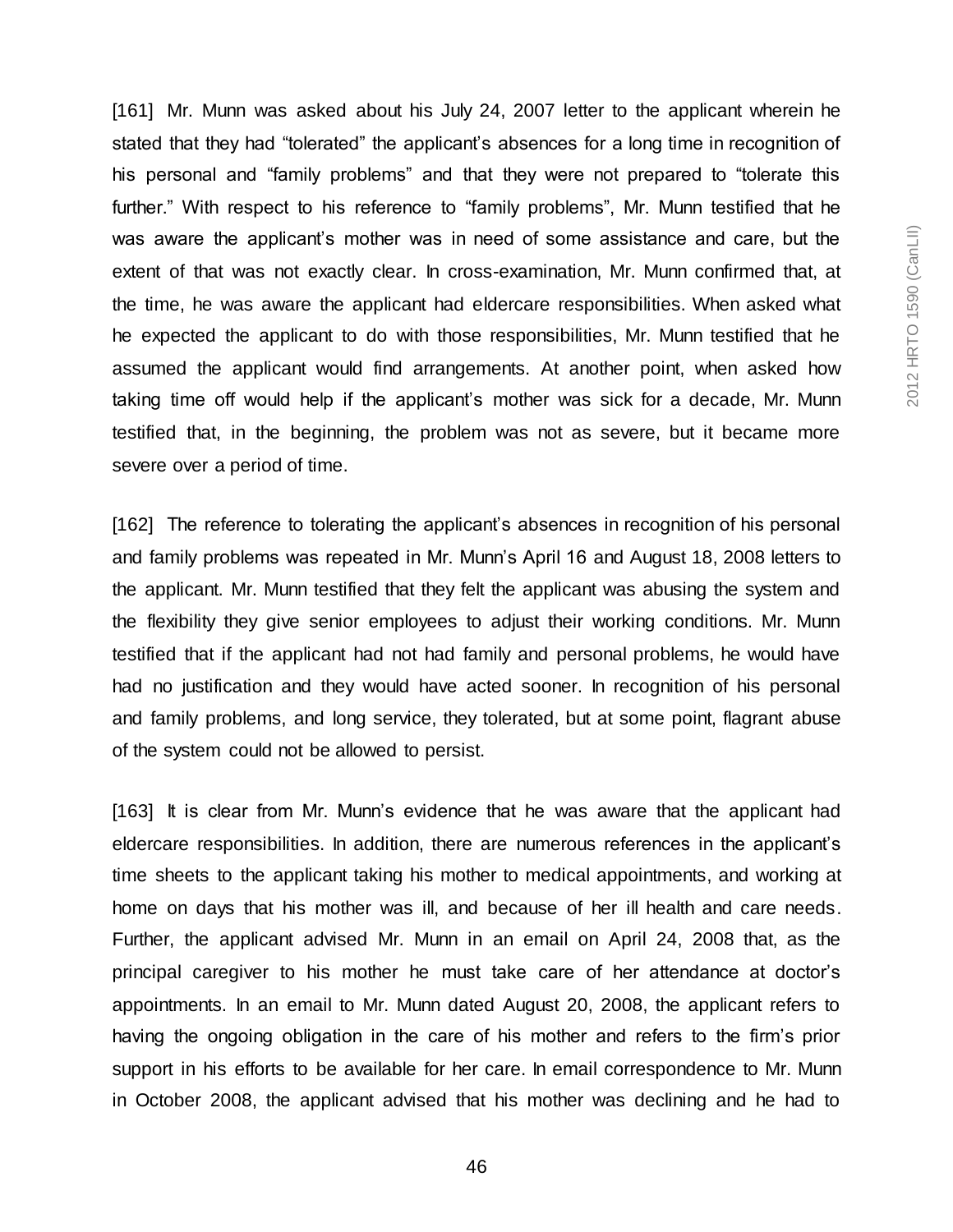work at home one day, that he had to attend home two afternoons because of his mother, and that he had a seriously ill mother.

[164] Ms. Richardson testified that she knew the applicant had eldercare responsibilities, but did not know the extent of his responsibilities until they met in January 2009. She testified that she was surprised when the applicant said he advised all of them about that because she never had that information. She also testified that she knew from Mr. Munn that there was some association with the applicant's mother, and other things, that kept him out of the office, and she understood "family problems", as referred to in Mr. Munn's letters to the applicant, to be the applicant's mother.

[165] Ms. Richardson testified that all the partners were aware from Mr. Munn's description that the applicant was away from the office for various reasons, not all to look after a family member, but that some of the reasons were to look after his mother. She testified that they did not discuss eldercare responsibilities as they never received a "submission" from the applicant. At another point she testified that she knew about the letters that were sent to the applicant, but never received a request for accommodation from either Mr. Munn or the applicant.

[166] Ms. Richardson was referred to the applicant's August 20, 2008 email to Mr. Munn, copied to the partners, wherein he referred to having the ongoing obligation in the care of his mother, and the firm's prior support in his efforts to be available for her care while leveraging technology. Ms. Richardson remembered reading that, but testified that when the applicant says "care for mother", she did not really know, as this gives her no notion of what he needs or what is involved. She testified that the applicant is describing what he is doing in terms of technology, and not what his eldercare responsibilities are. She did not really understand what he was doing. She knew he was involved in some care for his mother, but she did not know what. She testified that they have people who are "specific" and they make a request. She stated that in his email, the applicant is telling them what he is doing, and thanking them for the past, but not making a request. She testified that she would have expected the applicant to have said what he was doing and what he needed to accomplish that.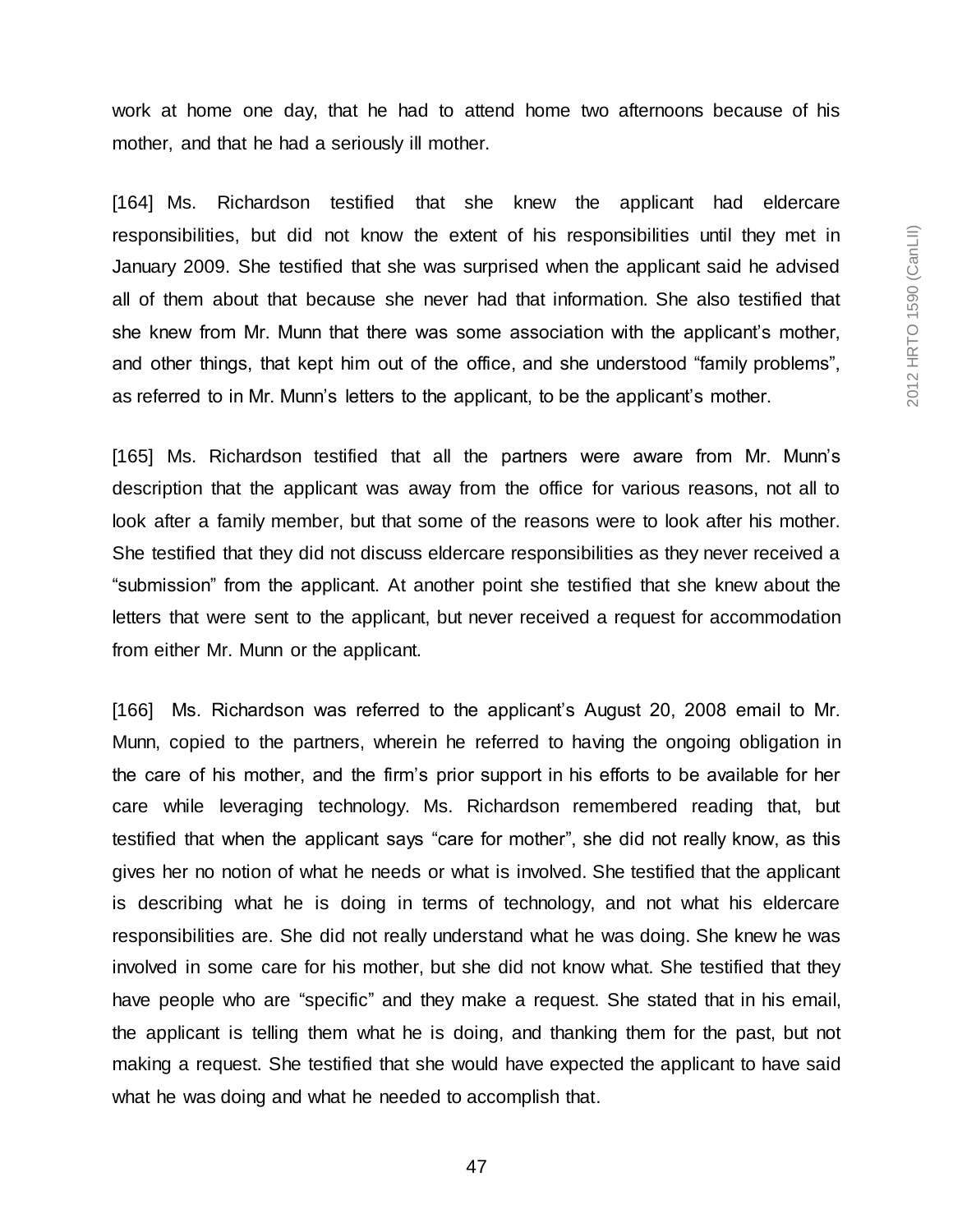[167] The applicant testified that the respondents never asked for medical documents for his sick days, nor did they ask to see his mother's medical records. He testified that, prior to the termination of his employment, he was not asked about his home care responsibilities or arrangements, and he was never asked by the respondents for any documents regarding his mother's care or his accommodation needs. He also testified that the respondents never asked him what they could do to help with his accommodation needs.

[168] Mr. Munn confirmed that if an employee needs accommodation, typically, his practice is to wait for them to come to him. He testified that it is one thing to know an employee has a sick spouse or parent, and another to know they require accommodation. He described it as a personal issue, and testified that it is not their place to pry, unless the employee brings it to their attention.

[169] With respect to the applicant's mother being ill, Mr. Munn testified that he did not doubt what the applicant said. He confirmed that he never asked for medical records, and testified that he did not need proof, that it was private and personal information, and he would not ask for that. He also confirmed that he did not make any inquiries. Mr. Munn testified that the applicant never suggested that he could not come in because of care obligations. Rather, on several occasions, the applicant said he could make arrangements to attend the office during core hours, but he was absent from the office for a number of reasons, not all because of his mother.

[170] At another point, Mr. Munn was asked if there was any consideration of a "middle" ground" such as the applicant working at home a certain number of days or part days. Mr. Munn testified that the applicant agreed he would be in the office from 8:30 to 5:00 each day, but if he had said he could be in the office at certain times and not others, Mr. Munn presumed they would have made some effort to accommodate. When asked if he did not suggest it, Mr. Munn testified, "why would we", as the applicant said he would be in 8:30 to 5:00.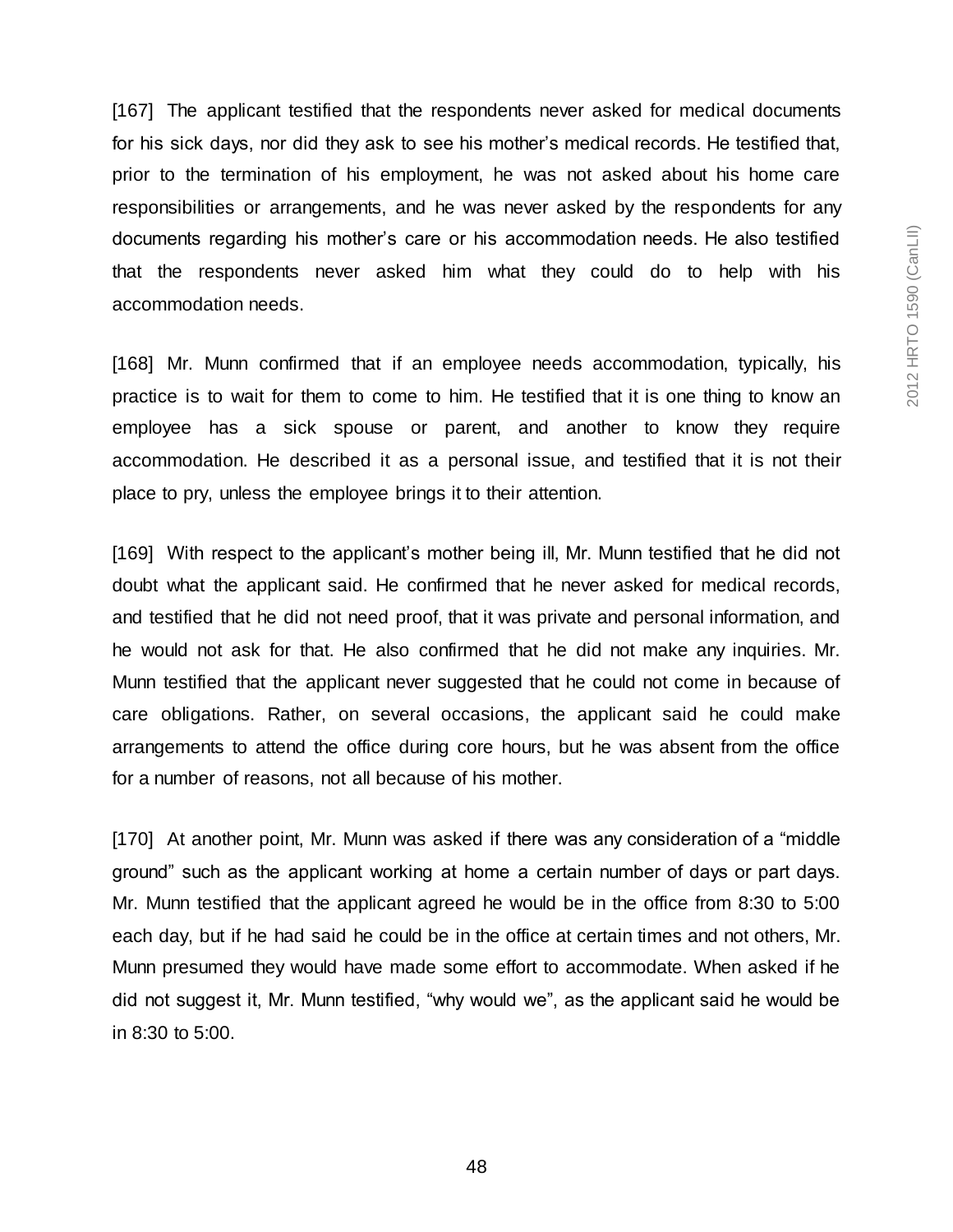[171] In my view, based on the evidence, the respondents clearly failed with respect to the procedural dimensions of the duty to accommodate. I find that the respondents were aware that the applicant had eldercare responsibilities affecting his attendance. Rather than seek reasonable and relevant information from the applicant regarding his needs related to his mother's care, the respondents simply continued to insist that the applicant attend the office from 8:30 a.m. to 5:00 p.m., or some equivalent. For example, in an email dated October 9, 2008, the applicant advises Mr. Munn that his mother was declining and he had to work at home one day. In his October 10, 2008 response to the applicant, Mr. Munn indicates that he is sorry to hear about the applicant's mother; however, work at home does not count. Mr. Munn indicates that during the month of September, the applicant failed to attend the office on any day for the "8:30 – 5:00 period (or equivalent) as required by the office manual" and that the applicant is "on very thin ice." Further, Mr. Munn was asked about his statement to the applicant, in his October 14, 2008 email, that he was not interested in the applicant's "daily excuses", and confirmed that health issues with the applicant's mother was one of the excuses the applicant gave.

[172] In the circumstances, being aware that the applicant had eldercare responsibilities affecting his attendance, the respondents had a duty to consider and explore the possibilities of accommodating the applicant's needs related to his eldercare responsibilities. When a respondent is notified that an individual has *Code*-related needs, the respondent has a duty to make meaningful inquiries about the needs to determine whether or not a duty to accommodate exists: See *Robdrup v. J. Werner Property Management*, 2009 HRTO 1372, at para. 28. I find that the respondents failed to do so. While the applicant had many absences, it does not appear that the respondents took any steps to determine if his absences were required due to his eldercare responsibilities. Based on all the evidence, the respondents did not engage in any dialogue whatsoever with the applicant concerning his needs related to his eldercare responsibilities and the possibility of accommodating those needs. See *Duliunas v. York-Med Systems Inc.*, 2010 HRTO 1404, at para. 75.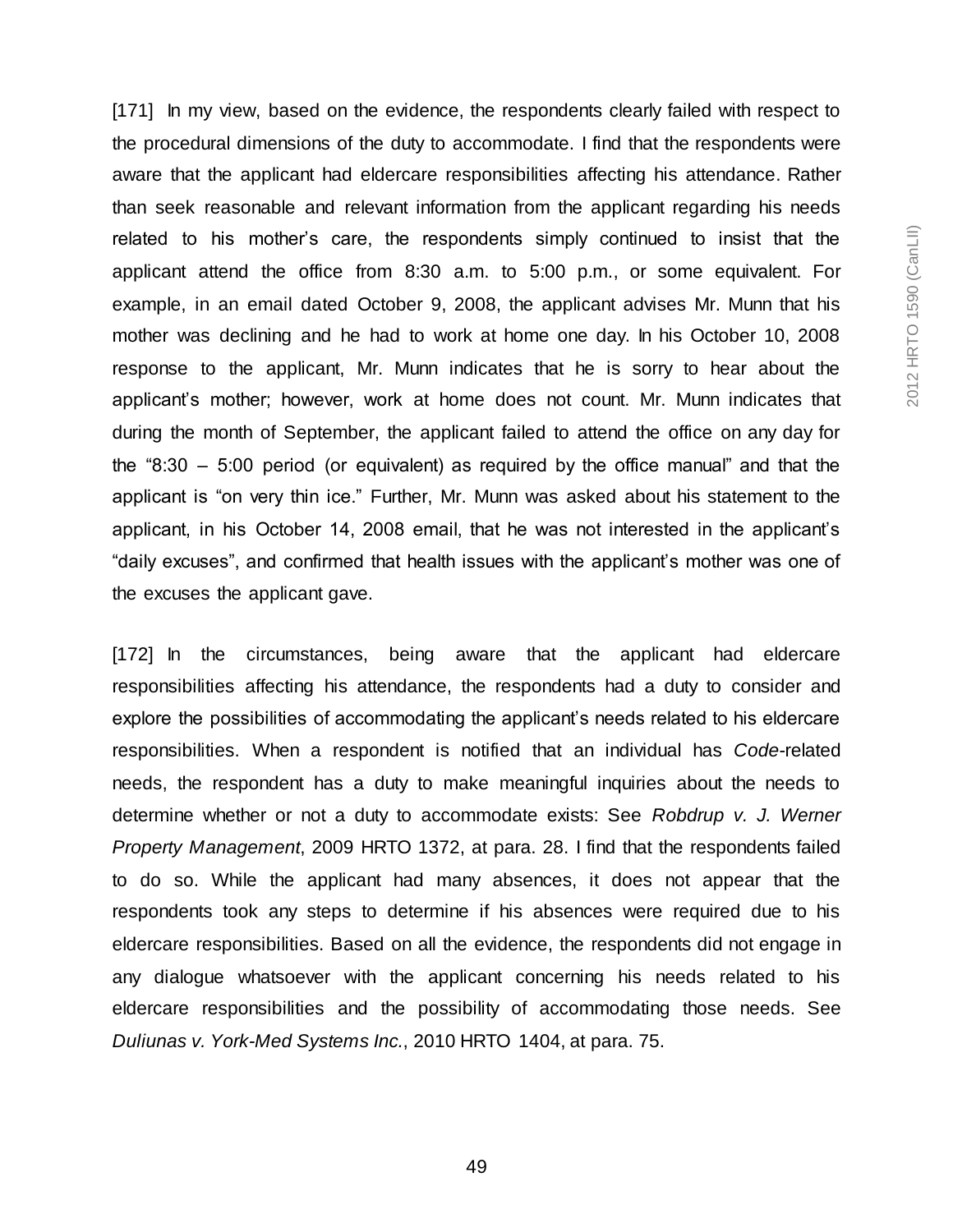[173] I note that the Supreme Court of Canada has explained that "[t]he search for accommodation is a multi-party inquiry" and that there is "a duty on the complainant to assist in securing an appropriate accommodation." See *Central Okanagan School District No. 23 v. Renaud*, [1992] 2 S.C.R. 970, at para. 43. The Supreme Court also explained that this does not mean that, in addition to bringing to the attention of the employer the facts relating to discrimination, the complainant has a duty to originate a solution. While the complainant may be in a position to make suggestions, the employer is in the best position to determine how the complainant can be accommodated without undue interference in the operation of the employer's business. See *Renaud*, at para. 44. The duty to accommodate requires an individualized assessment of *Code*-related needs, including the possibility that there may be different ways to perform the job: See *Simpson v. Commissionaires (Great Lakes)*, 2009 HRTO 1362, at paras. 36-40.

[174] In the present case, the respondents submit that the applicant did not keep them apprised of his mother's health situation, nor did he communicate any need for accommodation. First, as set out above, the applicant did inform the respondents on a number of occasions of his eldercare responsibilities. Second, the respondents never asked the applicant about his responsibilities in relation to his mother's health, and stated that they were not interested in hearing about such "excuses". Third, while I agree that the applicant never made a formal request for accommodation, the respondents were aware that the applicant had eldercare responsibilities affecting his attendance, thereby giving rise to a duty to accommodate. Nevertheless, it is unfortunate that it appears from the evidence that neither the applicant nor the respondents, as professionals, ever initiated a meaningful dialogue in relation to accommodating the applicant's eldercare responsibilities. Accordingly, I find that the respondents infringed the applicant's rights under the *Code* by failing to meet the procedural aspect of their duty to accommodate the applicant's *Code*-related needs.

#### The substantive duty to accommodate

[175] The Supreme Court of Canada has held that once an applicant establishes that a rule is *prima facie* discriminatory, the onus shifts to the respondent to prove on a balance of probabilities that the discriminatory rule has a reasonable and *bona fide*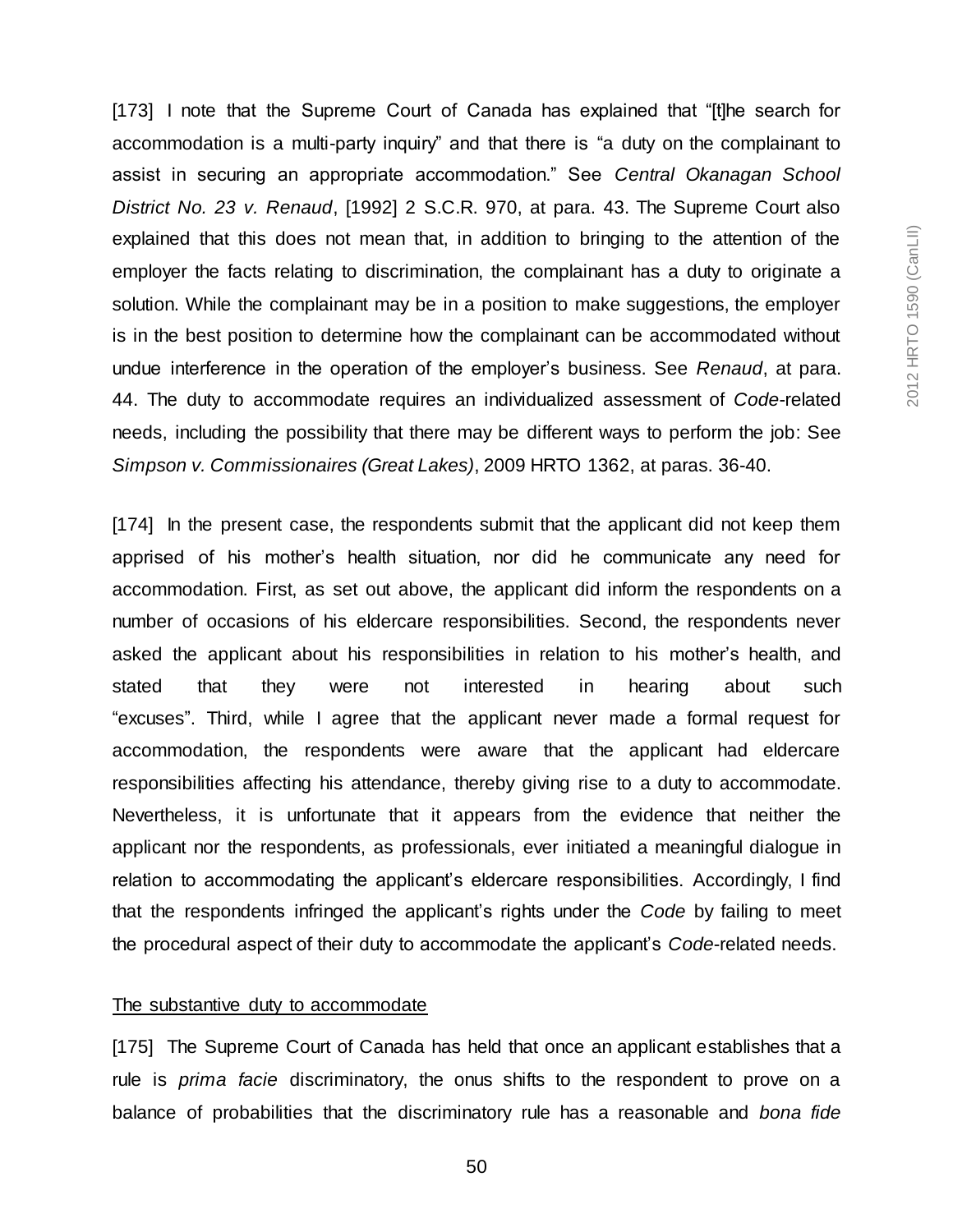justification. In order to establish this justification, a respondent must show that:

- i. it adopted the standard for a purpose rationally connected to the performance of the job;
- ii. it adopted the particular standard in an honest and good faith belief that it was necessary to the fulfilment of that legitimate work-related purpose; and
- iii. the standard is reasonably necessary to the accomplishment of that legitimate work-related purpose. To show that the standard is reasonably necessary, it must be demonstrated that it is impossible to accommodate individual employees sharing the characteristics of the claimant without imposing undue hardship upon the employer.

#### *Meiorin, supra*, at para. 54.

[176] The applicant alleges that the respondents unilaterally changed the terms of his contract, in not allowing him to maintain a flexible work schedule in order to care for his mother. He alleges that the ability to work from home was a material implied term of his employment relationship over the eight to ten years prior to the termination of his employment. He alleges that he had worked closely with Mr. Zeidler who had always supported him and allowed him to develop a flexible schedule in order to meet his responsibilities both at home and at work.

[177] The applicant testified that, although there was no formal process or policy, he was accommodated by ZRV through his relationship with Mr. Zeidler, who was aware of his familial obligations. He testified that he had no defined schedule. In his August 20, 2008 email to Mr. Munn, he refers to the firm's prior support in his efforts to be available for his mother's care while using technology.

[178] The applicant alleges that ZPA did not voice any concerns with his performance until Mr. Ziedler became ill in November 2007, which resulted in Mr. Munn becoming more involved with the day-to-day operations of the firm. It is clear from the evidence, however, that the applicant received a written warning from Mr. Munn on July 24, 2007, copied to Mr. Zeidler. Mr. Zeidler was also copied on Mr. Munn's August 10, 2007 email to the applicant, wherein Mr. Munn stated that the only time that counts is the time the applicant spends in the office. Ms. Richardson confirmed that Mr. Zeidler was in the office when the "first letter" was sent, and it was her understanding that he expected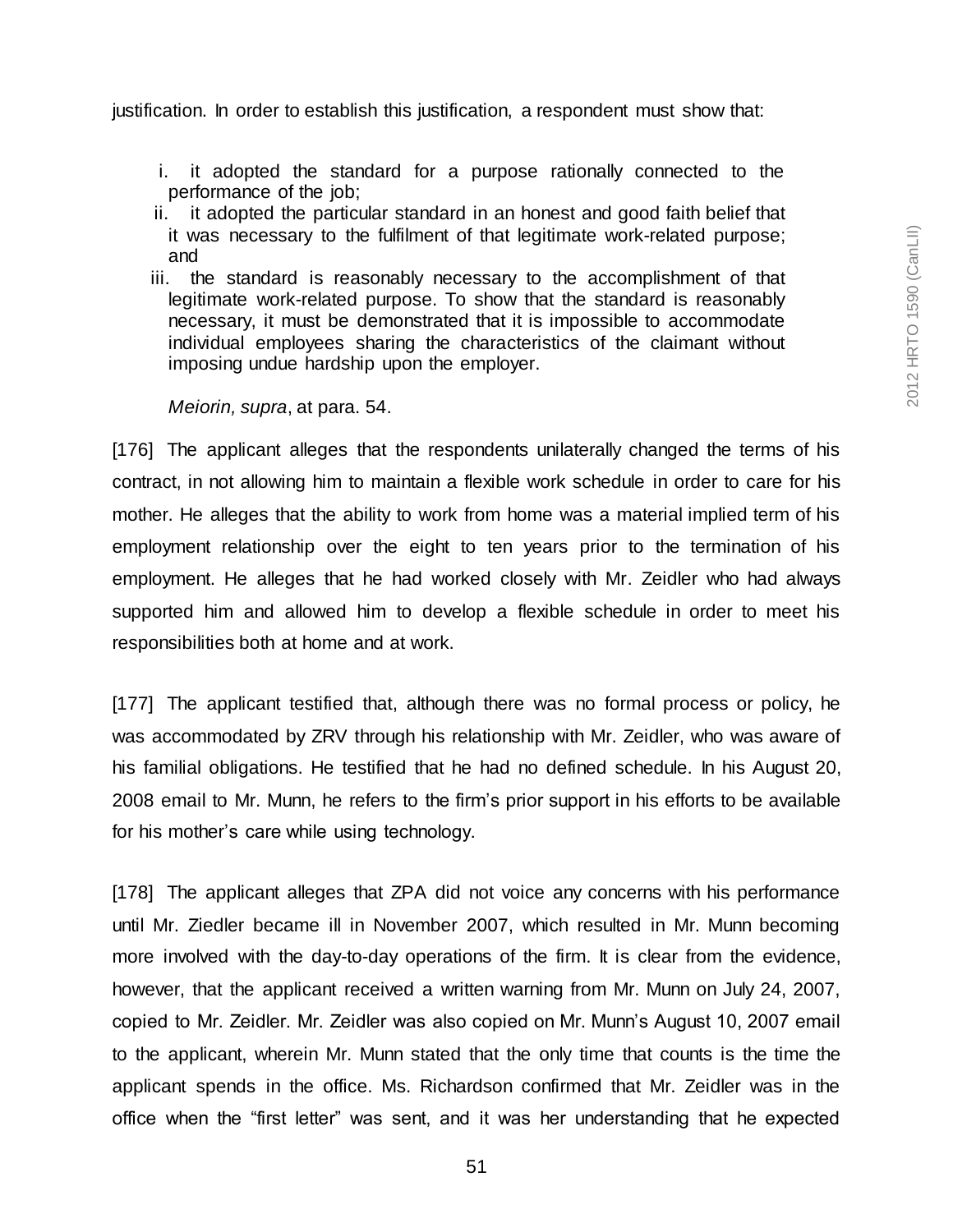people to be in the office and that he wanted them there as much as possible. The applicant also testified that it was not until late 2007 that Mr. Zeidler became ill and was away from the office. An email dated November 27, 2007, refers to Mr. Zeidler not being in the office at that time. With respect to the July 24, 2007 letter, the applicant also agreed that there was a change in what his employer was expecting of him.

[179] While it is clear from the respondents' own evidence that they "tolerated" the applicant's absences for a long time, in recognition of his personal and family problems, I also note that Mr. Munn's July 24, 2007 letter to the applicant states that it has been some time since Mr. Munn and the applicant last discussed the applicant's attendance at the office. Mr. Munn testified that he discussed attendance with the applicant on several occasions over the previous ten years, and that the applicant was never exempted from core hours, which are referred to in ZPA's 2003 Office Manual.

[180] While I do not accept that the applicant was previously accommodated by having no defined schedule, it appears that Mr. Munn's July 24, 2007 letter to the applicant marked a change in the respondents' approach to the applicant's attendance, and was followed by an increased monitoring of his attendance. He began to receive written warnings that if he did not attend as required, his employment would be terminated, and there is no evidence that the applicant ever received a written warning in relation to his attendance prior to this time. His employment was ultimately terminated on January 9, 2009. Although the applicant was also told that work at home would not count, it appears that the respondents never made any deductions to the applicant's salary when he worked at home.

[181] In any event, the respondents have the burden of demonstrating that accommodating the applicant would have resulted in undue hardship. With respect to undue hardship, the Supreme Court has emphasized that "some hardship is acceptable; it is only 'undue' hardship that satisfies this test." See *Renaud, supra*, at p. 984. For the reasons that follow, I do not find that the respondents have established that accommodating the applicant would have resulted in undue hardship as prescribed by s. 11 of the *Code*. In these circumstances, I need not determine whether or not the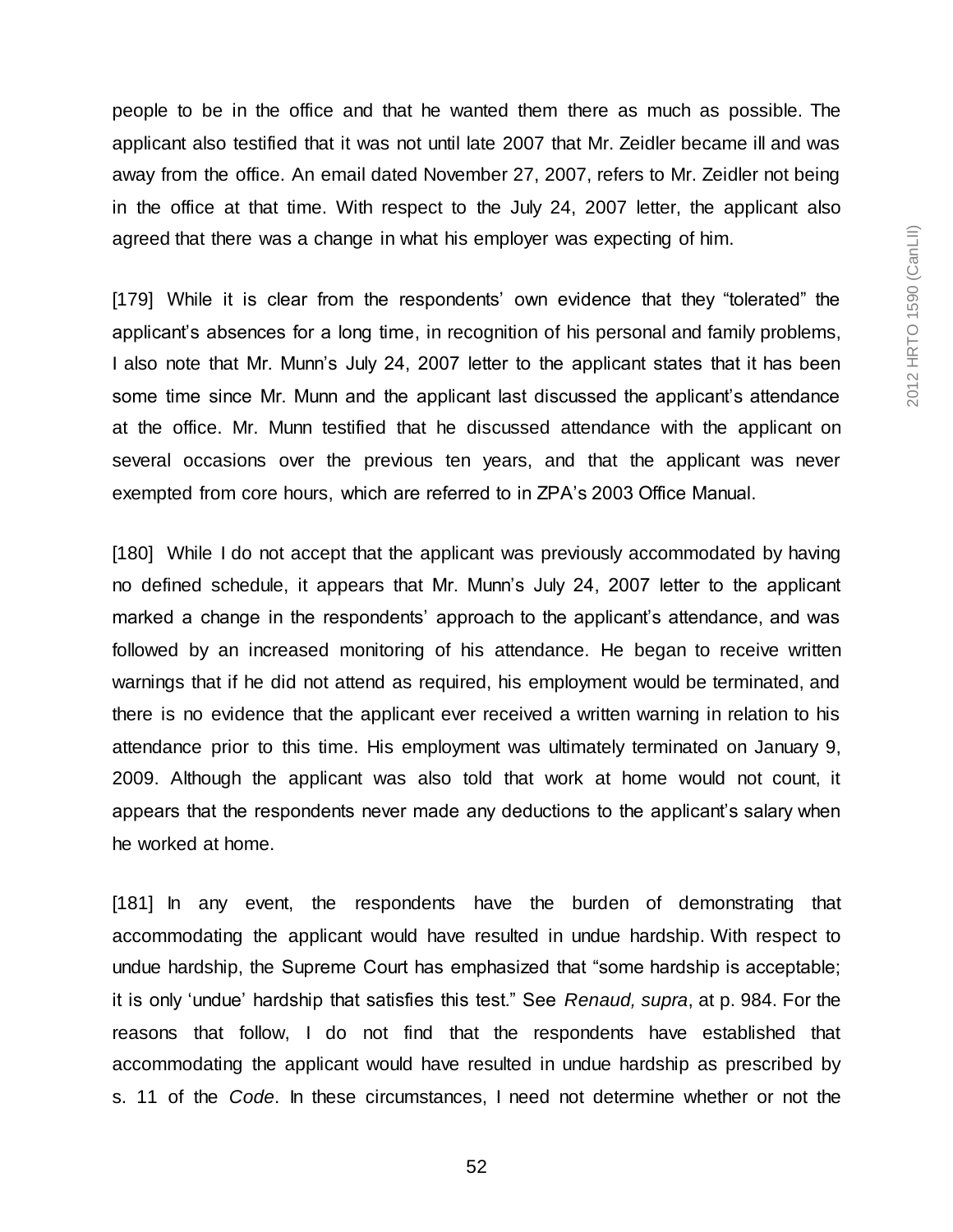respondents' attendance requirements concerning the applicant - that he attend the office at least from 8:30 a.m. to 5:00 p.m. each working day, except when his attendance was required at a business-related meeting outside the office - were rationally connected to the performance of his job, and adopted in good faith.

[182] First of all, as I have found, the applicant's eldercare responsibilities required that he be away from the office on a number of occasions during the time that the respondents expected he attend at the office, and were taken into account in the decision to terminate his employment. His responsibilities in relation to his mother increased significantly after mid-October 2008, and her condition then required that he be away from the office on quite a few occasions during the time that he was expected to attend. I have not accepted, however, that all of the applicant's absences, including many absences prior to mid-October 2008, were necessary as a result of his eldercare responsibilities. To be clear, the respondents' duty to accommodate is with respect to *Code*-related absences only.

[183] With respect to undue hardship, Mr. Munn testified that, although they have the ability to connect to the office remotely and do that at all times, they find it increasingly important that people are there during core hours. In an email to the Toronto office dated April 17, 2008, Mr. Munn reiterated office policy that everyone was required to be at the office with their team and indicated that working in any other location, such as home, is counterproductive. Mr. Munn testified that his firm believes that people working in a team need to work together, and that for core hours when the team is active at the office, his view is that people have to work together and interact "face to face". Ms. Richardson also testified that it is important to be "face to face", and that they do not have arrangements with employees where they work at home on a regular basis.

[184] In addressing the applicant's attendance in his July 24, 2007, and April 16 and August 18, 2008 letters, Mr. Munn repeats that it is very demoralizing to the applicant's project team and the office as a whole, that the applicant's lack of attendance is glaring and everyone notices, and that his team is suffering from a lack of direct contact. He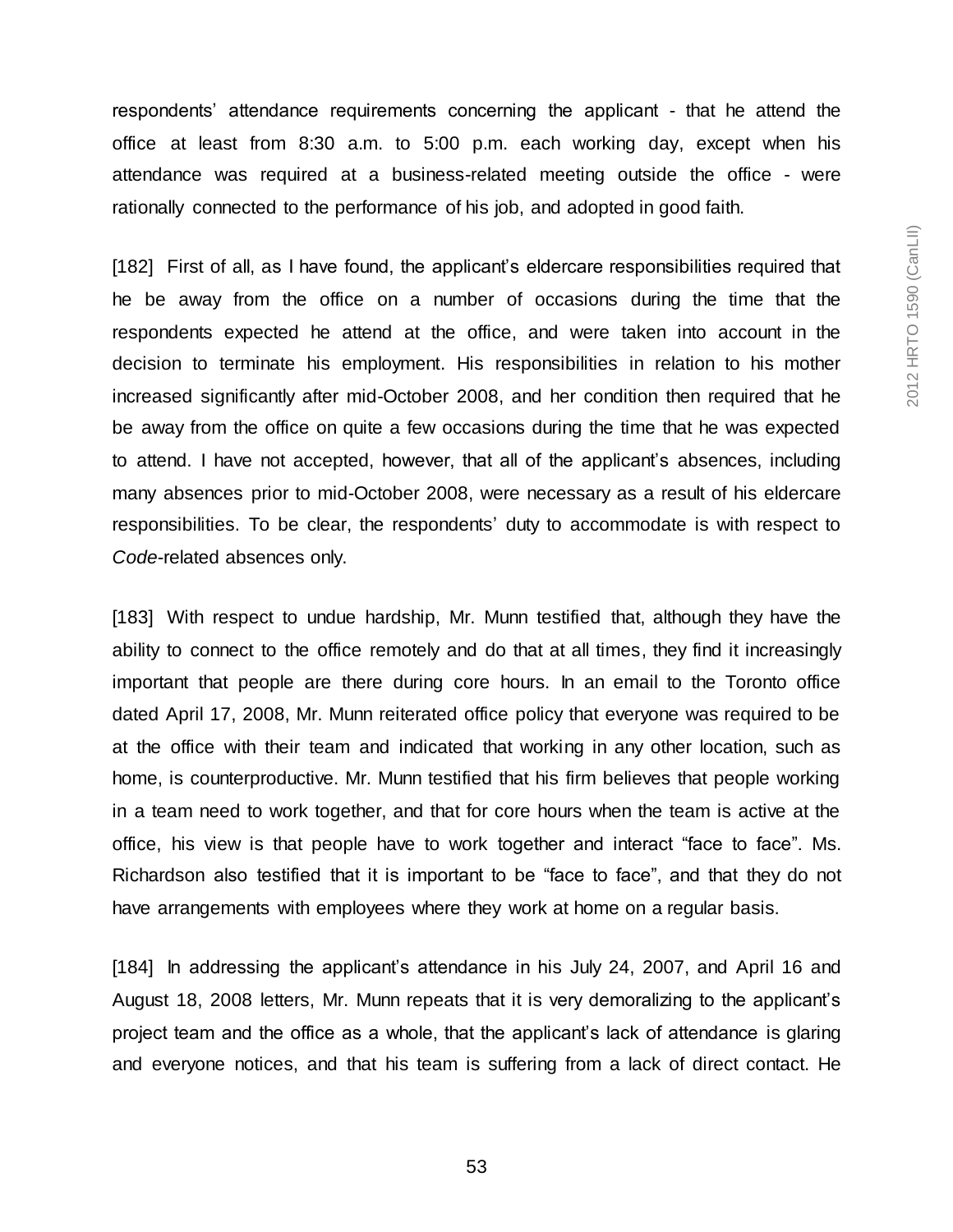refers to a void left by his absence being filled with conflicting instructions and indecisiveness, and that his team needs leadership that it is not getting.

[185] Mr. Munn also testified that it was his understanding that on several occasions the applicant called team meetings and did not show up for them. The applicant denied failing to show at project meetings, and testified that he delegated authority. Mr. Munn's evidence that the applicant called team meetings and did not show up for them on several occasions was hearsay evidence. As such, without direct evidence, I am not prepared to find that the applicant failed to attend team meetings that he called where he was expected to attend.

[186] Mr. Wright testified that when the applicant worked at home he could usually reach him by email or phone, and he had the applicant's cell phone number. He testified that, in his opinion, the applicant working at home did not have a substantially negative effect on the team. On the other hand, Mr. Wright testified in cross-examination that when the applicant worked at home there were times when they could not get in touch with him. He agreed that there may have been some problems because the applicant was not in the office, and testified that there were some complaints.

[187] Mr. Dawson testified that he could not recall any element of frustration of not being able to get in touch with the applicant, that his responses were "first rate", and that there was never any problem reaching him at home. Mr. Dawson also clearly confirmed his view that the applicant was good at his job and testified that the work was done.

[188] Ms. Richardson testified that the partners knew the applicant had skills in project management, but were increasingly annoyed that he was not in the office with them. She did not question the applicant's commitment to the job, and that he was a really good contact for the client on the Trump project. She also did not question his commitment to architecture, and ability to handle complexity and project management. She did, however, question his commitment to the firm and the partnership. Mr. Munn confirmed that he had a high opinion of the applicant's skills and abilities.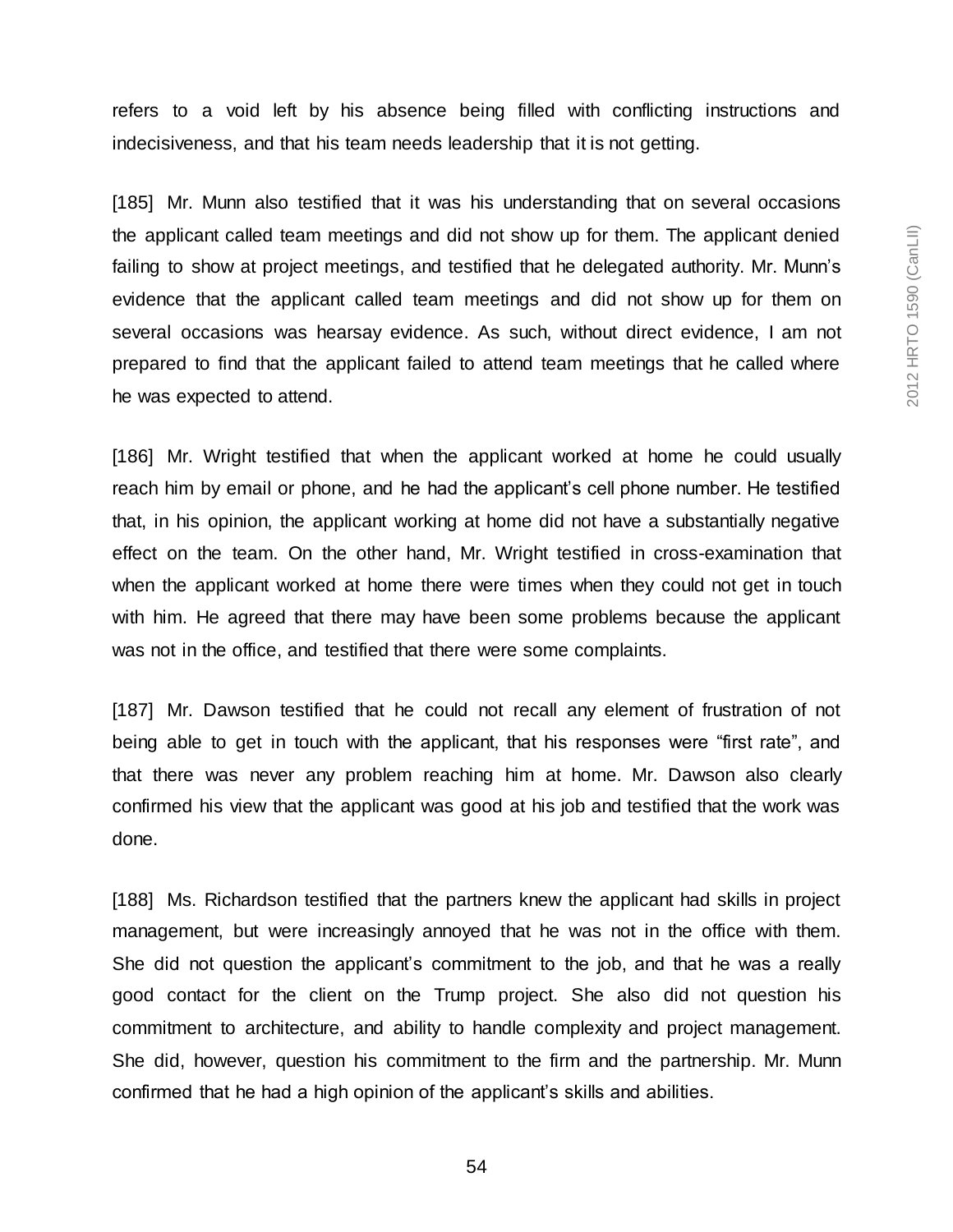[189] Although the applicant testified that during 2007 and 2008 there were no complaints from either his team, or his client, regarding absences, or an inability to reach him, it appears from Mr. Wright's evidence that when the applicant worked at home he could usually reach him but there were times that he could not. There was no evidence, however, drawn to my attention, that the applicant was ever told there was a problem reaching him at home or that there was ever a complaint of any kind that the applicant could not be reached at home. Mr. Dawson also clearly testified, and I have no reason to doubt, that he never had any problem reaching the applicant at home.

[190] I accept that there may have been some problems because the applicant was not in the office, but no details of any problems were given by Mr. Wright. While in his letters to the applicant, Mr. Munn repeatedly referred to the applicant's attendance as demoralizing, and stated that his team was suffering from the lack of direct contact, Mr. Munn did not testify with respect to any problems that the applicant's absences were creating for his team at the hearing. Ms. Richardson testified that the partners were increasingly annoyed that the applicant was not in the office with them, but did not testify about any morale issues.

[191] As the Tribunal explained in *McDonald, supra*, at para. 36, the Supreme Court of Canada has confirmed Tribunal jurisprudence that states that employers cannot rely upon beliefs or impressionistic evidence in establishing undue hardship. See for example *Ontario (Human Rights Commission) v. Etobicoke (Borough)*, [1982] 1 S.C.R. 202, 1982 CanLII 15, 132 D.L.R. (3d) 14 (S.C.C.) at para. 21, and *Council of Canadians with Disabilities v. VIA Rail Canada Inc*., [2007] 1 S.C.R. 650, 59 C.H.R.R. 276, 2007 SCC 15 (CanLII), at para. 226.

[192] In the circumstances, I accept that the applicant's absences may have caused some problems for his team, as Mr. Wright testified. In my view, however, there is insufficient evidence to establish that accommodating the applicant's *Code-*related absences would have resulted in undue hardship within the meaning of the *Code*. Beyond the rather bald assertions in Mr. Munn's letters to the applicant, there does not appear to be any evidence that was drawn to my attention describing any problems that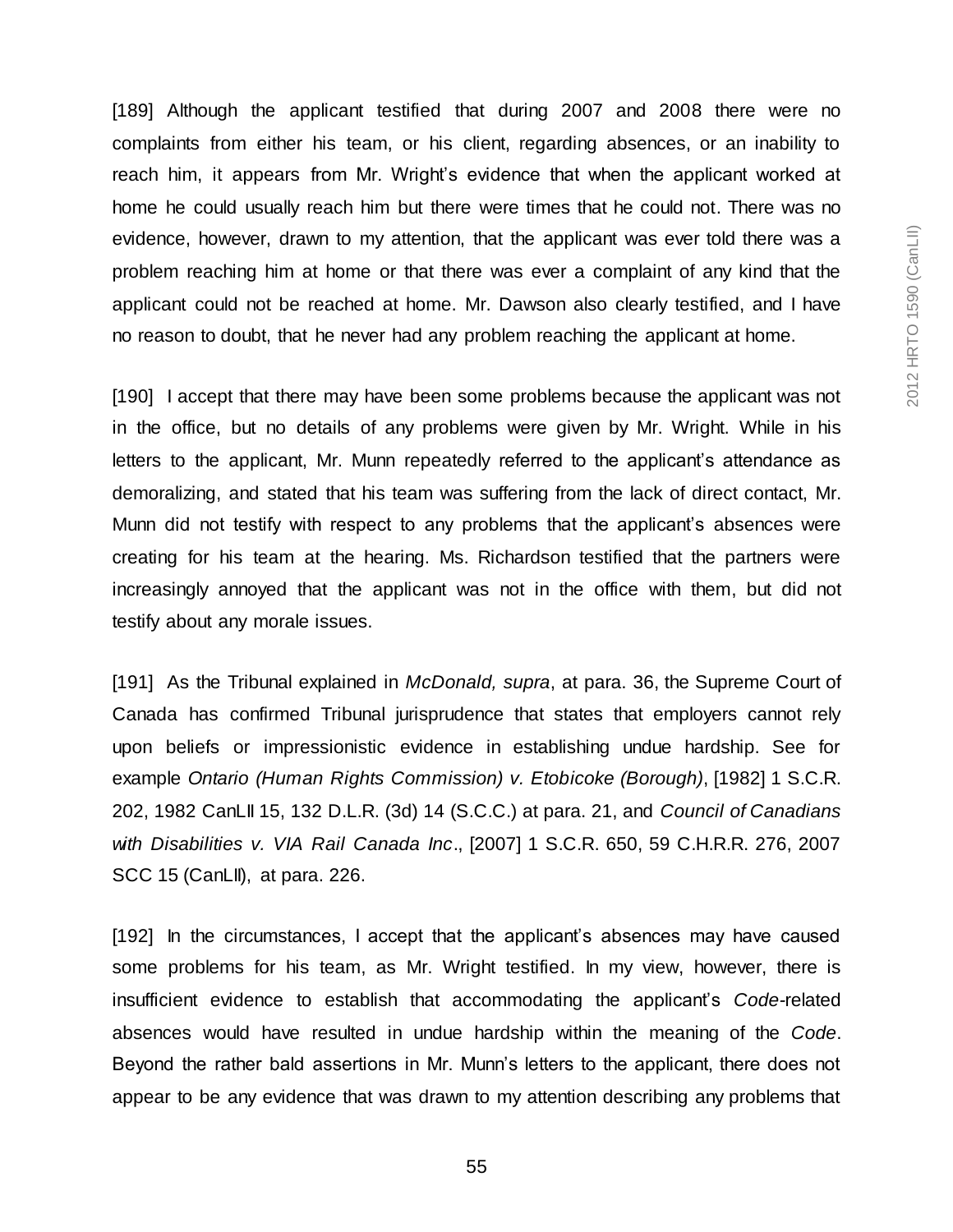the applicant's absences, which include when he was working at home, were actually creating for his team or others at the office. In fact, Mr. Wright testified that the applicant working at home did not have a substantially negative effect on the team. In my view, therefore, there is insufficient evidence to establish that accommodating the applicant's limited number of *Code*-related absences would have created problems for his team or others at the office amounting to undue hardship within the meaning of the *Code*.

[193] In my view, based on the evidence, the respondents' primary concern with the applicant's absences from the office appears to be one of morale. As the Tribunal also explained in *McDonald, supra*, at para. 42, it is not clear that morale in the workplace can be considered in assessing undue hardship under the *Code*, as s. 11 prescribes "considering the cost, outside sources of funding, if any, and health and safety requirements, if any":

The factors to be assessed are spelled out in section 11, and the applicable principles of statutory interpretation suggest that nothing other than those factors and any regulatory provisions be considered. Morale in the workplace has been suggested as a factor in assessing "reasonable accommodation" by the Supreme Court, for example in *Central Alberta Dairy Pool v. Alberta (Human Rights Commission)*[, 1990 CanLII 76 \(SCC\),](http://www.canlii.org/en/ca/scc/doc/1990/1990canlii76/1990canlii76.html) [1990] 2 S.C.R. 489, 12 C.H.R.R. D/417. However, that decision and others were based on the human rights legislation of other jurisdictions, which are differently worded. As noted more recently by the Supreme Court in *Meiorin*, *supra*, at para. 63, and confirmed in *Hydro-Québec v. Syndicat des employé-e-s de techniques professionnelles et de bureau d'Hydro-Québec, section locale 2000* (SCFP-FTQ) (2008), 63 C.H.R.R. D/301, [2008 SCC 43 \(CanLII\),](http://www.canlii.org/en/ca/scc/doc/2008/2008scc43/2008scc43.html) 2008 SCC 43, at para. 12, "[T]he various factors are not entrenched, except to the extent that they are expressly included or excluded by statute."

[194] In the circumstances of this case, assuming, without finding, that morale is a relevant factor in assessing undue hardship within the meaning of s. 11 of the *Code*, I nevertheless remain of the view that there is insufficient evidence to establish that accommodating the applicant's *Code*-related absences would have resulted in undue hardship within the meaning of the *Code*. While I accept that the applicant's absences may have caused some problems with morale, again, beyond some rather bald assertions in Mr. Munn's letters and emails to the applicant regarding morale, there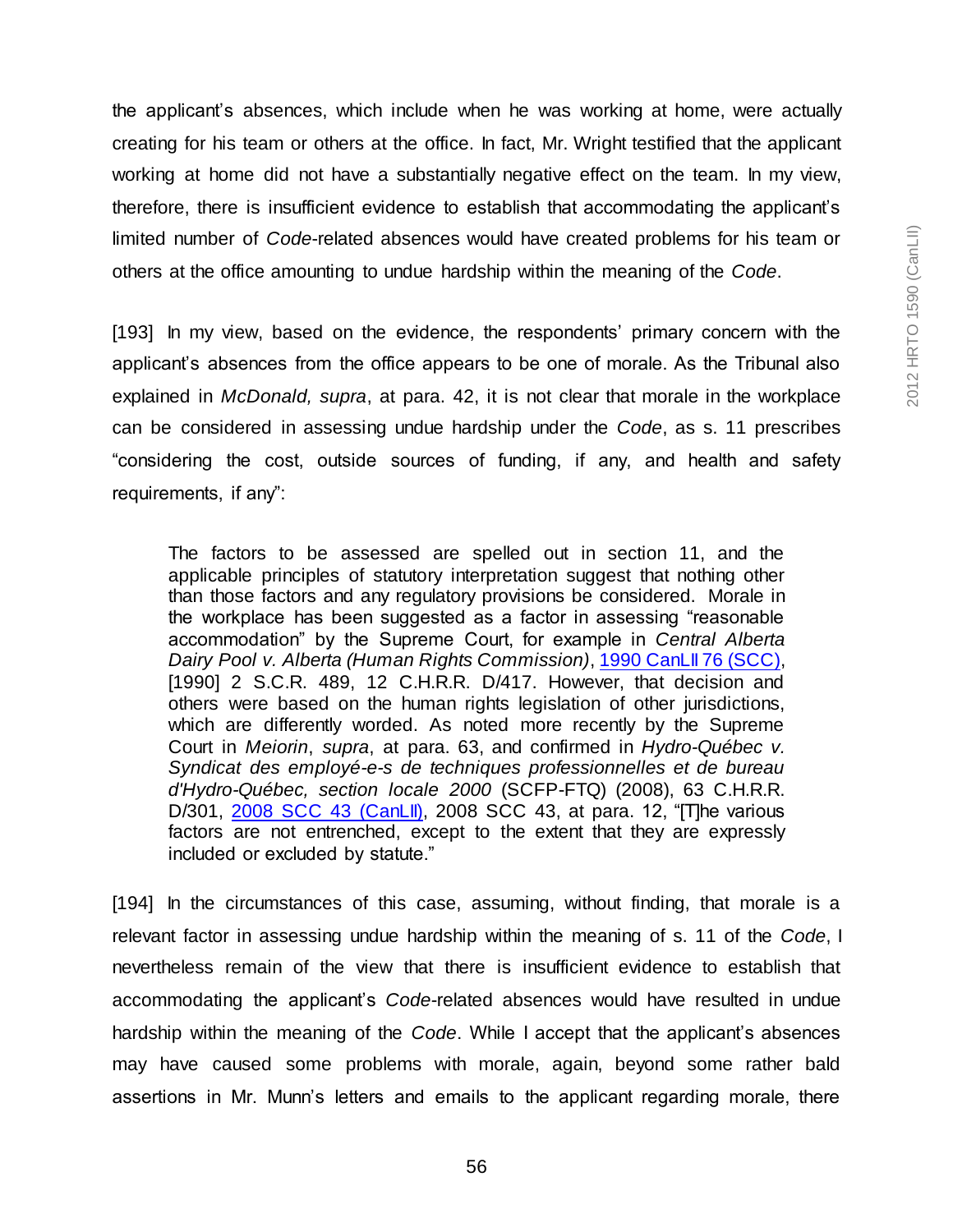does not appear to be any other evidence drawn to my attention describing how the applicant's absences, including when he was working at home, affected workplace morale.

[195] I also note that, with respect to taking morale into account in assessing undue hardship, the Supreme Court of Canada held in *Renaud, supra*, at para. 30, that "objections based on attitudes inconsistent with human rights are an irrelevant consideration." In the present case, Mr. Munn stated in an email to the applicant on April 18, 2008, that the applicant's chronic failure to attend the office continued to be glaring, and that it was a joke among the staff. In his July 24, 2007 letter to the applicant, Mr. Munn stated that he understood that staff were fighting over the applicant's workspace as a place to park their bicycles.

[196] As I have found above, the respondents failed to consider and explore the possibilities of accommodating the applicant's *Code*-related needs related to his eldercare responsibilities. In addition, Ms. Richardson testified that the respondents do not have a written human rights or anti-discrimination policy, or a formal accommodation policy. Lastly, while the applicant testified that his team on the Trump project was aware of his care giving responsibilities for his mother, it is not clear if the staff that Mr. Munn refers to in his correspondence to the applicant included individuals who were aware that the applicant had eldercare responsibilities.

[197] Moreover, the respondents' evidence concerning undue hardship is based on all of the applicant's absences, many of which were not *Code*-related. The respondents would not have run afoul of the *Code* had they insisted on the applicant's attendance in all circumstances, except where absences were required because of eldercare. In my view, there is no evidence that accommodating only those absences that were required due to the applicant's eldercare responsibilities would have resulted in any undue hardship to the respondents. The violation of the *Code* arises because of the respondents' blanket insistence that no absences, except when attendance was required at a business meeting outside the office, were acceptable, and their failure to distinguish between *Code*-related and other absences. The respondents' justification for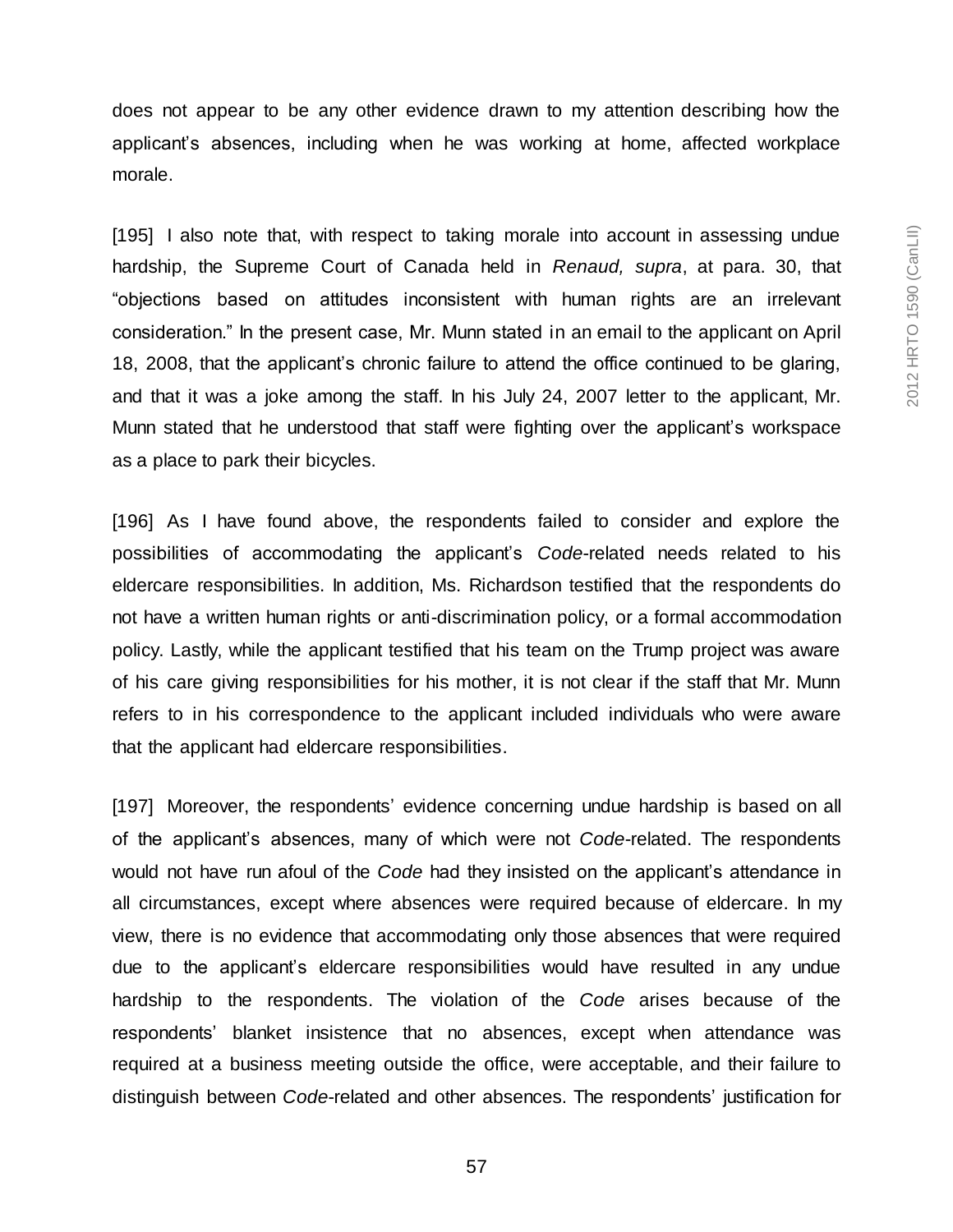failing to accommodate, which focuses on the applicant's overall attendance, does not show why they could not have accommodated the applicant's *Code*-related absences.

[198] In assessing undue hardship in the present case, I have also considered that it appears undisputed that, shortly before the termination of the applicant's employment, he had advised them that his mother had been accepted into a nursing home. The applicant testified and confirmed in cross-examination that his mother went into a nursing home at the beginning of January, prior to the termination of his employment, and that he told Mr. Munn prior to Christmas 2008 that she had been accepted.

[199] Ms. Richardson testified that they were talking about terminating the applicant's employment very seriously in late November 2008, but that it mattered what the applicant was going to do up to the last day. She also testified that she became aware in late December 2008 that the applicant's mother had been accepted into a facility, and when they met with the applicant in January 2009 he said that was occurring. She testified that the applicant said things could really change because of that, it was a milestone, and things could be different. His employment was nevertheless terminated.

[200] I find that, at or around the time that the applicant's employment was terminated, his mother entered a nursing home, and that the respondents were aware that the applicant's mother had been accepted into a nursing home prior to terminating his employment. While the applicant's responsibilities in relation to his mother increased significantly around mid-October 2008, for an approximately two and a half month period, it appears that his care responsibilities to his mother were changing significantly at or around the time that his employment was terminated, with his mother moving into a facility. The applicant confirmed that his care responsibilities were reduced when his mother moved into a facility, as she clearly had 24-hour care, and Ms. Richardson acknowledged that the applicant told her and Mr. Munn when they met with him to terminate his employment that he said that things could really change because of his mother moving into a facility. Accordingly, it appears that the particular accommodation that the applicant required in late 2008 was coming to an end at or around the time that the respondents terminated his employment, and the respondents were aware of this.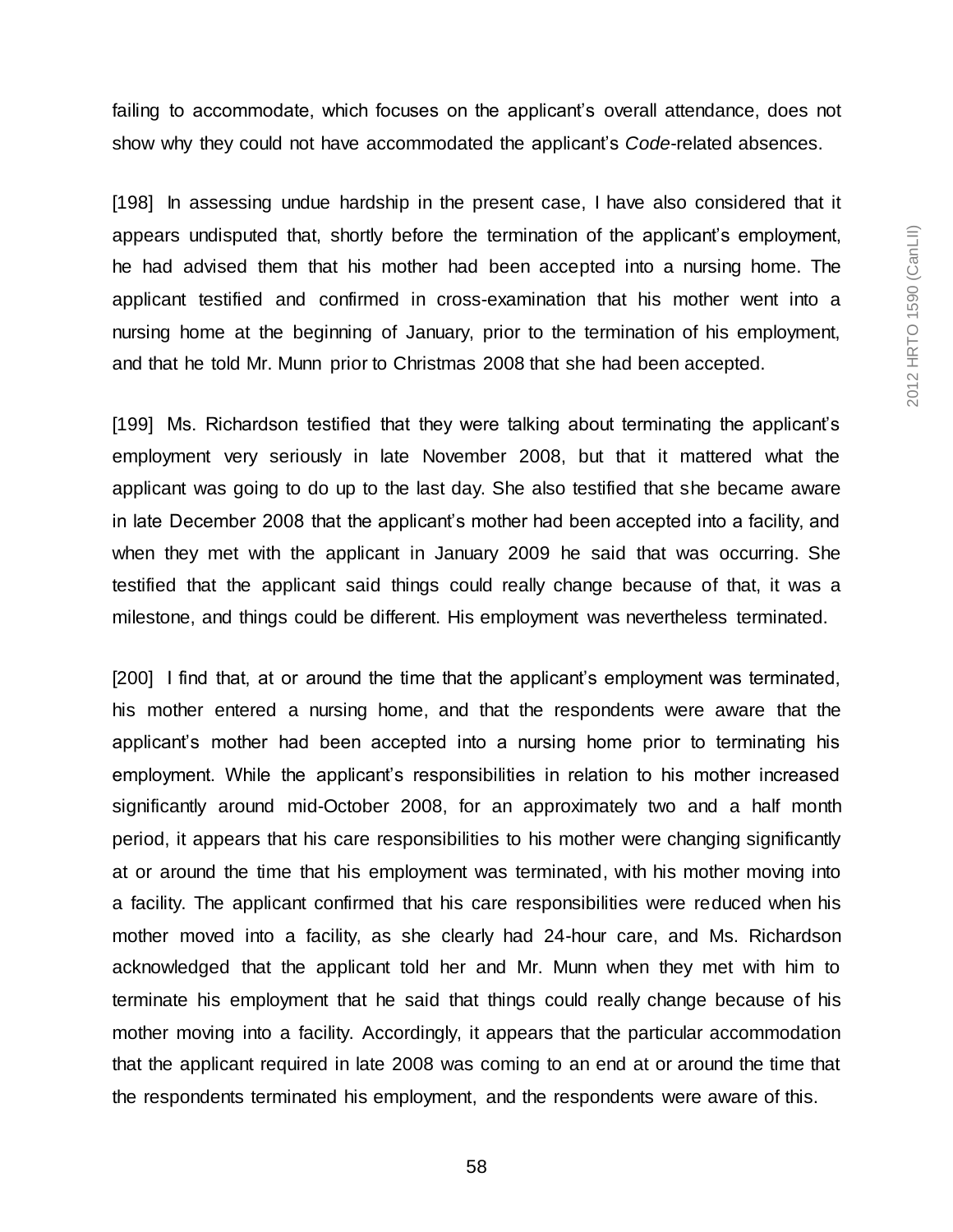[201] Lastly, although Mr. Munn disputed the number of hours that the applicant claimed to have worked overtime, the respondents did not appear to dispute that the applicant performed his job, despite his absences from the office, which included times that the applicant worked at home.

[202] In the circumstances, I accept that the applicant's absences may have caused some problems for his team and with morale. Again, I note that I have not accepted that all of the applicant's absences were necessary as a result of the applicant's eldercare responsibilities. I find, however, that the respondents have not established that accommodating the applicant's *Code*-related absences, which included more than a couple of dozen absences between January 1, 2007 and mid-October 2008, and quite a few absences after mid-October 2008 until the applicant's mother entered a nursing home, would have resulted in undue hardship. Consequently, I find that the respondents have failed to meet both the procedural and the substantive components of the duty to accommodate.

#### **The contract offer**

[203] The applicant also submits that he was subjected to discrimination when, after terminating his employment, the respondents offered to engage him on a contract basis. The respondents, on the other hand, submit that the alternate offer was a form of accommodation which the applicant refused.

[204] I have already found that the respondents subjected the applicant to discrimination contrary to the *Code* when they terminated his employment and failed to accommodate him. In so doing, I have considered the respondents' offer to employ the applicant on a contract basis as part of the factual matrix surrounding the failure to accommodate the applicant and the termination of his employment.

[205] I do not agree with the respondents' submission that the offer to employ the applicant on a contract basis was a form of accommodation. The offer came after the applicant's employment was terminated, and after he asked that he be given another chance. The evidence does not support the contention that the offer was a form of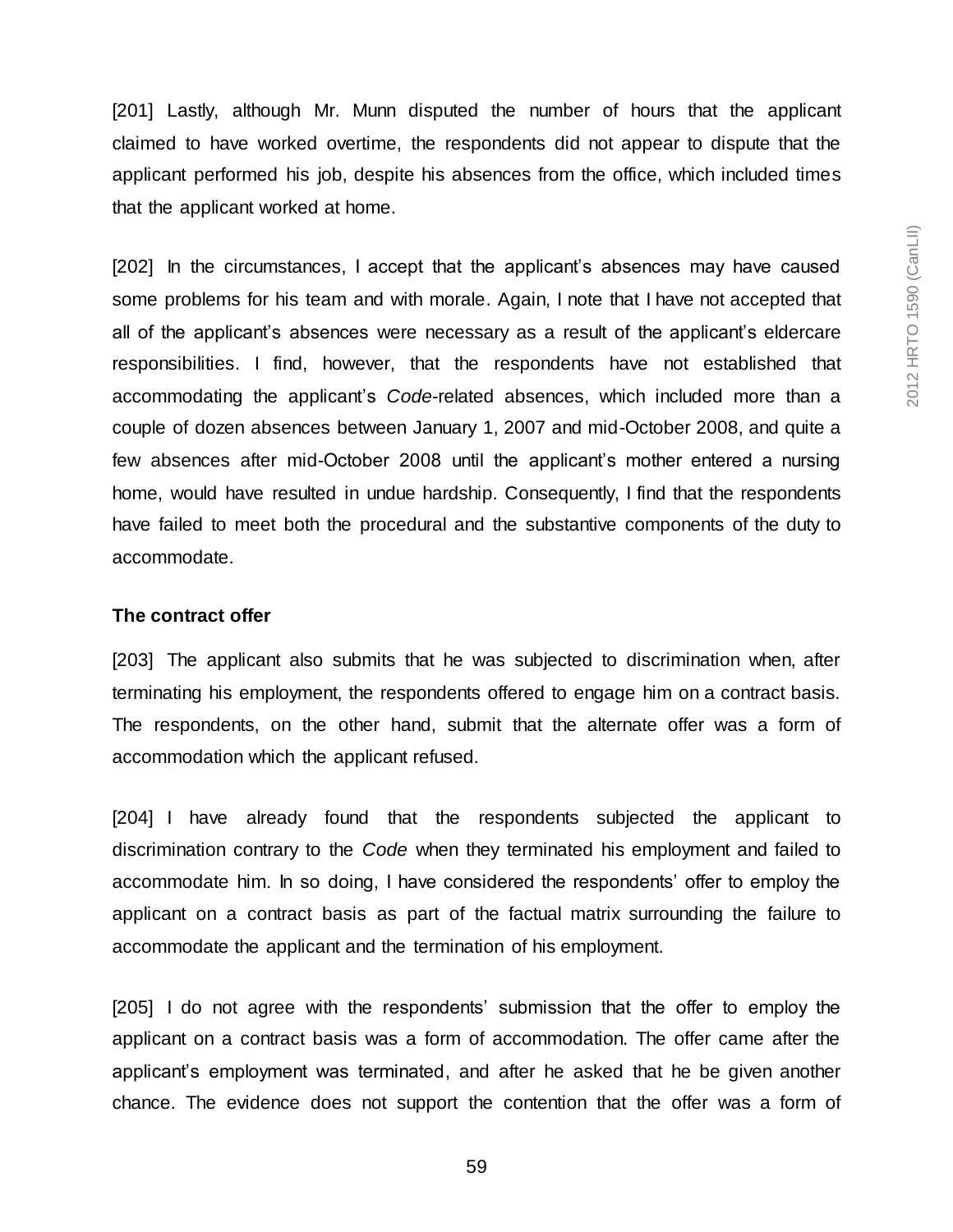accommodation. The offer was for an initial 3-month term, and the applicant would no longer have had the designation of "Principal." Mr. Munn testified that if the applicant were to say that he had to leave early to take his mother to a medical appointment, he did not know what they would have done as they did not contemplate that. In view of this evidence, there is no indication that the offer was designed to, or would have, accommodated the applicant as required by the *Code*.

### **Was the applicant subjected to harassment on the basis of family status within the meaning of the** *Code***?**

[206] The applicant submits that the respondents infringed his right to freedom from harassment in the workplace, contrary to s. 5(2) of the *Code*, by accusing him of misrepresenting time he spent working from home, threatening to terminate his employment if he was unable to comply with their requirements regarding attendance at the office, and refusing to provide him with an iPhone. The respondents deny that the applicant was subjected to any harassment within the meaning of the *Code*.

[207] I have already found that the respondents failed to accommodate the applicant, contrary to the *Code*, when they continued to categorically insist that he attend the office from 8:30 a.m. to 5:00 p.m., rather than seek information from him regarding his needs related to his mother's care. I do not find, however, that warning the applicant that his employment would be terminated if he did not attend at the office as required, constitutes "harassment" within the meaning of the *Code*.

[208] The applicant acknowledges that it was not on its face discriminatory for the respondents to attempt to manage his attendance. Further, it seems to me that warning or disciplinary communications in the workplace would be, by their very nature, unwelcome to their recipients. In my view, the question is whether or not the respondents' warnings to the applicant were known, or ought reasonably to have been known, to be unwelcome to the applicant as vexatious within the meaning of the *Code*. In my view, in the particular circumstances of this case, while no doubt distressing to the applicant, I do not find that a reasonable person would find the respondents' warnings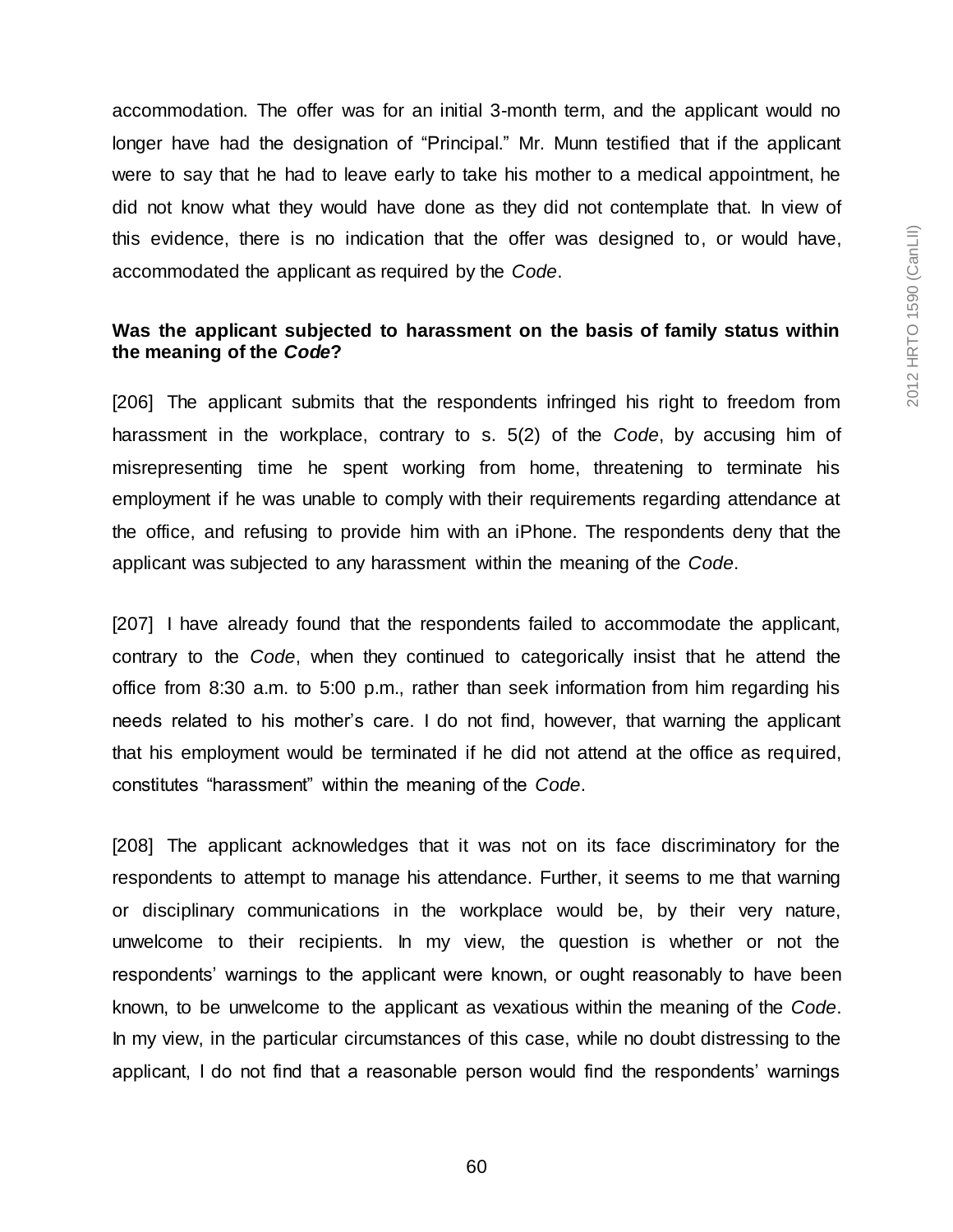regarding the applicant's attendance at the office to be "unwelcome" as "vexatious" within the meaning of the *Code*.

[209] I am also not persuaded that the respondents harassed the applicant by accusing him of misrepresenting the time he spent working from home. While Mr. Munn questioned the applicant's overtime claims, the evidence does not support a finding that this was linked to the ground of family status.

[210] Lastly, I do not see how not providing the applicant with an iPhone could amount to harassment within the meaning of the *Code*. Accordingly, the applicant's claims that he was also subjected to harassment within the meaning of the *Code* are dismissed.

#### **Summary**

[211] I find that the respondents subjected the applicant to discrimination on the basis of family status when they failed in both the procedural and substantive aspects of their duty to accommodate the applicant short of undue hardship, and terminated his employment. The respondents thereby violated the applicant's right to equal treatment and freedom from discrimination on the basis of family status, contrary to sections 5(1) and 9 of the *Code*. The respondents are jointly and severally liable for this violation.

#### **REMEDY**

[212] The Tribunal's remedial powers are set out in s. 45.2(1) of the *Code*, which provides, among other things, the power to order monetary compensation and restitution for loss arising out of the infringement, including compensation and restitution for injury to dignity, feelings and self-respect. The Tribunal may also direct any party to do anything that, in the opinion of the Tribunal, the party ought to do to promote compliance with the *Code*.

[213] The applicant seeks monetary compensation for the intangible harm caused by the infringement of his rights under the *Code*, an additional 36 weeks of salary, compensation in respect of employee benefits, and future compliance remedies.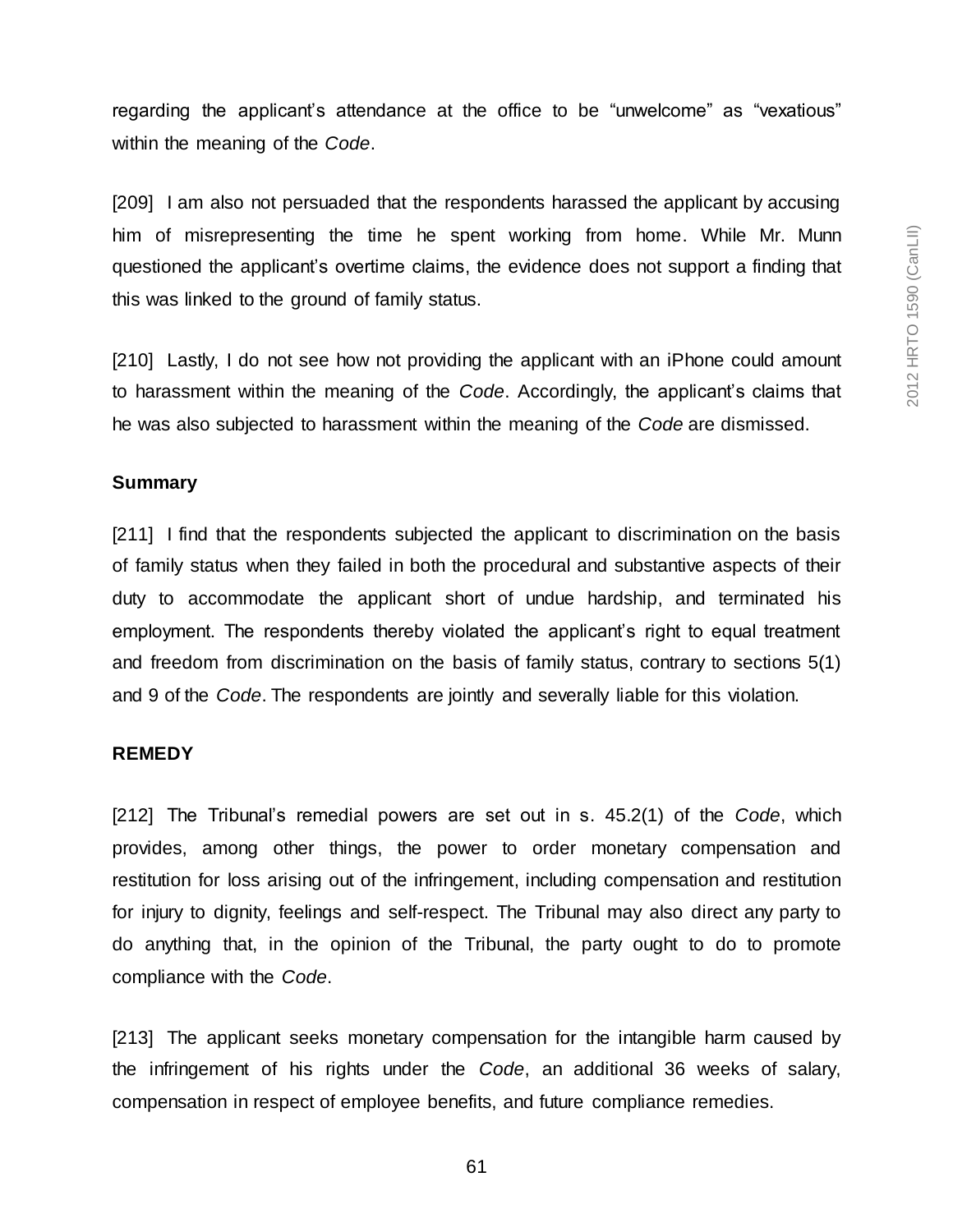#### **Injury to dignity, feelings and self-respect**

[214] Prior to section 45.2(1) of the *Code* coming into force, the Tribunal had identified the relevant criteria to be used in assessing the appropriate award of damages to compensate for the infringement of rights enumerated in the *Code* which have an intrinsic value and for mental anguish. See *Sanford v. Koop*, 2005 HRTO 53. Although the remedial provisions of the *Code* no longer refer to "mental anguish", the Tribunal has found the criteria developed in previous cases helpful in determining the appropriate damages for injury to dignity, feelings and self-respect. See *S.H. v. M(…) Painting*, 2009 HRTO 595, and *Hughes v. 1308581 Ontario*, 2009 HRTO 341. The Divisional Court, in *ADGA Group Consultants Inc. v. Lane*, (2008) 295 D.L.R. (4th) 425, held that the following are among the factors that Tribunals should consider when awarding general damages: humiliation; hurt feelings; the loss of self-respect, dignity and confidence by the complainant; the experience of victimization; the vulnerability of the complainant; and the seriousness of the offensive treatment.

[215] In addressing relevant factors in determining damages for injury to dignity, feelings and self-respect, in particular cases, the Tribunal provided the following comments in *Arunachalam v. Best Buy Canada*, 2010 HRTO 1880, at paras. 52-54:

(…) The Tribunal's jurisprudence over the two years since the new damages provision took effect has primarily applied two criteria in making the global evaluation of the appropriate damages for injury to dignity, feelings and self-respect: the objective seriousness of the conduct and the effect on the particular applicant who experienced discrimination: see, in particular, *Seguin v. Great Blue Heron Charity Casino*, [2009 HRTO 940](http://www.canlii.org/en/on/onhrt/doc/2009/2009hrto940/2009hrto940.html)  [\(CanLII\),](http://www.canlii.org/en/on/onhrt/doc/2009/2009hrto940/2009hrto940.html) 2009 HRTO 940 at para. 16 (CanLII).

The first criterion recognizes that injury to dignity, feelings, and self respect is generally more serious depending, objectively, upon what occurred. For example, dismissal from employment for discriminatory reasons usually affects dignity more than a comment made on one occasion. Losing long-term employment because of discrimination is typically more harmful than losing a new job. The more prolonged, hurtful, and serious harassing comments are, the greater the injury to dignity, feelings and self-respect.

The second criterion recognizes the applicant's particular experience in response to the discrimination. Damages will be generally at the high end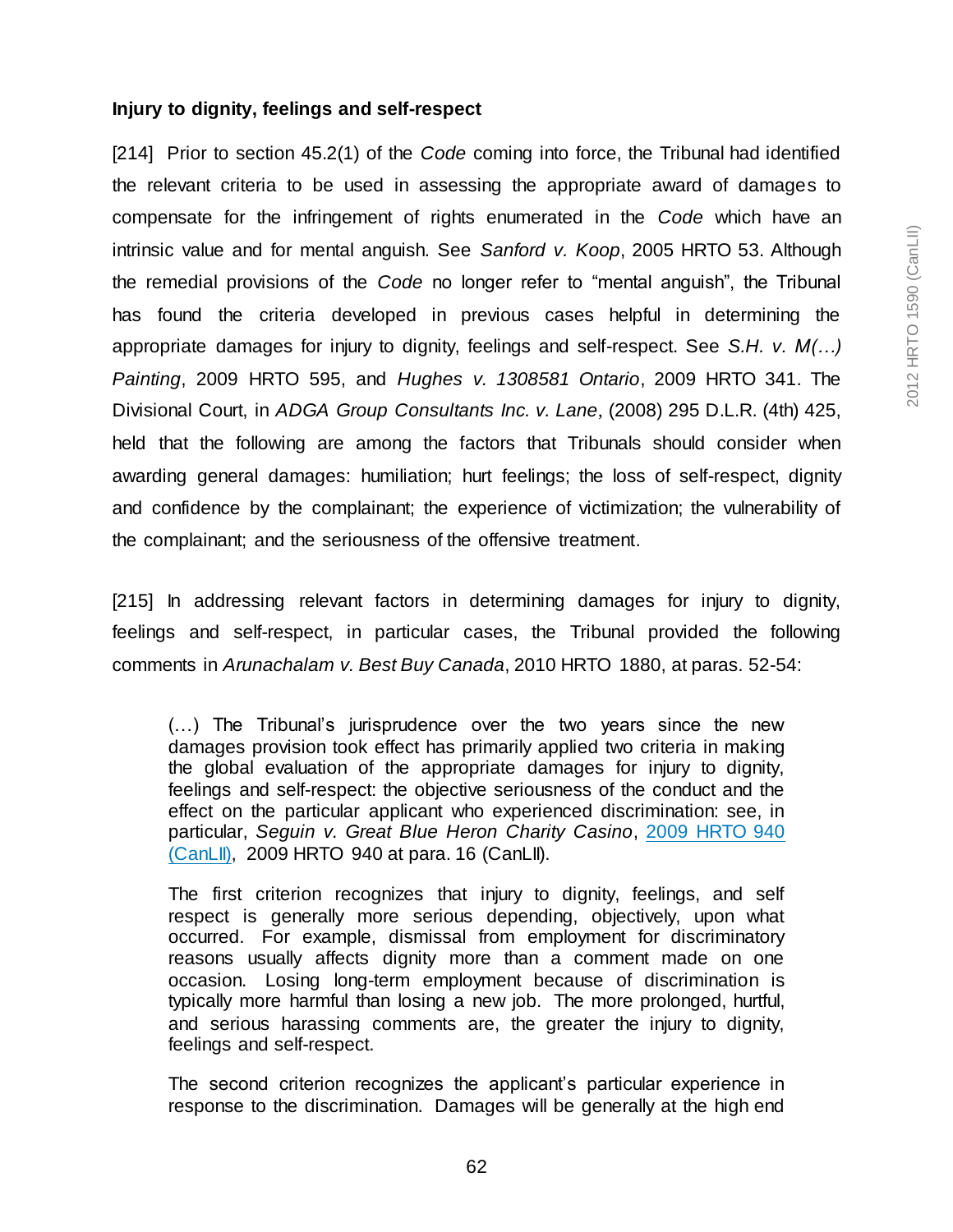of the relevant range when the applicant has experienced particular emotional difficulties as a result of the event, and when his or her particular circumstances make the effects particularly serious. Some of the relevant considerations in relation to this factor are discussed in *Sanford v. Koop*, [2005 HRTO 53 \(CanLII\),](http://www.canlii.org/en/on/onhrt/doc/2005/2005hrto53/2005hrto53.html) 2005 HRTO 53 (CanLII) at paras. 34-38.

[216] In the present case, the applicant testified that the respondents' treatment had a devastating effect on him. He testified that he gave his entire working career to the firm, and that he had no respite or sanctuary at the office, or from the care of his mother. He said it was utterly draining, but he still delivered the project, and testified that he could not begin to communicate the emotional drain of the last 2 years.

[217] With respect to the termination of his employment, in particular, the applicant testified that, professionally, he is not an architect any more, and his reputation is permanently harmed in the community. He testified that he gets calls and people ask him where he is and he has to re-live the story again. He testified that the harm done is something that he cannot recover from. He queried where, at age 58, he could find another 30 years to work in a firm and devote himself as he did. He also queried who was going to hire him at the end of his current project. Ms. Richardson testified that when the applicant's employment was terminated he expressed some shock, dismay and concern, and was distressed.

[218] Based on the evidence, I accept that the applicant suffered a considerable loss of self-respect, dignity and confidence. He worked for the respondents for approximately 27 years, which was essentially his entire career, before his employment was terminated. I have found that he was subjected to discrimination on the basis of family status when the respondents failed in both the procedural and substantive aspects of their duty to accommodate the applicant, and terminated his employment. I also note that the respondents failed to accommodate the applicant over an extended period of time. On the other hand, I note that the applicant had many absences which I have not accepted were *Code*-related, and it appears from the evidence that the applicant, as well as the respondents, never initiated a meaningful dialogue in relation to accommodating his eldercare responsibilities.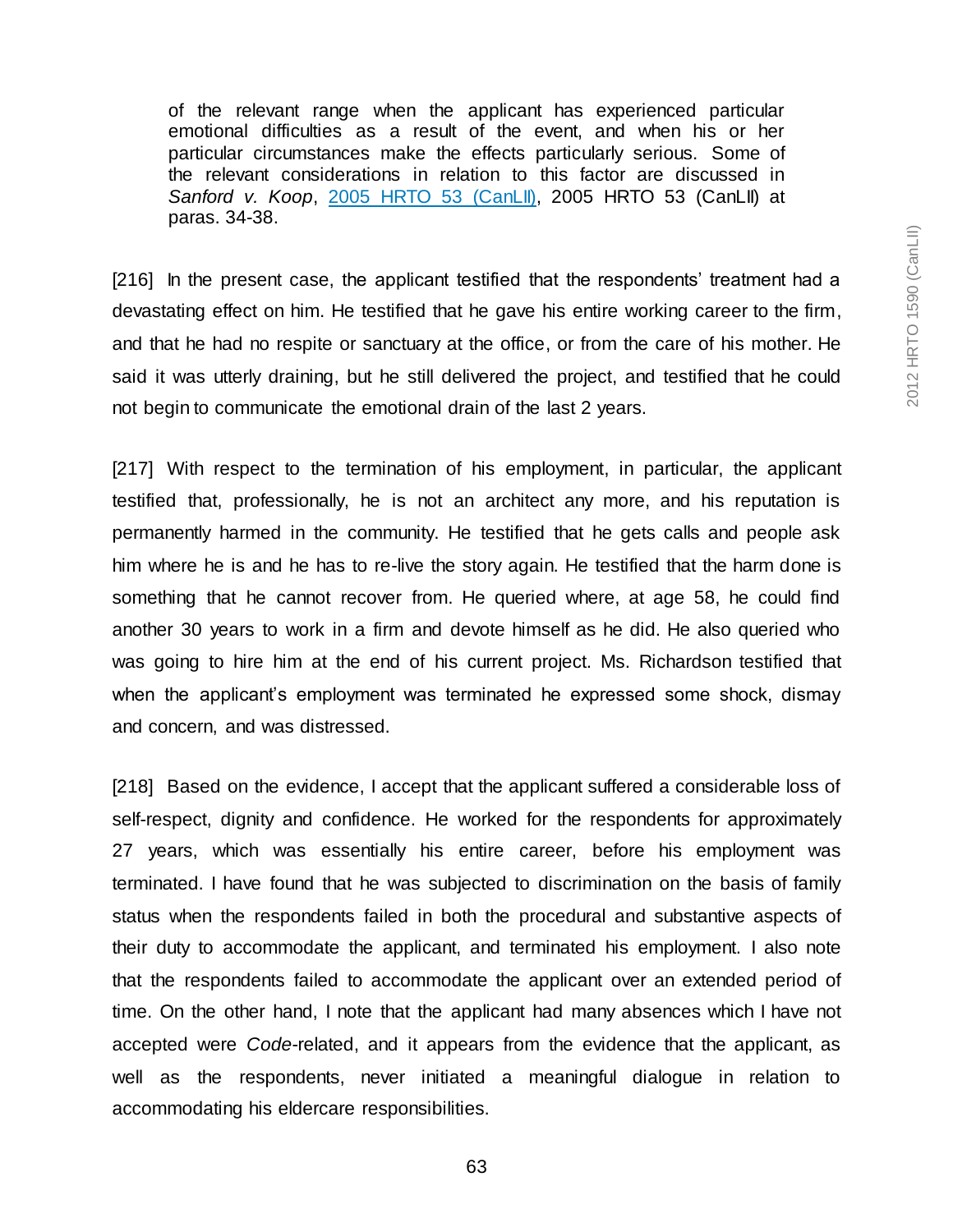[219] In all of the circumstances, I consider an award of \$15,000 to be appropriate compensation for the impact of the discrimination, including the failure to accommodate the applicant, on his dignity, feelings and self-respect. This amount is consistent with awards in other failure to accommodate and termination of employment cases in which there is evidence of significant personal impact. See *Duliunas, supra*, at para.101.

#### **Other compensation**

[220] The applicant confirmed that the respondents paid him until January 16, 2009, plus an additional 34 weeks. He testified that his client with the Trump project offered him employment a week after his employment was terminated and he started his new employment 4 to 5 weeks later. He testified that he earns \$8000.00 more per year than he did with the respondents, but he does not have bonuses, benefits, holidays, or sick time. He is able to claim expenses with his new employer that he was not able to claim with the respondents.

[221] In my view, the evidence does not support the applicant's claim for a further 36 weeks salary and compensation for benefits which he values at \$3,000 per year. In my view the applicant mitigated his losses when he began employment directly with his client on the Trump project at a higher salary level, where the difference in salary was greater than the lost benefits. I also note that the applicant testified that, since his last day with the respondents, he had not sought out any other employment until the end of November 2010.

#### **Compliance with the** *Code*

[222] The applicant asks that the respondents be ordered to, at their own expense, establish and implement a comprehensive, written anti-discrimination, anti-harassment and accommodation policy, and hire a human rights consultant to provide a mandatory training program about human rights and, in particular, the duty to accommodate, for all staff and managers.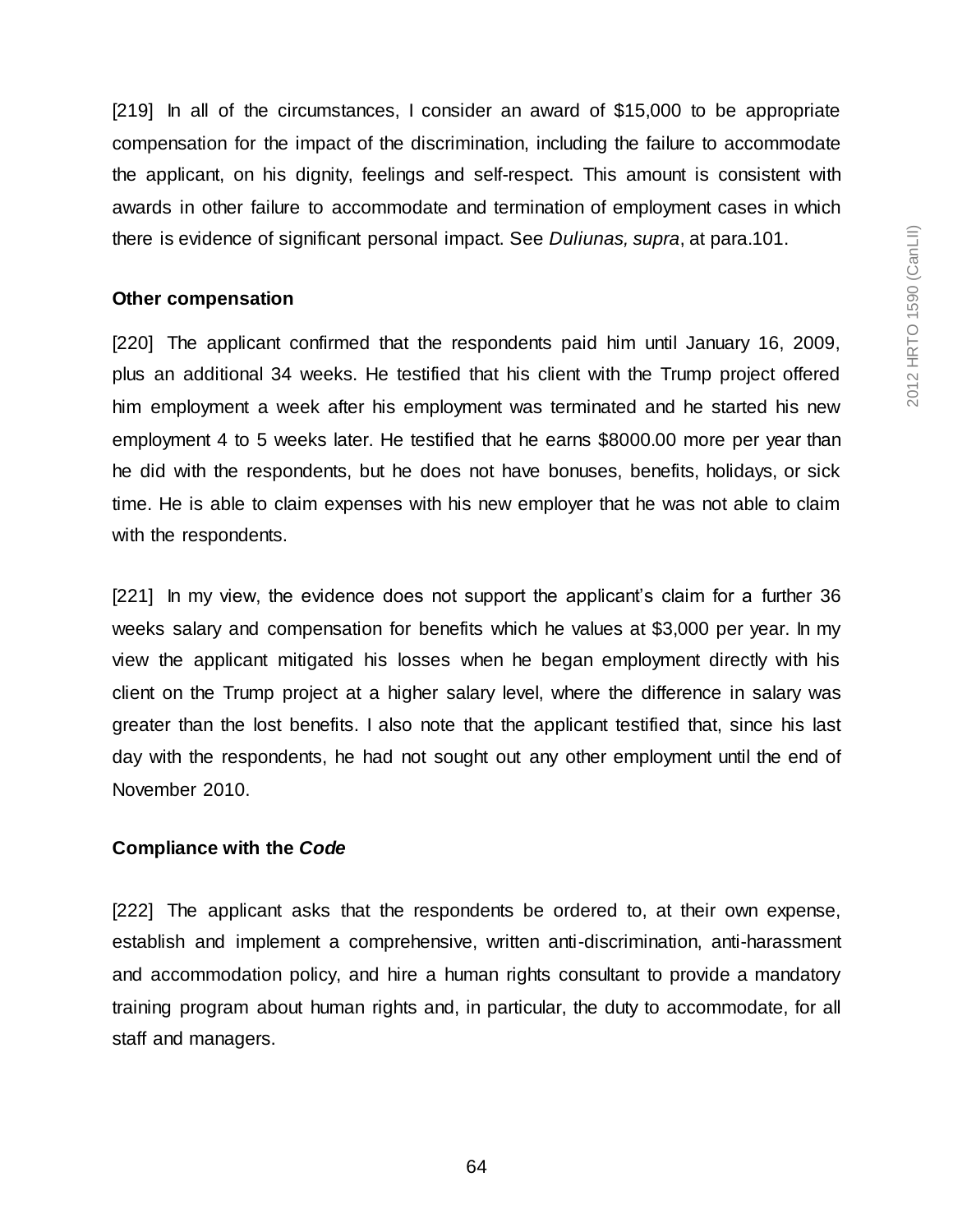[223] Ms. Richardson testified that, in August 2008, she became the first partner responsible for human resources, but that she has not taken human rights training. Mr. Munn was not aware of anybody having human rights training, including the office manager previously responsible for human resources.

[224] Ms. Richardson also confirmed that the respondents do not have a written human rights or anti-discrimination policy, or a formal accommodation policy. She testified that, informally, one could email her with a request.

[225] In my view, the respondents could benefit from developing a human rights policy that addresses the duty to accommodate, and from training on the policy. I find that it is appropriate in the circumstances to order that the respondents develop a human rights policy, and implement training on the policy, as set out below.

# **ORDER**

[226] The Tribunal orders as follows:

- 1. Within 30 days of the date of this Order, the respondents shall pay the applicant \$15,000.00 for injury to dignity, feelings and self-respect;
- 2. Pre-judgment interest is payable on the above amount from January 9, 2009, to the date of this Decision, in accordance with the *Courts of Justice Act*. Post-judgment interest is payable on any amount not paid within 30 days of the date of this Decision in accordance with the *Courts of Justice Act*.
- 3. Within 120 days of the date of this Order, the respondents shall, at their own expense:

(i) develop and implement a workplace human rights (anti-discrimination and anti-harassment) policy, that includes the duty to accommodate in the workplace, and distribute the policy to all partners and staff.

(ii) provide a mandatory human rights training program about human rights and, in particular, the duty to accommodate, for all partners and staff who perform supervisory and/or human resources functions.